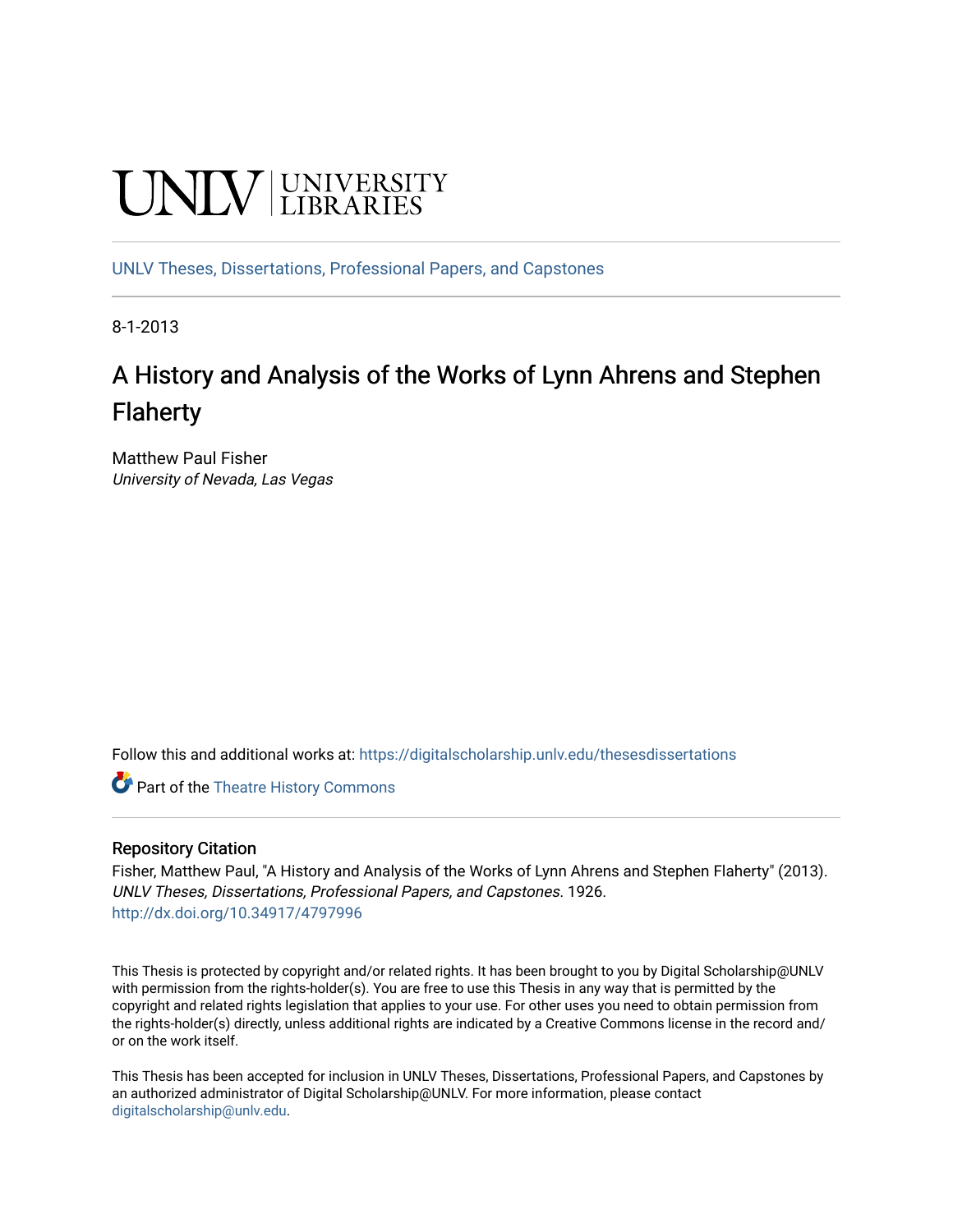## A HISTORY AND ANALYSIS OF THE WORKS OF LYNN AHRENS AND STEPHEN FLAHERTY

By

Matthew Paul Fisher

#### Bachelor of Arts in Speech Communications and Theatre Arts Monmouth College 1996

## A thesis submitted in partial fulfillment of the requirements for the degree of

Master of Arts – Theatre

Department of Theatre College of Fine Arts The Graduate College

University of Nevada, Las Vegas August 2013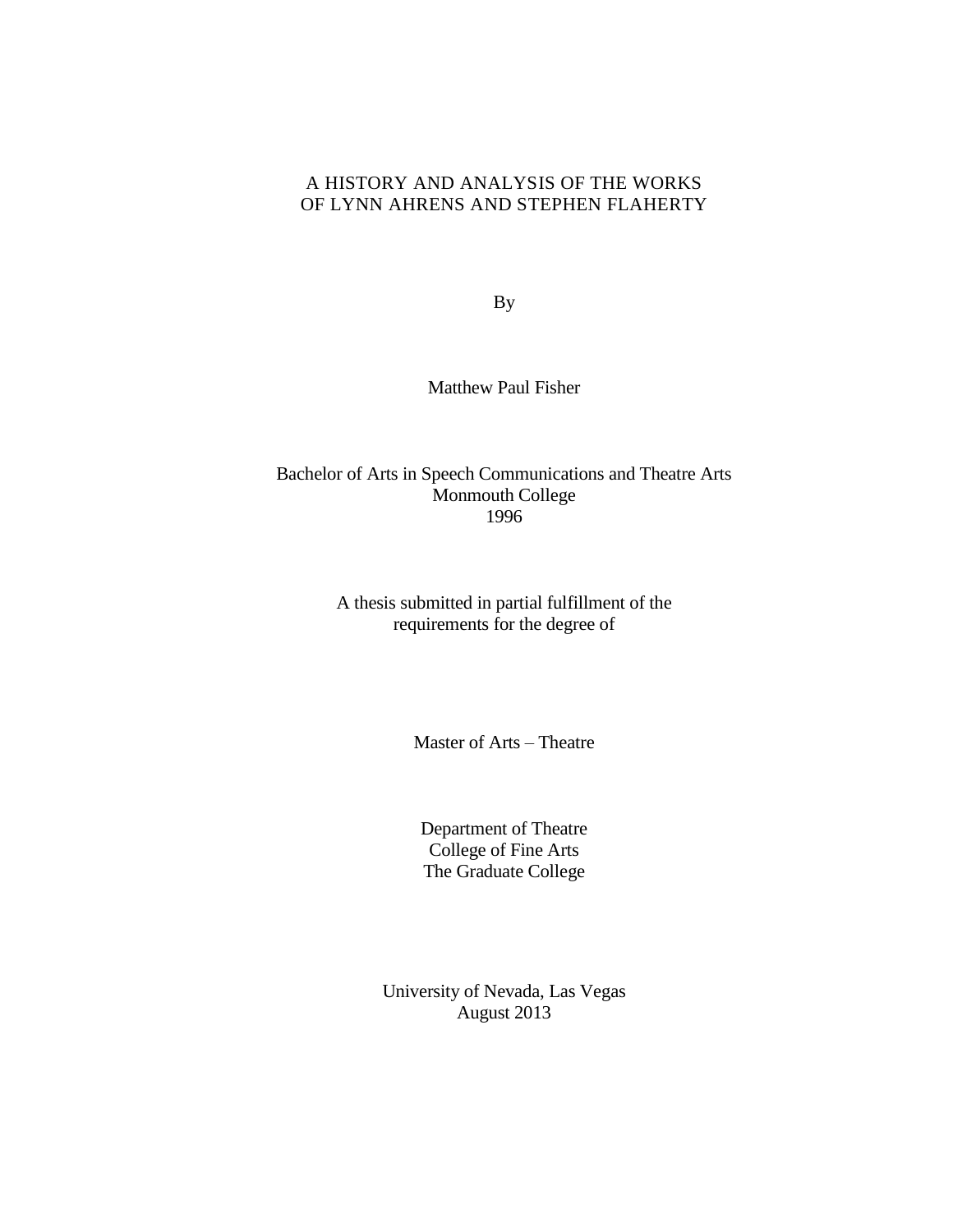Copyright by Matthew P. Fisher, 2013 All Rights Reserved 

----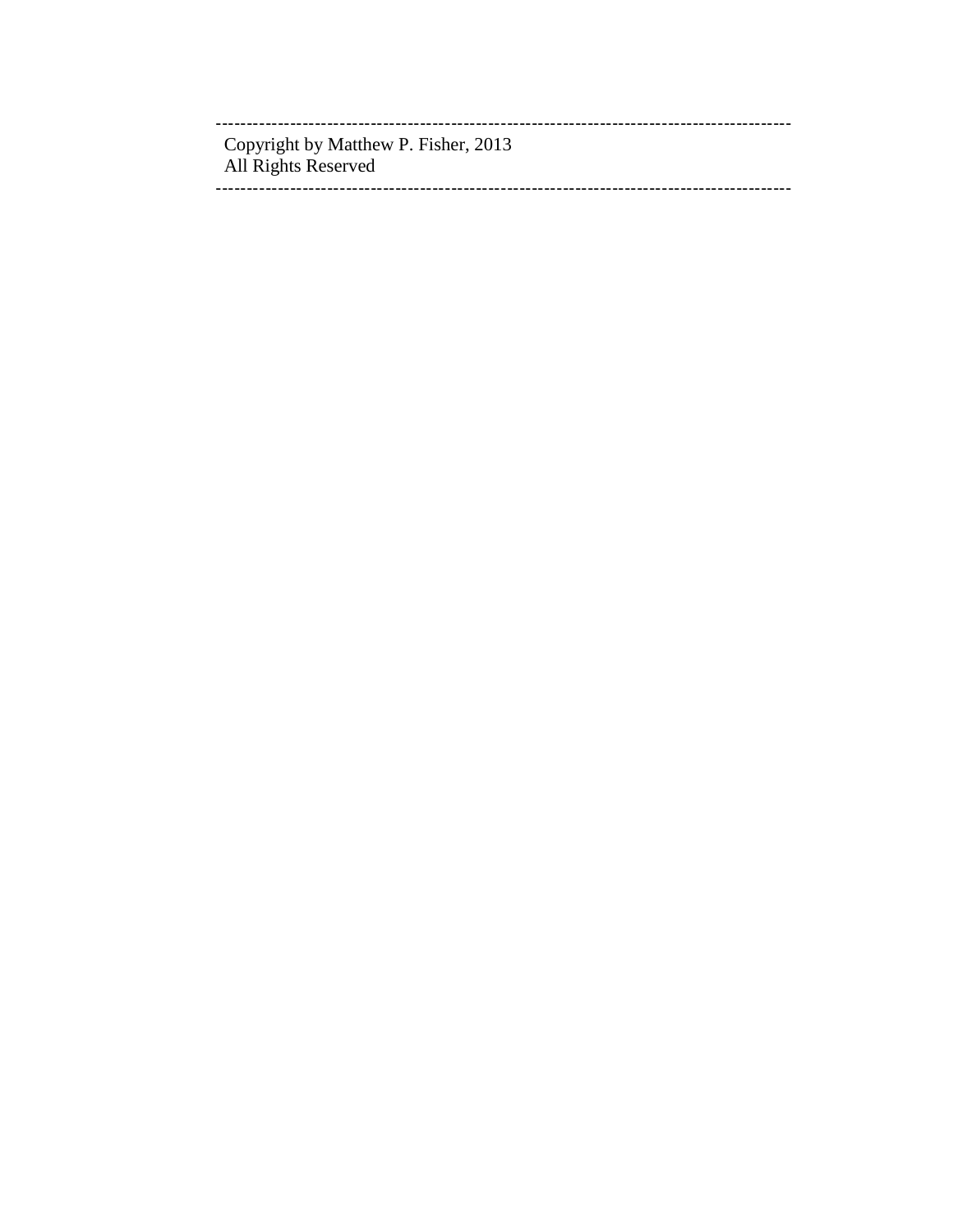

#### THE GRADUATE COLLEGE

We recommend the thesis prepared under our supervision by

## **Matthew Paul Fisher**

entitled

## **A History and Analysis of the Works of Lynn Ahrens and Stephen Flaherty**

is approved in partial fulfillment of the requirements for the degree of

## **Master of Arts - Theatre**

Department of Theatre

Nate Bynum, M.F.A., Committee Chair Michael Tylo, M.F.A., Committee Member Judith Ryerson, M.F.A., Committee Member Clifford McClain, Ph.D., Graduate College Representative Kathryn Hausbeck Korgan, Ph.D., Interim Dean of the Graduate College

**August 2013**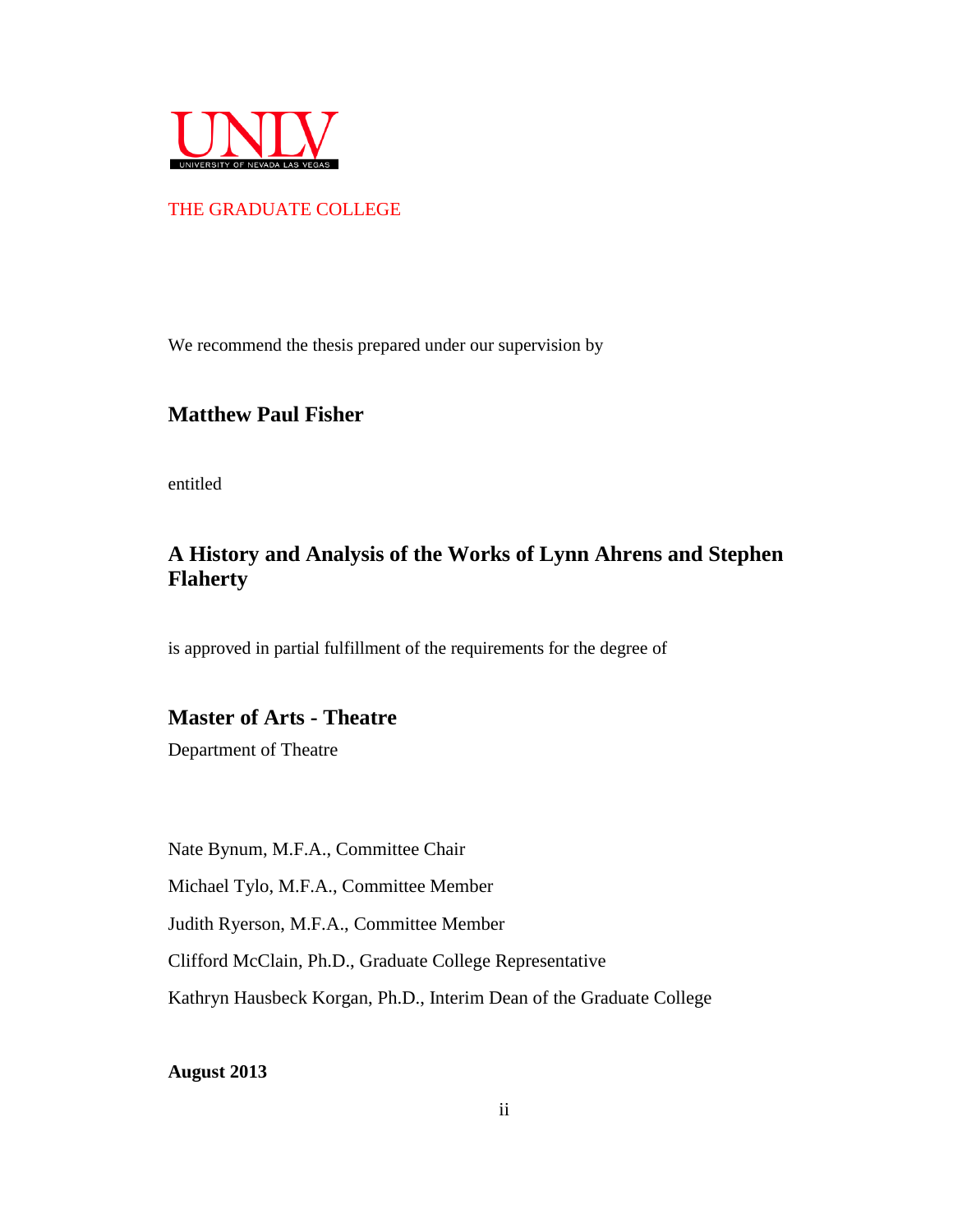Abstract

#### A HISTORY AND ANALYSIS OF THE WORKS OF LYNN AHRENS AND STEPHEN FLAHERTY

by Matthew Paul Fisher

In the history of musical theatre there have been several celebrated composer-lyricist teams. For over thirty years in the modern era the talents of librettist-lyricist Lynn Ahrens and composer Stephen Flaherty have been heard on stage, in movies, and on television, both in collaboration with others and together. When they formed their professional partnership in 1983 they made a team that would give modern musical theatre its most unique pairing. Their work is not easy to identify. Their source materials vary greatly from show to show and the musical style is never the same. With their level of output, talents, and accolades it is curious that no one has written anything definitive and solely about them and their careers. They seem to be a footnote or passing fancy in most texts on musical theatre. Information about them is usually in the form of transcribed interviews and quotes for other stories or a short biography as a lead-in to an often too brief discussion of one of their shows. Lynn Ahrens and Stephen Flaherty have been one of the most compelling and vital librettist-composer teams writing for musical theatre in the latter part of the twentieth century and now into the twenty-first. It is the purpose of this thesis to give them and their work proper attention, and to demonstrate their validity and importance to the genre for the past three decades and into the future.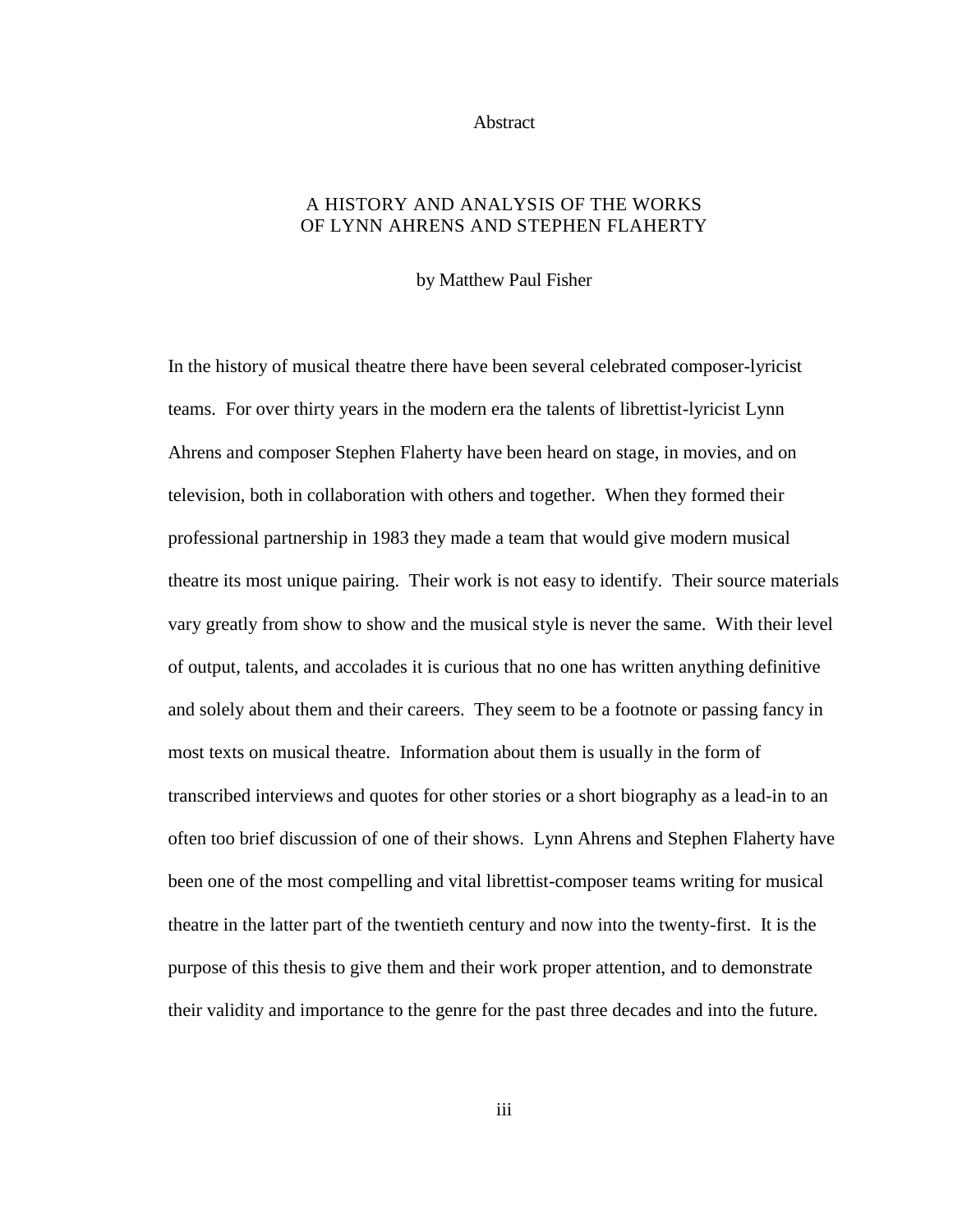#### ACKNOWLEDGMENTS

The author wishes to thank the following people for their instruction and guidance throughout the process of this writing and research, and the pursuance of this degree: Professors Robert Brewer, Nate Bynum, Douglas Hill, Dana Moran-Williams, Judy Ryerson, and Michael Tylo.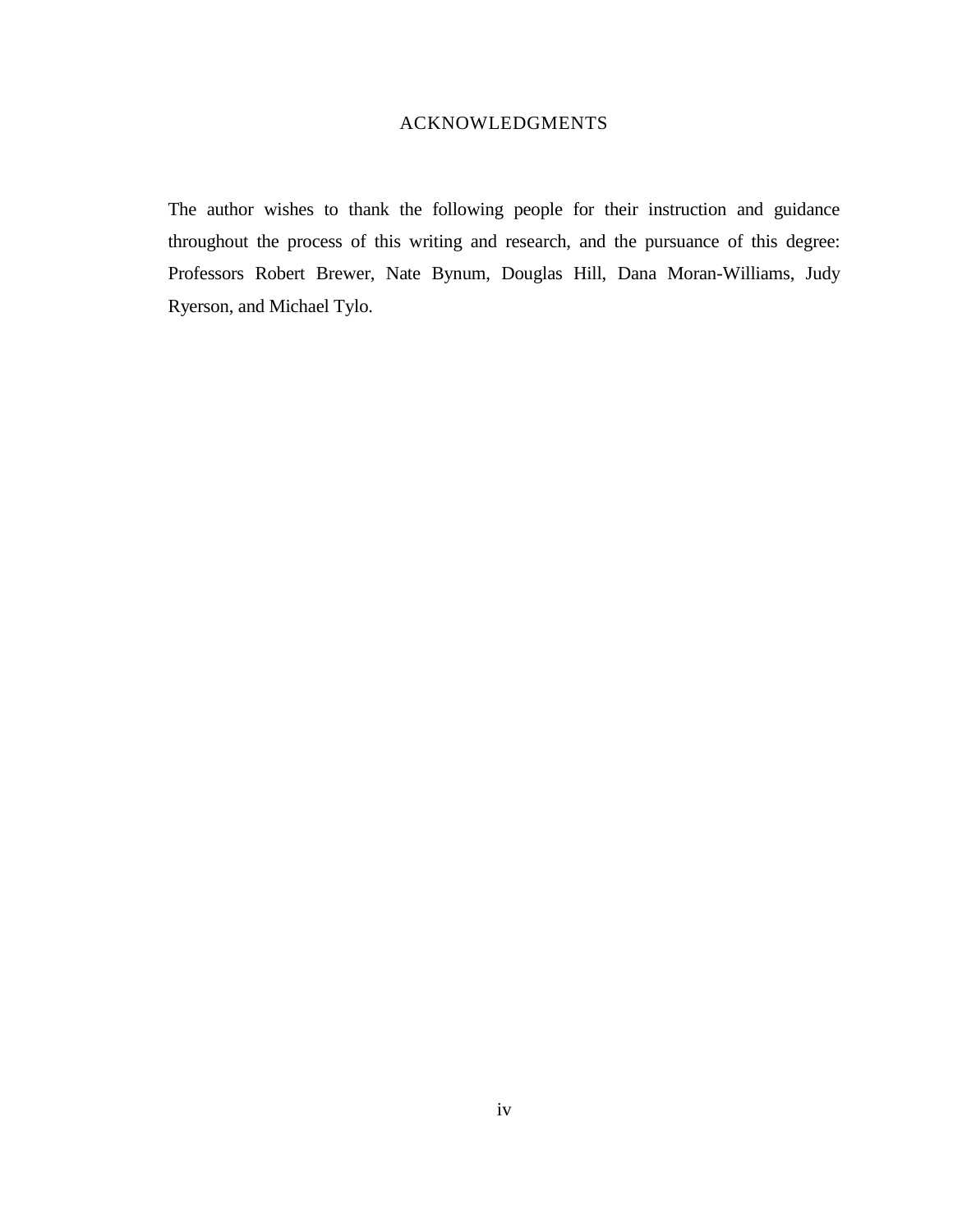Dedicated to Felicia, Noah, and Lila: I just have to love who I love.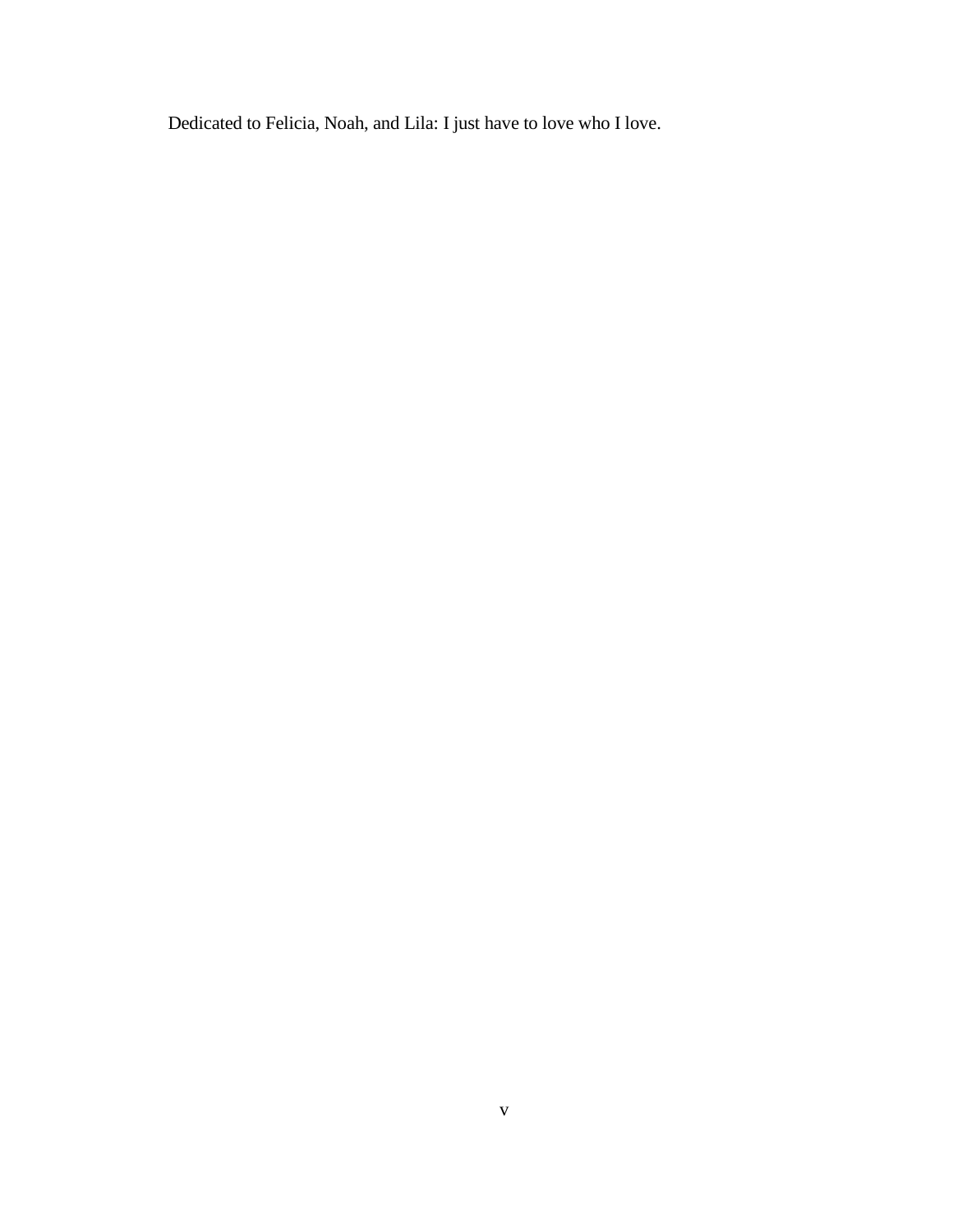## TABLE OF CONTENTS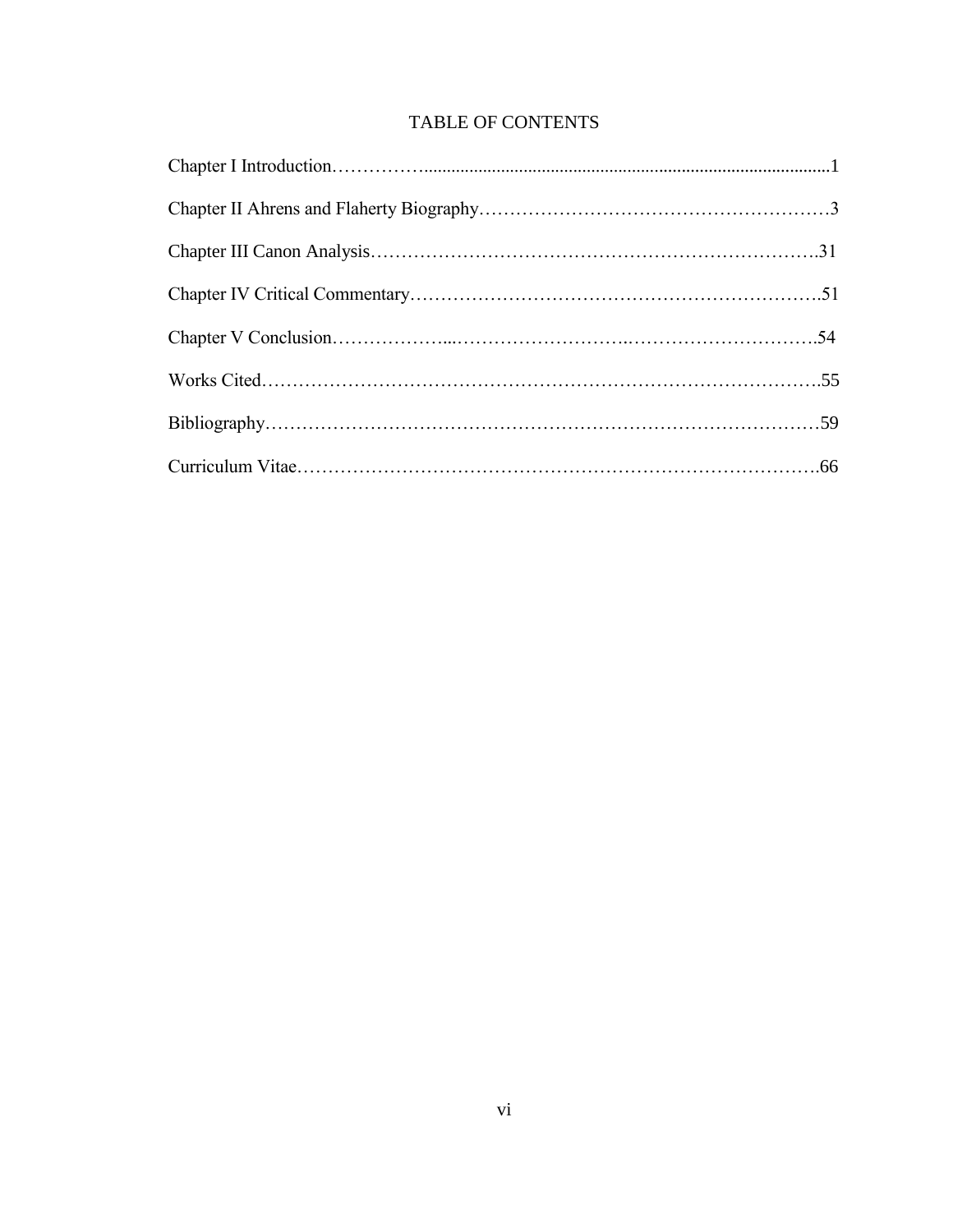#### CHAPTER I – INTRODUCTION

In the history of musical theatre there have been several celebrated composerlyricist teams, such as Rodgers and Hammerstein, Lerner and Loewe, and Kander and Ebb. For over thirty years, the talents of librettist-lyricist Lynn Ahrens and composer Stephen Flaherty have been heard on stage, in movies, and on television, both in collaboration with others and together. When they formed their professional partnership in 1983, they made a team that would give modern musical theatre its most unique pairing. They are well-respected among musical theatre professionals and fans alike, interviewed many times over their careers, and have been nominated for and won several awards for their writing. With their level of output, talents, and accolades it is curious that no one has written anything definitive and solely about them and their careers. They seem to be a footnote or passing fancy in most texts on musical theatre. Information about them is usually in the form of transcribed interviews and quotes for other stories or a short biography as a lead-in to an often too brief discussion of one of their shows. Yet, Ahrens and Flaherty have written some of the most compelling and vital musical theatre of the latter part of the twentieth century and now into the twenty-first. Their work is always unique and original, culled from various sources, with words and music that perfectly fit the style of each piece. Lynn Ahrens and Stephen Flaherty are one of the most important duos writing for the musical theatre today.

One may argue this statement due to the general unfamiliarity with their work. An Ahrens and Flaherty musical is not easy to identify. Their source materials vary greatly from show to show, and the musical style is never the same. Even Stephen Sondheim has distinctions in his writing, both musically and lyrically, that help define his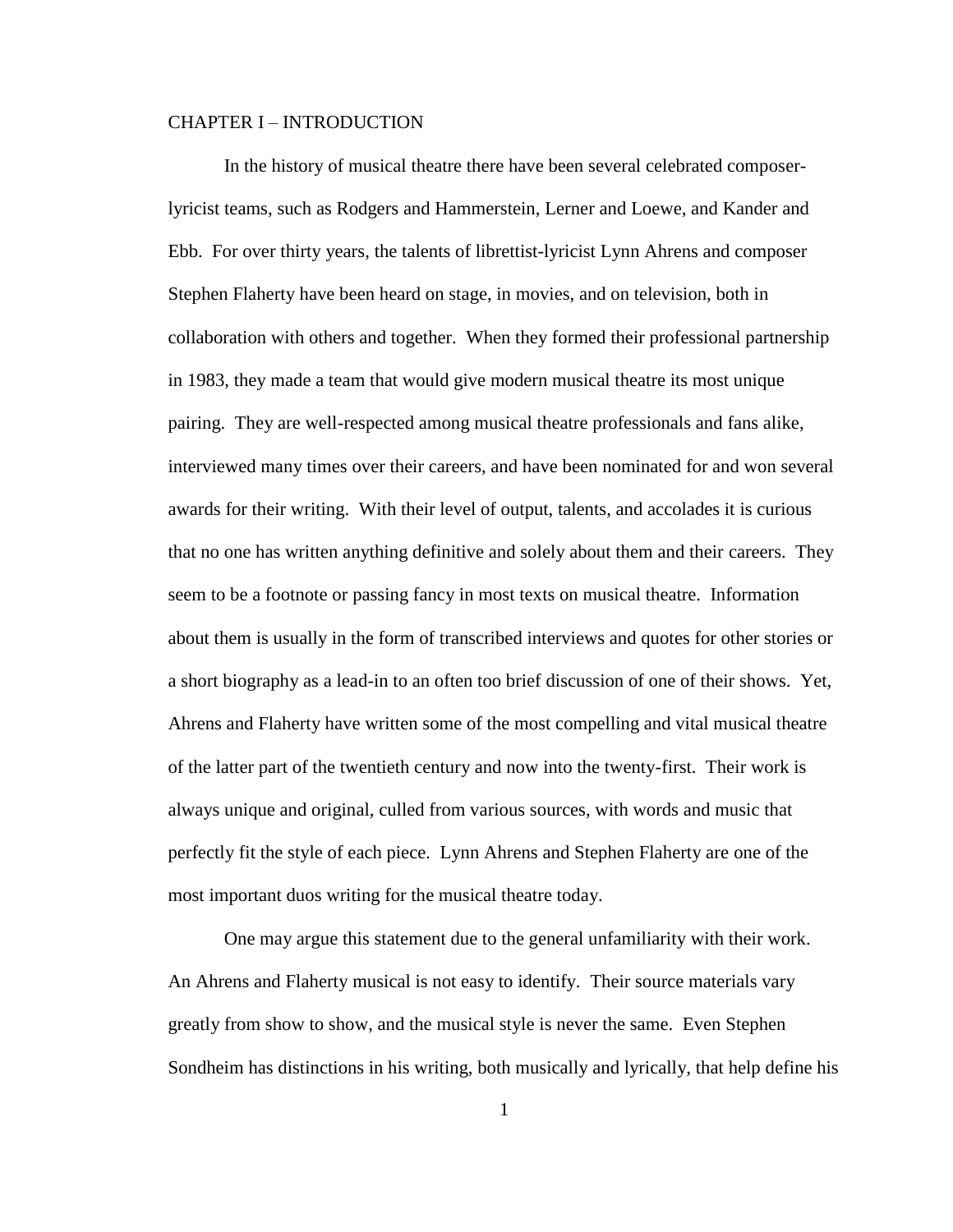shows. Without knowing their catalogue well one would have difficulty recognizing an Ahrens and Flaherty musical. If Rodgers and Hammerstein, Andrew Lloyd Webber, or Sondheim is mentioned, at least those among the theatrical community would likely be able to give a litany of their respective works. With Ahrens and Flaherty, show titles may have to be listed in a discussion about them for people to recognize their work, or a record of their award wins and nominations may need to accompany talk of their achievements. This does not in any way diminish what they have accomplished. It is simply support for the argument that adequate respect and attention have not been given to their place in the pantheon of great musical theatre writing teams.

Today the music and lyrics of most musicals are often written by one individual, such as Sondheim, Stephen Schwartz, or William Finn. In the last several years, any composer-lyricist pairs who have had a major success with one show have failed to repeat that same level of success with a second, such as Mark Hollman and Greg Kotis (*Urinetown*) or Lawrence O'Keefe and Nell Benjamin (*Legally Blonde*). Other recently successful composers and lyricists change collaborative partners from show to show, such as Lloyd Webber, Jeanine Tesori, Frank Wildhorn, or Robert Lopez. As Michael Gilboe states in the introduction to his interview of Ahrens and Flaherty for the podcast "Broadway Bullet" in October 2007, "Ahrens and Flaherty are possibly the last . . . of the great duos that are working on Broadway consistently" (Ahrens, "Interview"). While they have done other work outside of their partnership, they always return to work together to make creative, innovative, and relevant musical theatre. Their output and consistency make Lynn Ahrens and Stephen Flaherty a vital part of the current musical theatre world and are expected to be so long into the future.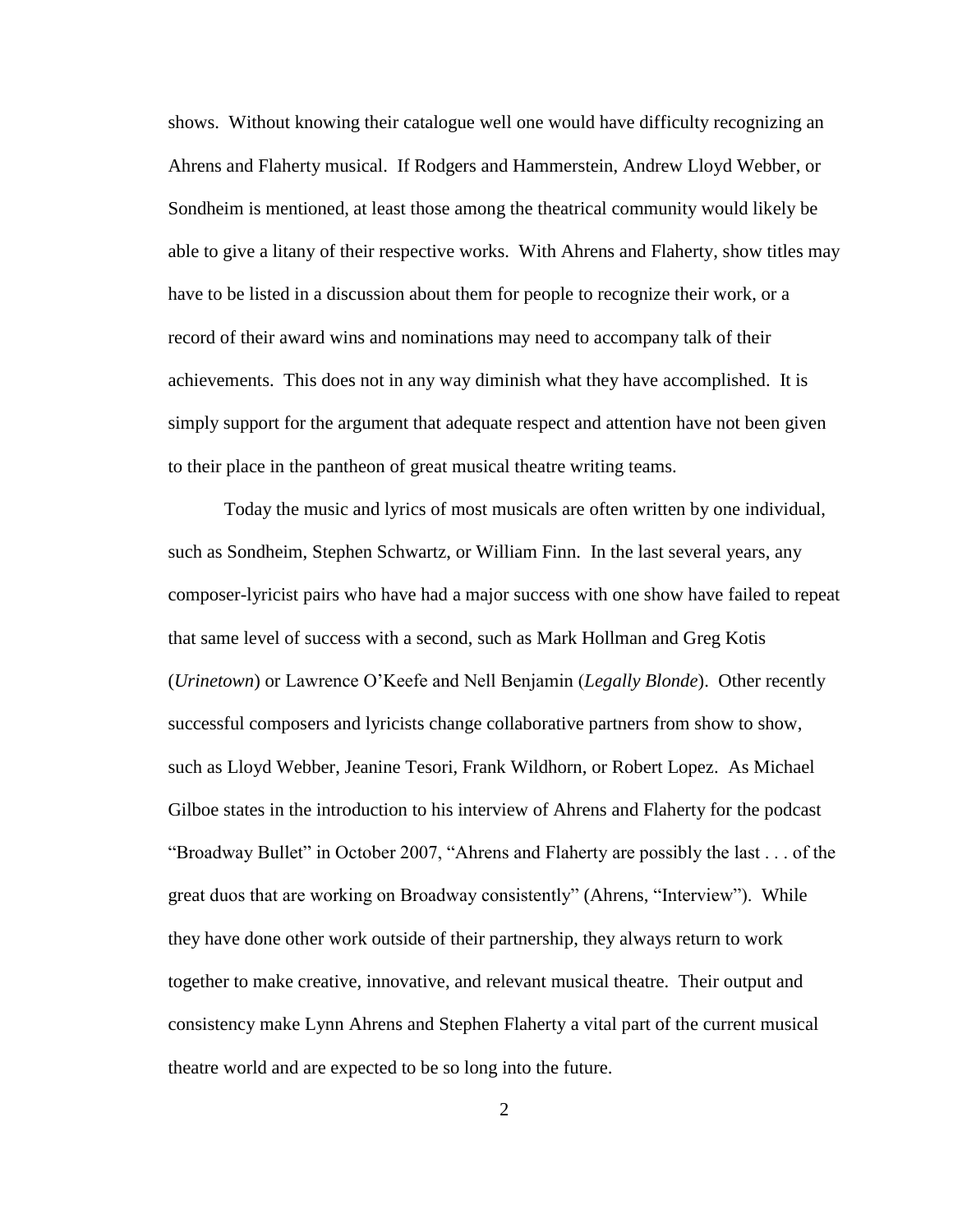#### CHAPTER II – AHRENS AND FLAHERTY BIOGRAPHY

Lynn Ahrens did not begin her career in the theatre. Her first job after graduating from the University of Syracuse was at the advertising agency that was responsible for creating *Schoolhouse Rock!*, the series of animated educational shorts that appeared on ABC in the late 1970s. According to Ahrens, her involvement in working on that series came out of playing her guitar on lunch breaks at the agency and George Newell, one of the show's producers, approaching her to ask if she would be interested in trying to write one of the songs for the show (Scuiletti). From there she became part of that creative team, writing and performing several songs for the series. She went on to be a freelance writer: she was responsible for the jingles for products such as Bounty paper towels and Klondike ice cream bars (Ahrens, "Downstage Center"). She also wrote for other children's programming throughout the late 1970s.

Stephen Flaherty, twelve years Ahrens' junior, worked at composing from an early age. He grew up in suburban Pittsburgh where he was able to have some early musicals staged in high school. From there he attended College-Conservatory of Music in Cincinnati. It was during this time that Flaherty met famed composer, conductor, and musical director Lehman Engel. Flaherty recalled that Engel had come to do a master class with the actors of the musical theatre program and asked if there was any student work available to be seen (Ahrens, "Downstage Center"). Coincidentally, Flaherty had been working on staging his first piece at that time so he was able to present some songs. Engel was so impressed with the songs that he asked Flaherty to leave school to attend his BMI Musical Theatre Workshop in New York. Flaherty made the decision to complete his degree but made plans to move to New York to attend the workshop right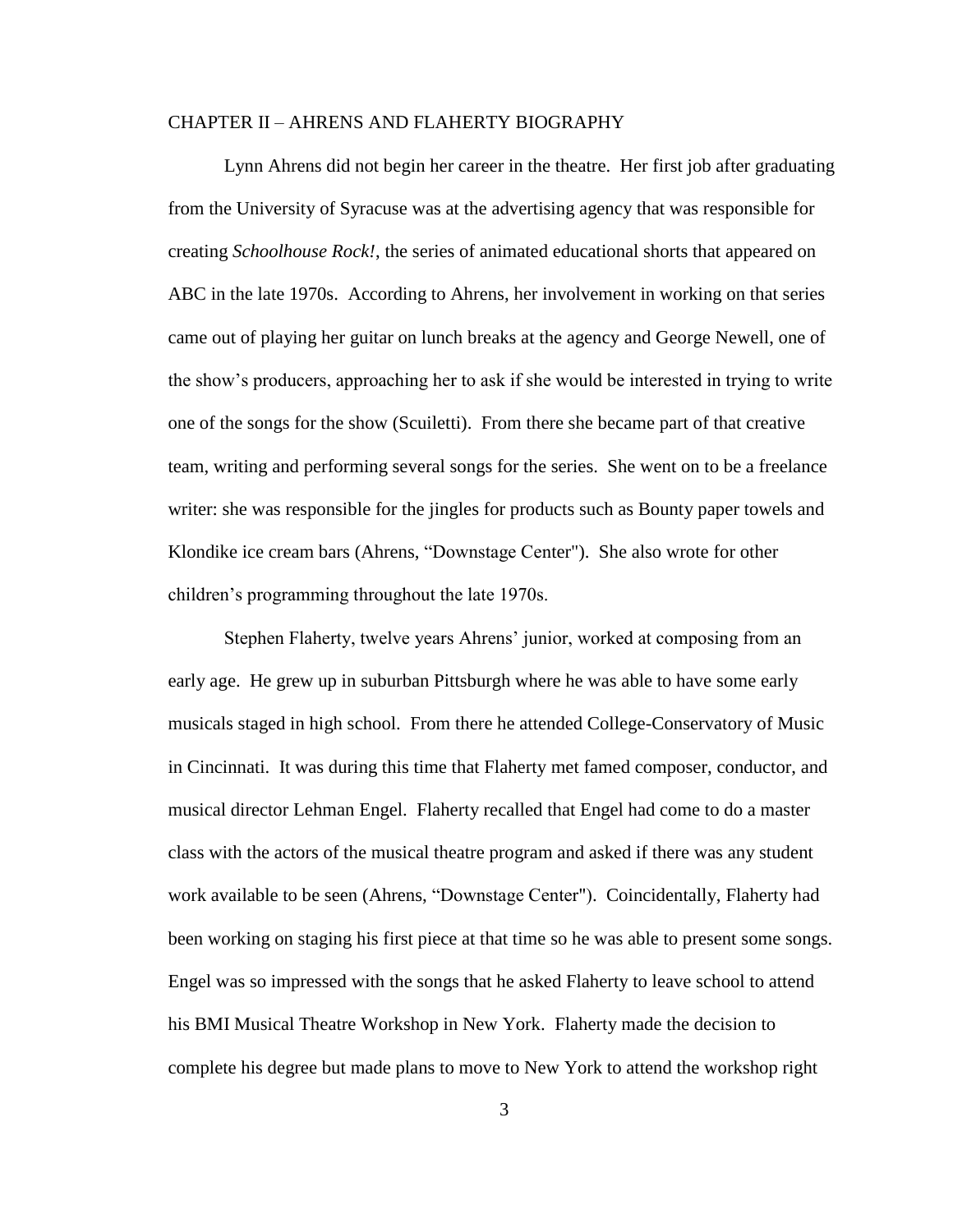after graduation. Ironically, the week before Flaherty was to leave for New York in August 1982 Engel passed away, so Flaherty never got to study with him. Flaherty still attended the workshop, applying as both composer and lyricist, and it was there he met Lynn Ahrens ("Lynn Ahrens and Stephen Flaherty," *The Art* 3-4).

Ahrens applied to the BMI workshop just as a lyricist, feeling that her composition skills were limited as she really only knew five chords on guitar and felt that would not stand up to writing a full musical score (Ahrens, "Downstage Center"). They both entered the first-year workshop in the fall of 1982 and met in the first month. They did not begin working together right away. In that first year they developed mutual admiration for each other's work, Ahrens writing lyrics with several different composers and Flaherty writing both music and lyrics on his own. The impetus for their partnership came from Flaherty. Ahrens recalled their beginning as Flaherty running by her just prior to the final class assignment and stopping to ask if she would like to try writing the assignment together ("Lynn Ahrens and Stephen Flaherty," *The Art* 4). Ahrens agreed and they have written together ever since.

The first attempt at a full-length musical for the pair in their new partnership was an idea prompted by Ahrens' husband, an adaptation of the 1967 Peter Cook/Dudley Moore movie *Bedazzled*. The show never came to fruition as they were unable to obtain the rights to the movie to adapt it ("Lynn Ahrens and Stephen Flaherty," *The Art* 5). Despite not having the rights they continued working on the show and were able to present some songs at workshops, some at which they received valuable feedback and critiques from panels that included such musical theatre luminaries as Stephen Sondheim and John Kander ("Lynn Ahrens and Stephen Flaherty," *The Art* 6). The whole process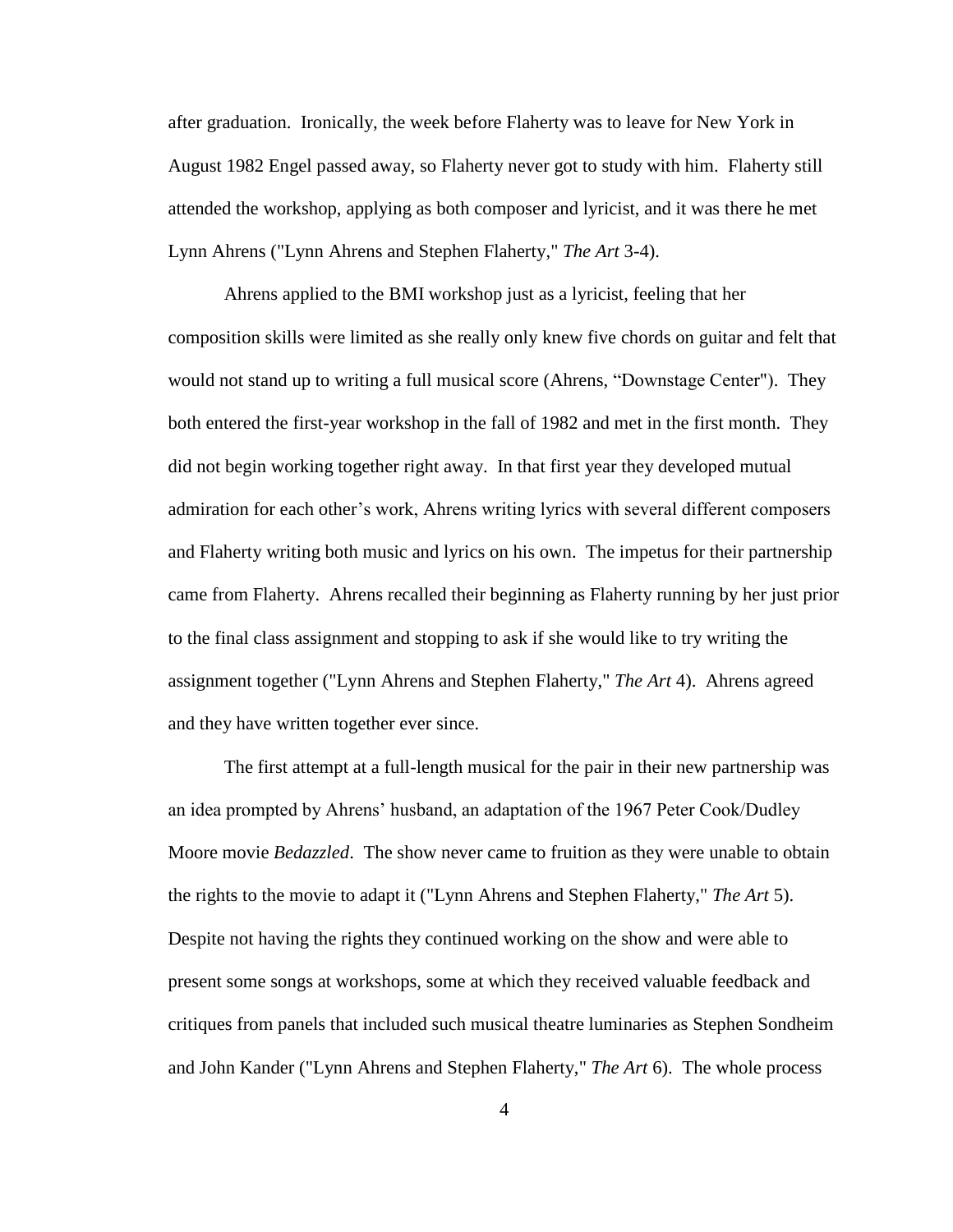of working on *Bedazzled* helped improve their writing and collaborative skills, and encouraged them to continue their partnership.

In addition to the feedback they received from established professionals, presenting their pieces led them to the ASCAP workshop which gave them two of the most important and long-lasting relationships in their collective careers. It was there they met Ira Weitzman and, subsequently through him, André Bishop. At the time both worked for Playwrights Horizons; Weitzman was the creator and Director of the Musical Theatre Program under Bishop who was Artistic Director. Weitzman's desire was to give new, young talent a safe haven in which they could work and develop, supporting them in their failures as well as their successes; Bishop allowed him to do just that ("A Chat;" Weitzman, "The Art"). It was kismet for the trio to meet. Both Flaherty and Weitzman have recalled multiple times how that first meeting went: Weitzman approached the pair at the end of the workshop, introduced himself, asked if they had any other pieces, and invited the pair to come work with him at Playwrights Horizons. Flaherty views this as every artist's dream come true: a benevolent supporter views one's work and simply walks up asking for more (Ahrens, "Downstage Center").

Weitzman got a grant for his new team and paired them with another new writer, George C. Wolfe, to be their librettist (Singer 53). Off the disappointment of not obtaining the rights for *Bedazzled*, Ahrens and Flaherty decided they wanted to write a musical from an original idea so they would not have to go through that process again. The new show was to be called *Antler*, a story taken from a newspaper clipping Ahrens found about an elderly South Dakota man who gave away his land to keep his town alive. Ahrens says they worked on *Antler* for about eight months but "decided it was an idea in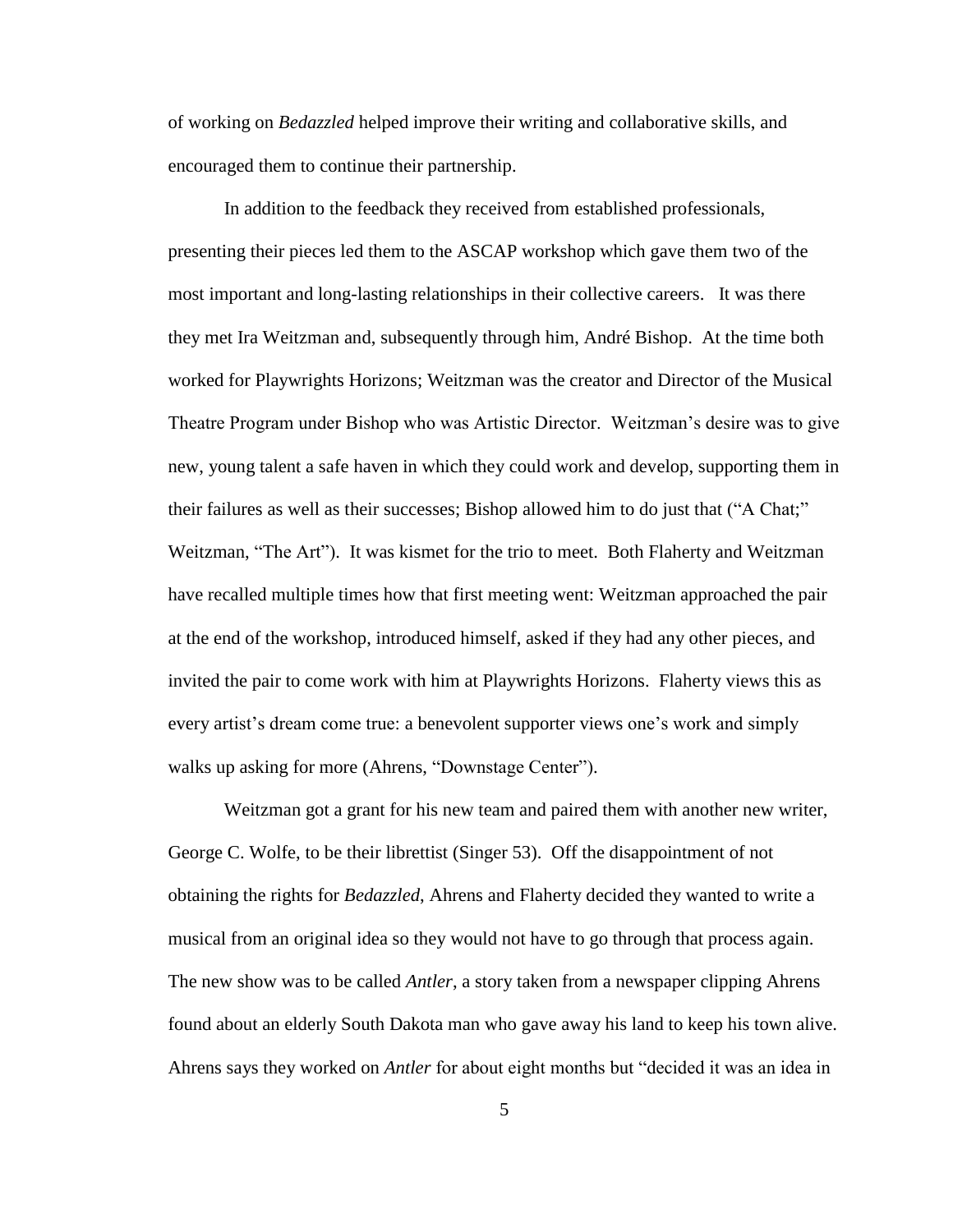search of a real story" and it just was not going to work as a musical ("Lynn Ahrens and Stephen Flaherty," *The Art* 9). The whole idea was scrapped, and Wolfe went on to have success as a playwright. The value Ahrens and Flaherty took from the experience was working with a third collaborator, which proved very useful later in their careers.

They next worked on a new adaptation of *The Emperor's New Clothes* for the New York-based children's theatre company TheatreWorks USA. The company is known for giving young artists just starting out actual working experience in their respective theatrical disciplines. This was a commissioned work for the pair, so they were fairly certain it would actually get produced. It was also Ahrens' first attempt at writing the book for a show. She has recalled in multiple interviews that the experience of writing for children taught them how to read an audience's level of interest in a piece, and children's reactions are basically the same as adult reactions, just intensified and more vocal. The hour-long show was produced at Town Hall in New York for audiences of over one-thousand children (Ahrens, "Downstage Center").

After these early learning experiences the pair returned to searching for their own material to adapt. Ahrens has always found source materials among old book bins and movie shelves; several of their shows have been the product of this scouring. It was in this way she found the novel *The Man Who Broke the Bank of Monte Carlo* by Michael Butterworth. This book would become Ahrens and Flaherty's first musical for Playwrights Horizons, *Lucky Stiff*. In Ahrens' adaptation of Butterworth's novel, Harry Witherspoon, a timid English shoe salesman, is given the chance of a lifetime when he learns he is the lone heir to the wealth of a late American uncle he has never met. To

6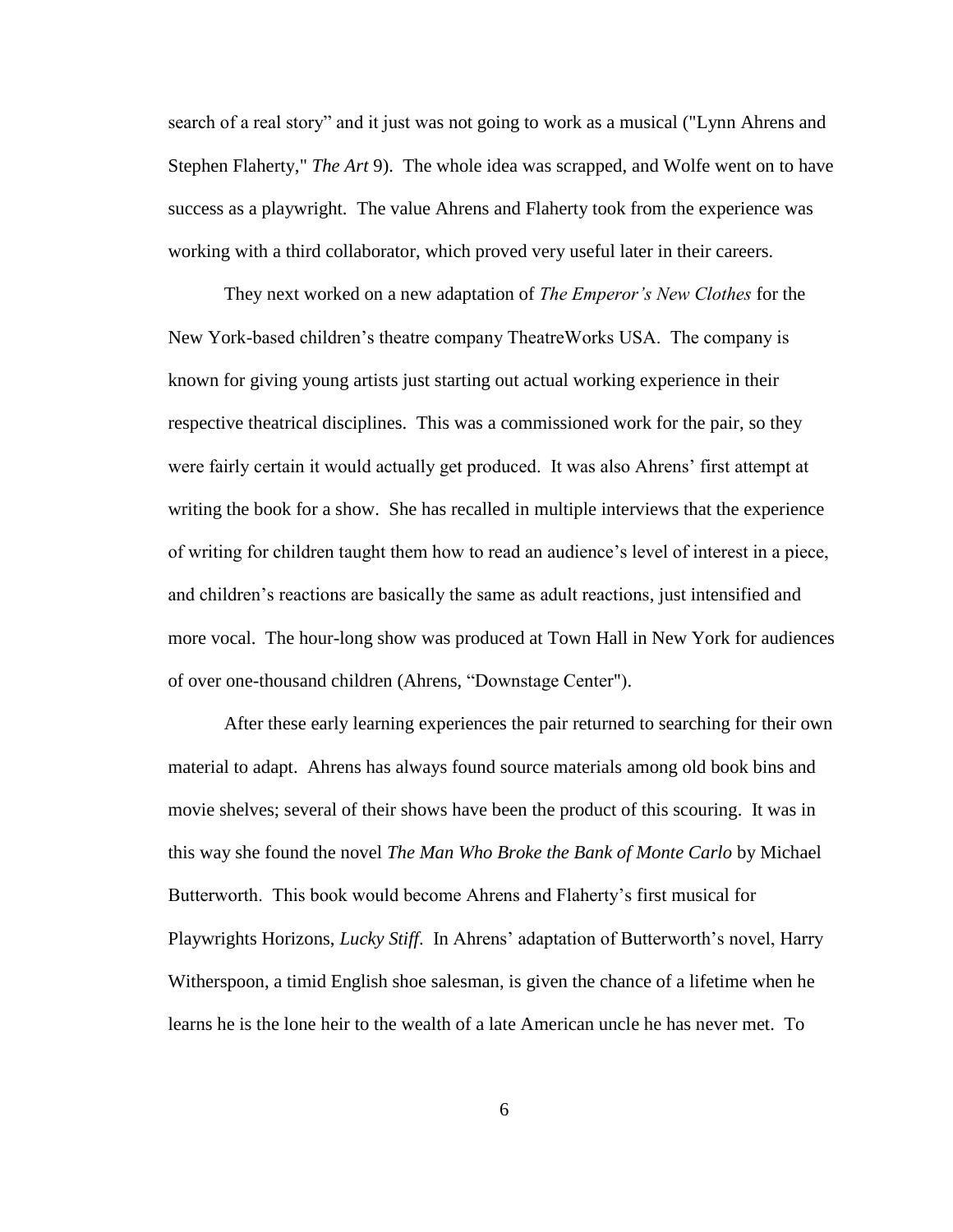gain the sizeable inheritance Harry must take his dead uncle's corpse on one final trip to Monte Carlo where the deceased has arranged all the details for a fabulous vacation.

*Lucky Stiff* only ran fifteen performances at Playwrights Horizons, but perhaps its greatest importance was it put Ahrens and Flaherty on the greater musical theatre map. It did enough to win a Richard Rodgers Production Award in 1988. Weitzman and Bishop were quick to tell Ahrens and Flaherty they wanted to help the latter pair develop their next project, which would again come from Ahrens' combing book shelves, and would prove to be one of their greatest successes.

Ahrens discovered *My Love, My Love* by Rosa Guy, a Caribbean retelling of *The Little Mermaid*, about a week after *Lucky Stiff* closed. They immediately began work on a show adapted from this novel; within a year it was in production. Set against a backdrop of "two different worlds never meant to meet" where "temperamental gods rule," *Once On This Island* is the story of a young orphaned peasant girl with a desire for love and a more worldly life than the one she has (Ahrens, *Once* 3). Ahrens and Flaherty expanded the meaning of the novel to include statements about racial and cultural divisions between the mulatto ruling class and the dark-skinned peasants of Haiti. There are also subtle comments about the differences in religious beliefs, a Christian monotheistic belief of the wealthy versus the polytheistic beliefs of the peasants (K. Jones, "Playbill").

They worked on the show for about nine months, again without having secured the rights to do so. Ahrens recalled they "had virtually written the whole show by the time we actually got to meet Rosa Guy" (K. Jones, "Playbill"). Guy agreed to give them the rights provided they present her four songs. With that presentation, Ahrens and

7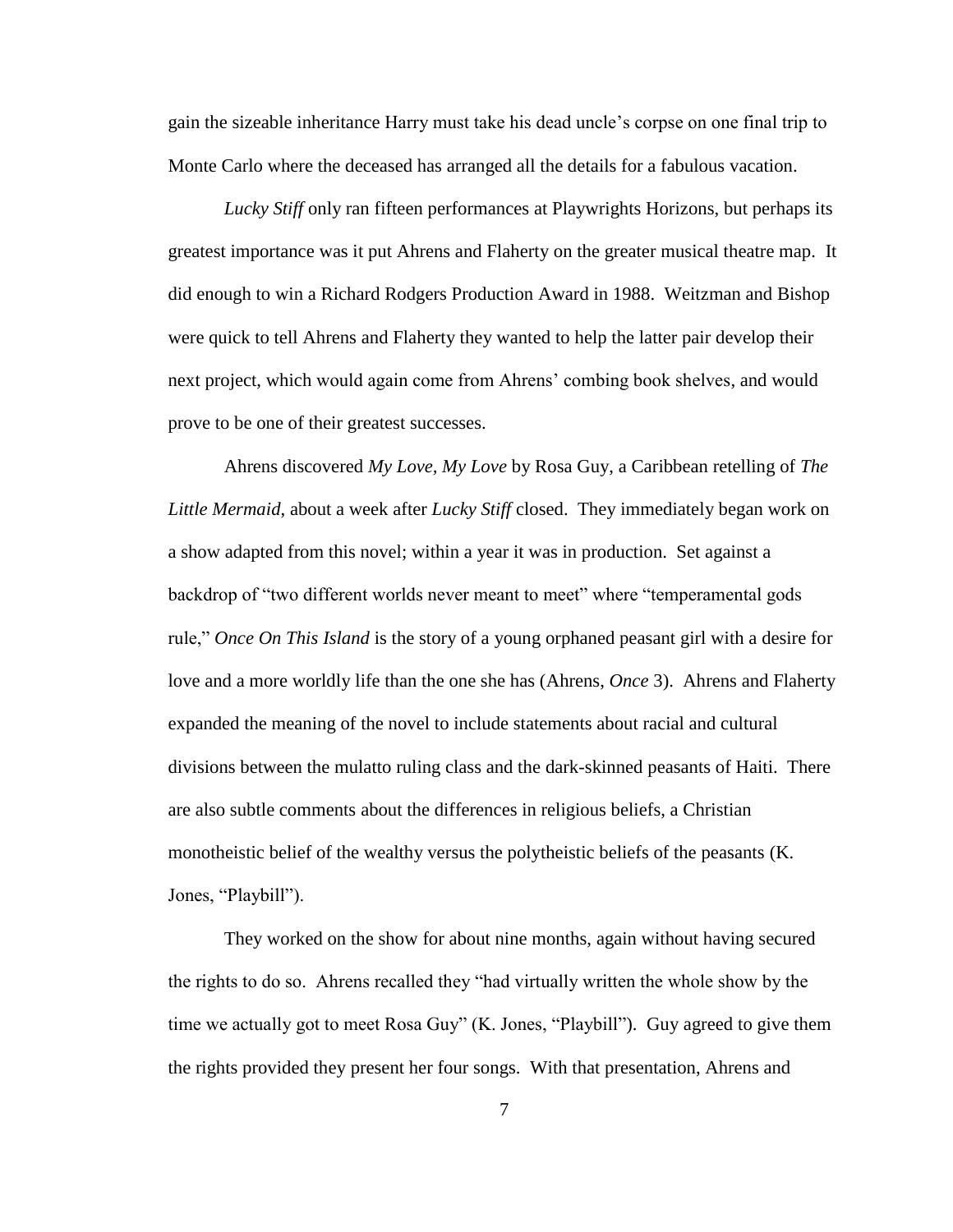Flaherty were officially allowed to continue their work. After some rewrites the show formally premiered at Playwrights Horizons in the spring of 1990.

A feature of many Ahrens and Flaherty musicals is a storytelling framework. Early in its development, *Once On This Island* became their first show to adopt this element. According to Ahrens, their director-choreographer Graciela Daniele (who would go on to work with them several times) suggested at the first rehearsal that the show begin with a storm and the young girl who eventually becomes Little Ti Moune in the presentation of the story be moved downstage center to have the adults calm the child by telling her the story (K. Jones, "Playbill"). Ahrens believes this action instantly gave more purpose to the show, the reason we as a society pass tales on from one generation to the next.

*Once On This Island* ran at Playwrights Horizons for twenty-four performances in May 1990. The brief off-Broadway run at Playwrights was brought on by the Shubert Organization, Capital Cities/ABC, Inc., et. al., bringing the show to Broadway. By October of that year, *Once On This Island* opened at the Booth Theatre and enjoyed a fourteen-month run. In a year that did not see many promising new musicals open in New York, *Once On This Island* was a glimmer of hope for the form. It was honored with eight Tony Award nominations, including Original Book for Ahrens, Original Score for Flaherty and Ahrens, and Best Musical ("Lynn Ahrens," IBDB). The show was shut out from any wins but it greatly helped to establish Ahrens and Flaherty's collective career as a legitimate musical theatre composition team. It also remains the one musical in their canon that Ahrens feels does not need any extra work: "I've never thought that for a minute. I think it about every other show, but not that one" (K. Jones, "Playbill").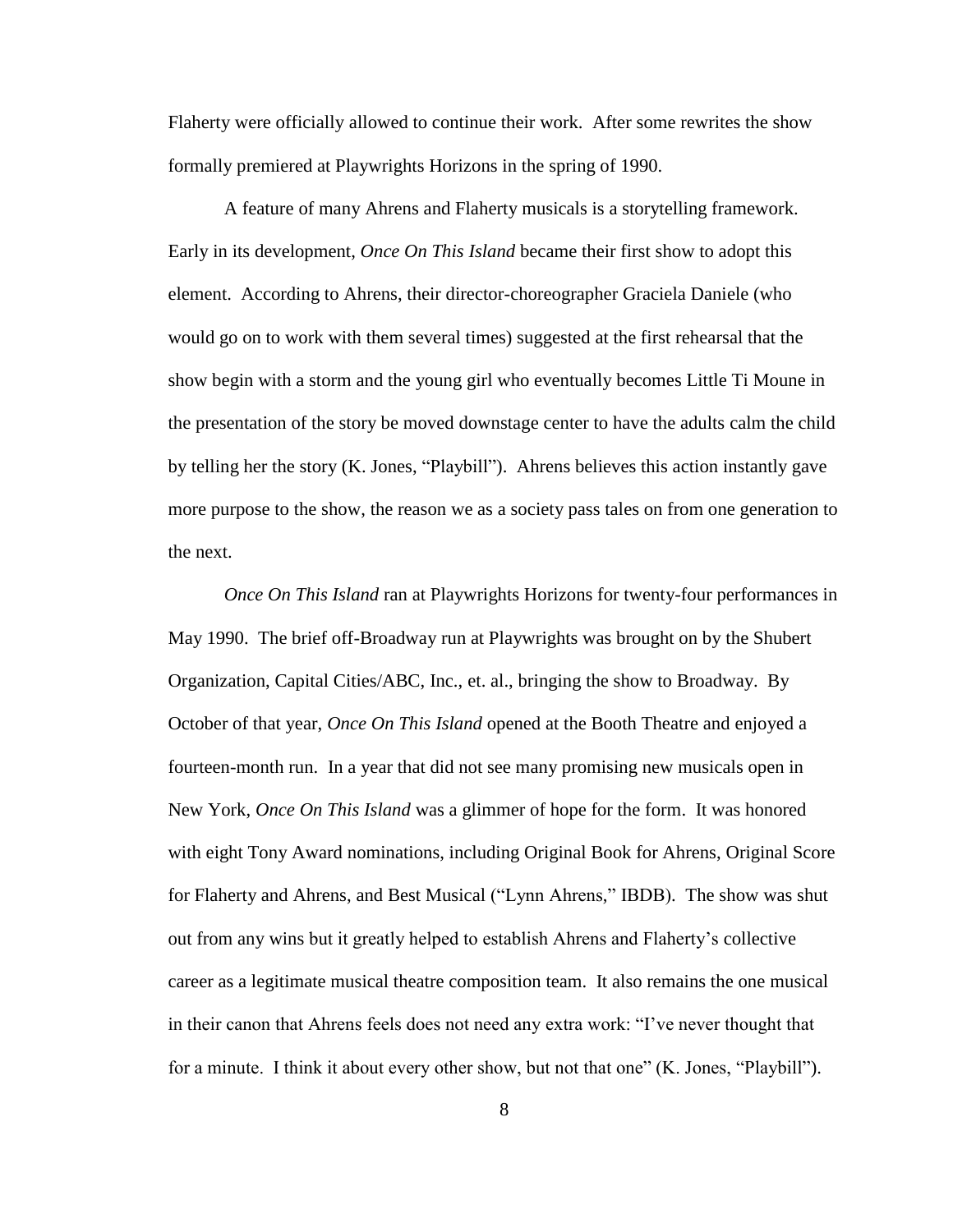In 1992 André Bishop and Ira Weitzman left Playwrights Horizons to take on the same jobs with the much larger Lincoln Center Theatre. At that time Ahrens and Flaherty had been working on a piece based on the 1982 Peter O'Toole/Marc Linn-Baker movie *My Favorite Year* with librettist Joseph Dougherty. It was commissioned as part of a workshop for SUNY-Purchase called *New Musicals* (Singer 74). The workshop did not survive past its first season but *My Favorite Year* was adopted by Weitzman and Bishop at Lincoln Center. The movie and musical tell the story of a young writer's first job on the staff of a *Your Show of Shows*-type of variety television program in the 1950s. As with *Once On This Island*, *My Favorite Year* casts its central character, Benjy Stone, in the role of active narrator telling his own story, exploring themes of hero worship, growing up, and accepting the responsibilities of adulthood.

*My Favorite Year* was not as big a success as everyone involved had hoped. It opened on the Vivian Beaumont stage at Lincoln Center on December 10, 1992 and did not fare well. Due to poor reception, it only managed a run of thirty-six performances with forty-five previews ("Lynn Ahrens," IBDB). In hindsight Weitzman believes the show "was a victim of bigness. Big theater, big Broadway musical expectations, big pressure to succeed" (Singer 75). Ahrens somewhat echoes that reflection in that she and Flaherty "were young writers and it was a big, big show . . . and we just weren't as polished in terms of knowing what's needed and when you're in a big production [that is] barreling ahead toward opening night and you're restricted . . . it's very difficult even in the best of circumstances" (Ahrens, "Interview"). She also said with Dougherty living in Los Angeles and them living in New York, it was a little problematic writing long distance. Despite the poor reviews and quick closing, *My Favorite Year* was not a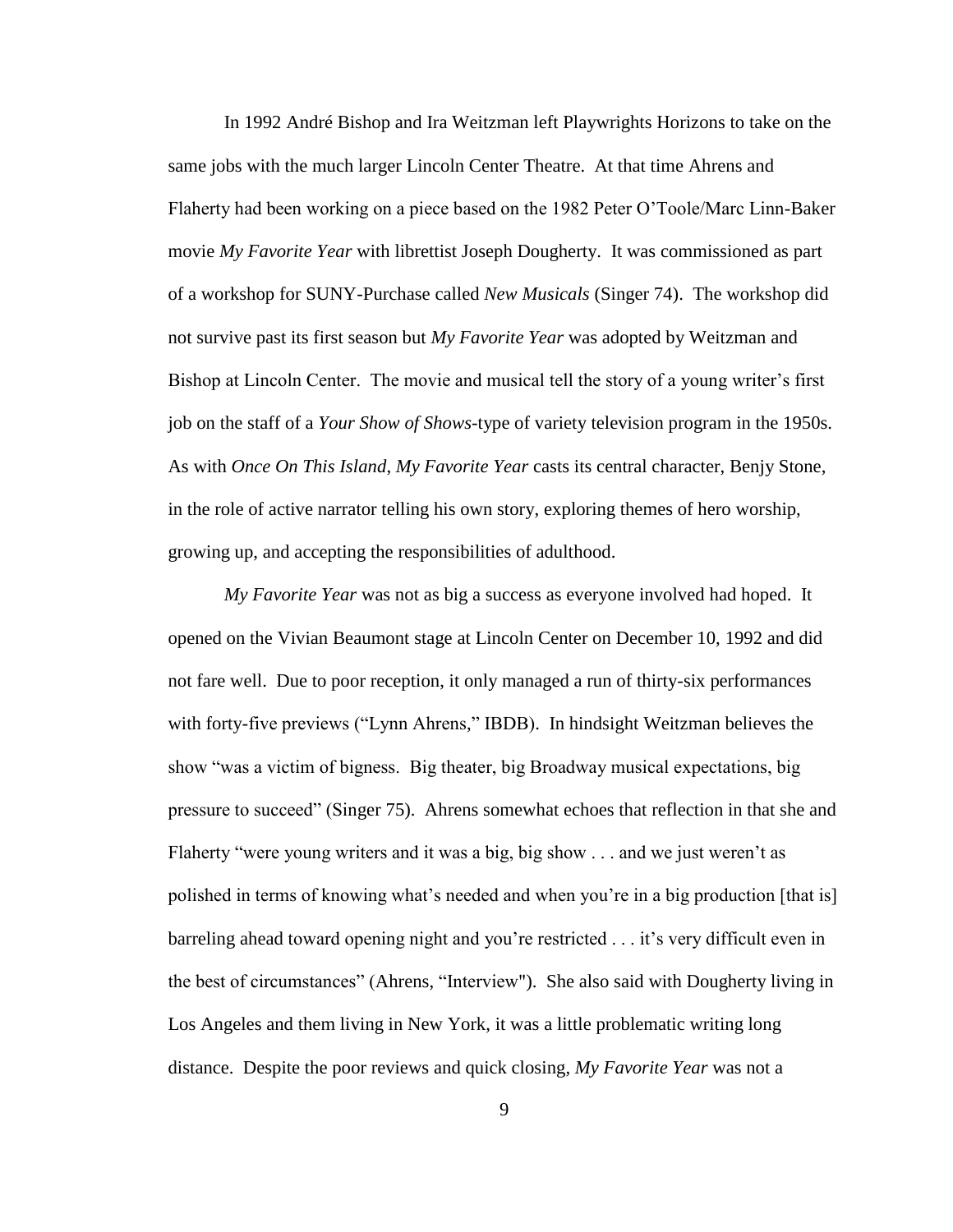complete failure. While Ahrens and Flaherty were shut out of any award talk, it did garner Tony Award nominations for Lainie Kazan, reprising her role from the original film as Benjy's mother, and Tim Curry playing Swann; and wins for Andrea Martin as Alice Miller, a senior writer on the show, from the Tony Awards, Drama Desk, and Theatre World.

For the next few years there was not much new music or theatre coming out of the collective Ahrens and Flaherty camp. In 1994, Ahrens got the opportunity to write lyrics for a new version of *A Christmas Carol* with composer Alan Menken; she also co-wrote the book. Originally produced by Radio City Entertainment, the show ran during ten holiday seasons at the Theatre at Madison Square Garden in New York. It was also adapted into a television movie in 2004.

While Ahrens was busy working on *A Christmas Carol*, Flaherty went to London to get *Once On This Island* produced. It premiered at the Birmingham Rep in 1994, and then transferred to the Royalty Theatre in the West End (Shenton). This production was honored with an Olivier Award for Best Musical in 1995. It was also during this period of work outside their partnership that Flaherty contributed original incidental music to Neil Simon's 1997 play *Proposals*.

The next output from Ahrens and Flaherty as a team was not for the theatre but an animated feature film. In 1997, Twentieth Century Fox released *Anastasia* based on the historical Romanov family of Russian royalty whose members were all executed during the Russian Revolution. This story postulates the family's youngest daughter escapes the fate of her family and through a series of events is able to return to Russia and reclaim her place on the throne. *Anastasia* was produced by former Disney artists Don Bluth and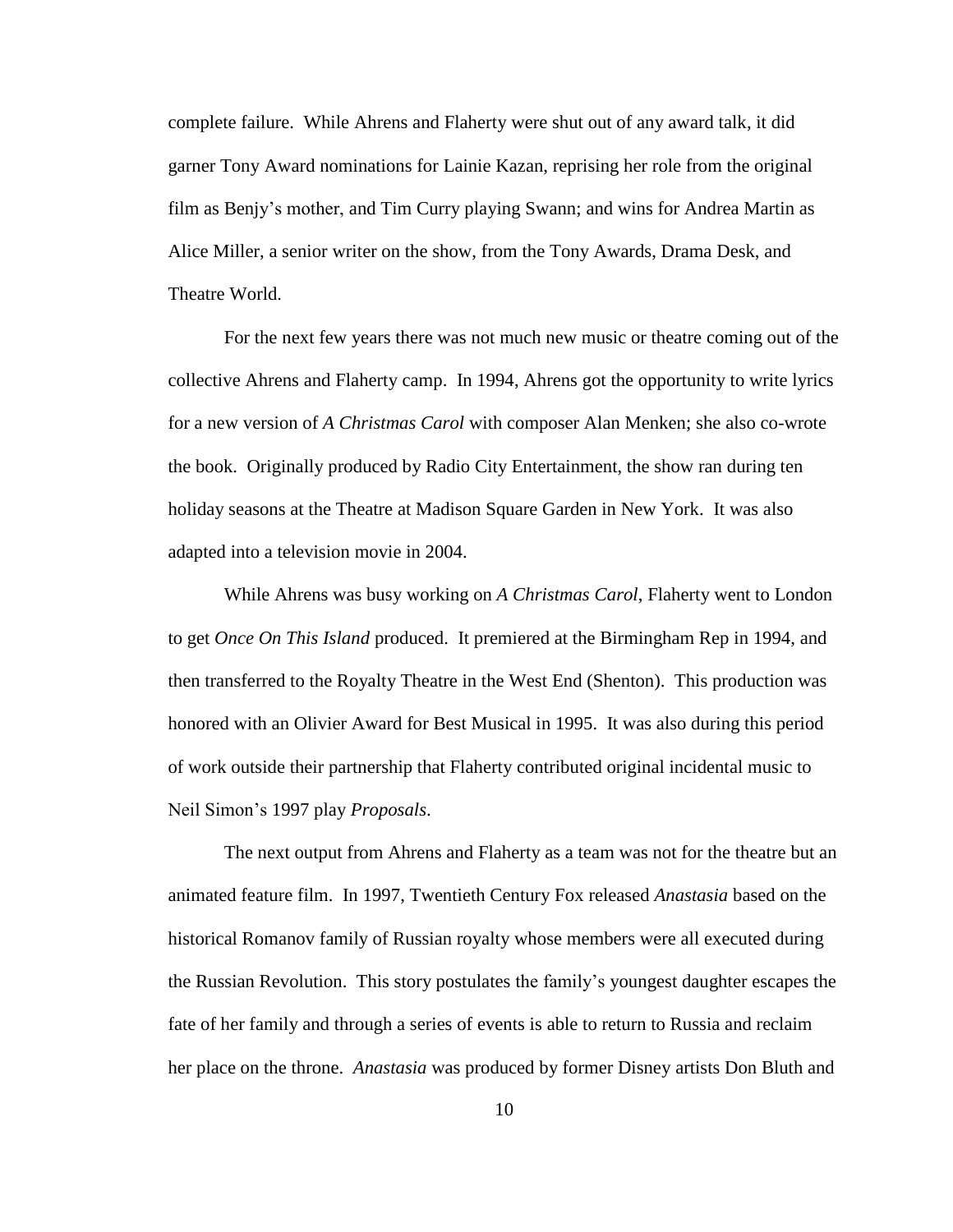Gary Goldman, patterned in the Disney vein. With that formula planned Ahrens and Flaherty were hired to write the songs for the film. In addition Flaherty contributed to the film's score with David Newman. Despite some lukewarm opinions of their music by prominent sources – the New York Times called them "generic pop songs . . . that don't quite measure up to Celine Dion's Disney hits;" while Roger Ebert for the Chicago Sun Times said "Only the songs disappoint" – the pair were honored with Academy Award and Golden Globe nominations for their work on the film (Holden; Ebert). In 1999, Flaherty joined Bluth and Goldman in revisiting this story for a straight-to-video sequel, *Bartok the Magnificent*.

Just because Ahrens and Flaherty did not present much new work over these few years does not mean they were not working. In fact, they were in development on what would eventually become their greatest success.

In the early 1990s, producer Garth Drabinsky's Livent, Inc. became a huge corporate presence on Broadway. It was responsible for bringing *Kiss of the Spider Woman* to Broadway as well as the massive revival of *Show Boat*, both shows directed by Harold Prince. Drabinsky, a Canadian, managed to obtain the rights to the quintessentially American novel *Ragtime* from author E.L. Doctorow on the condition that Doctorow retain all approval rights over the creative team; he had been less than pleased with the movie version of his novel and wanted assurance that any other adaptation would stay true to his story (Isaacson). Drabinsky took the idea to playwright Terrence McNally (who also wrote the libretto for *Kiss of the Spider Woman*) as a potential writer of the book. McNally wrote an eighty-page treatment of the novel of which Doctorow approved.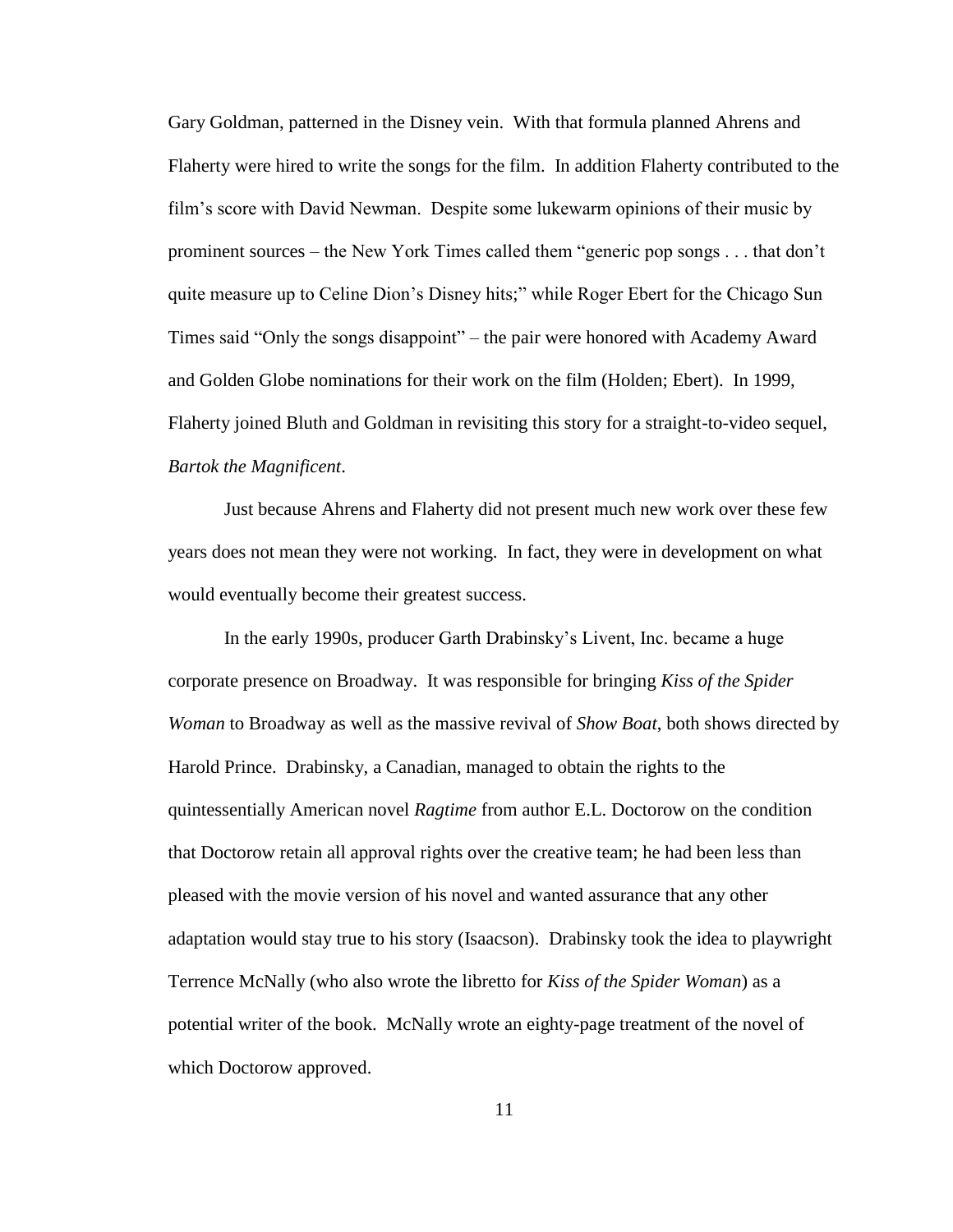Having secured his librettist, Drabinsky next had to find his composer and lyricist. Given his relationship with Hal Prince, Drabinsky asked him for an opinion on how to select the right people for the job. Prince suggested asking writers to audition for the job, which typically means one goes directly to writers and ask them to write a couple of songs on spec. Drabinsky took Prince's suggestion and expanded on it. He researched the work of several writers, sent them all a small stipend and a copy of McNally's treatment, and asked them to send in their takes on the material, essentially turning the process into a giant competition (Isaacson). Ahrens and Flaherty were among the group of writers asked to submit samples. They were very excited to get the opportunity to submit songs for this show, especially in this competition format, as at the time they had been looking at projects with American themes, and given most of their previous works were smaller cast shows in off-Broadway spaces they felt as though no one would just offer them a show like *Ragtime* which was clearly going to be a very large show. The pair never knew who their competition was; to this day they claim they still do not know nor do they want to know. They quickly wrote four songs and went all out with the recording, making sure all vocal parts were covered ("Lynn Ahrens and Stephen Flaherty," *The Art* 16). When it came time to make his choice Drabinsky said Ahrens and Flaherty were so far ahead of everyone else in terms of ability that it was an easy choice to make. McNally said that he was given all of the demos blindly; he did not know whose tape belonged to whom. He was impressed with how one particular recording chose to tackle some of the harder moments in the story, not the quick, light and easy moments. When it came time to give his input, he said the only music that sounded like what he heard in his mind for the show was that from, what he soon came to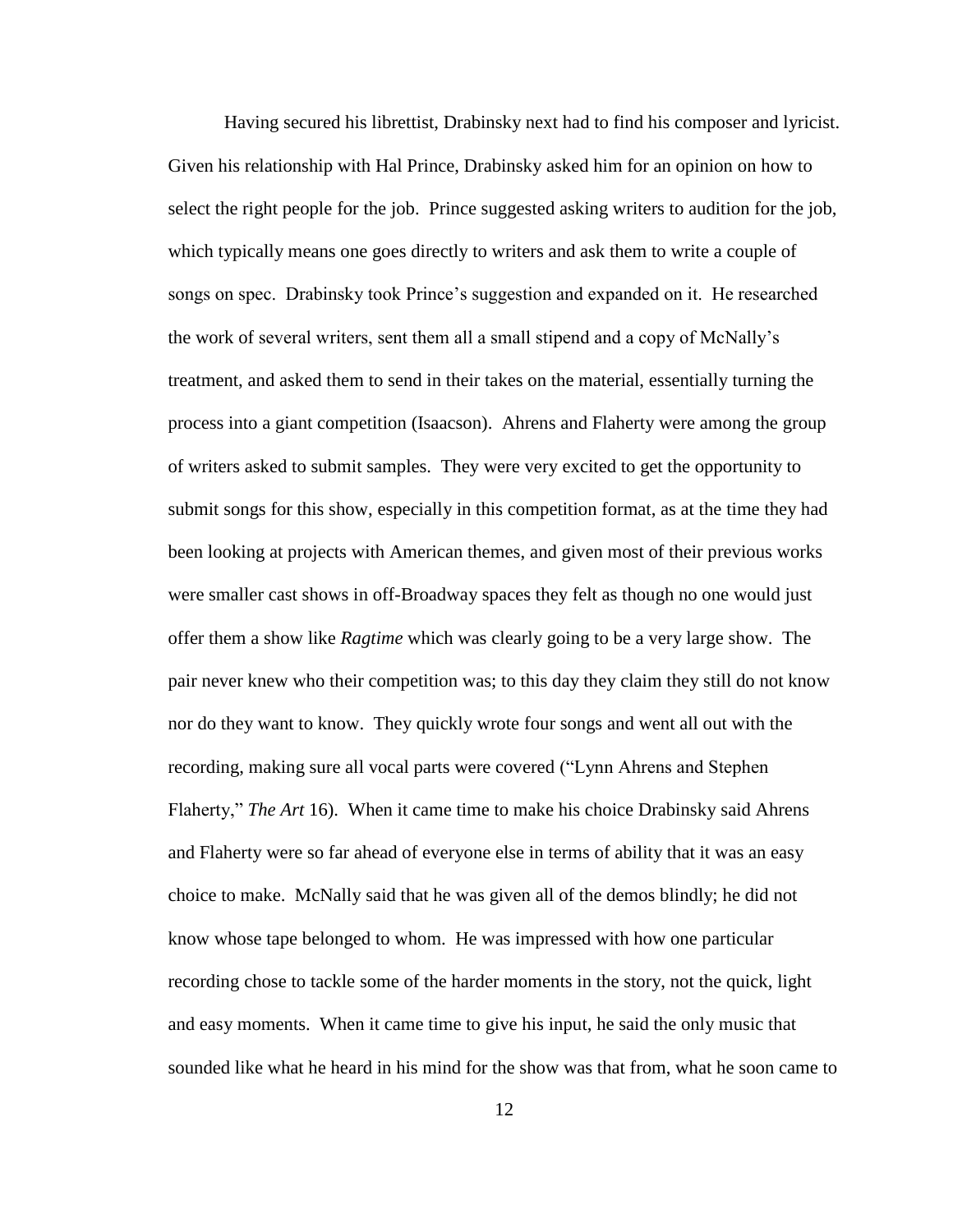learn, Ahrens and Flaherty. Drabinsky and Doctorow both said the same thing, and Ahrens and Flaherty were subsequently hired (Isaacson). Proof of the impressiveness of their work lies in the fact that three of the four songs they wrote for their initial audition to get the job made it to the final draft of the show and almost entirely as originally written ("Lynn Ahrens and Stephen Flaherty," *The Art* 16).

Their audition submission in response to McNally's treatment was given to Drabinsky in October 1994. Over the next two years, the trio of writers worked swiftly to mold *Ragtime* into a complete show, always staying true to Doctorow's original novel. Graciela Daniele was brought on as choreographer (although for this production she was officially credited for the "musical staging"), and Frank Galati was hired to direct. Many moments and songs were written, discarded, and rewritten over those months, either in private presentation to Drabinsky and his Livent team or from various public workshops. Even after its world premiere in Toronto and subsequent American premiere in Los Angeles, some final changes were made before it finally opened on Broadway in January 1998 (Ahrens, Bell, and McNally 11-12).

*Ragtime* is a story set at the beginning of the twentieth century in and around New York City at a time when American life was going through a great deal of change. It focuses on three families from very disparate walks of American life: an upper-class WASP family living in New Rochelle, an African-American musician who wants to make a good life for his young family, and a widower Jewish immigrant who brings his young daughter to the United States to live what he thinks will be the American Dream. Each of the three families is deeply affected by all the changes going on in the country and they all become interconnected by various events throughout the show. Once again,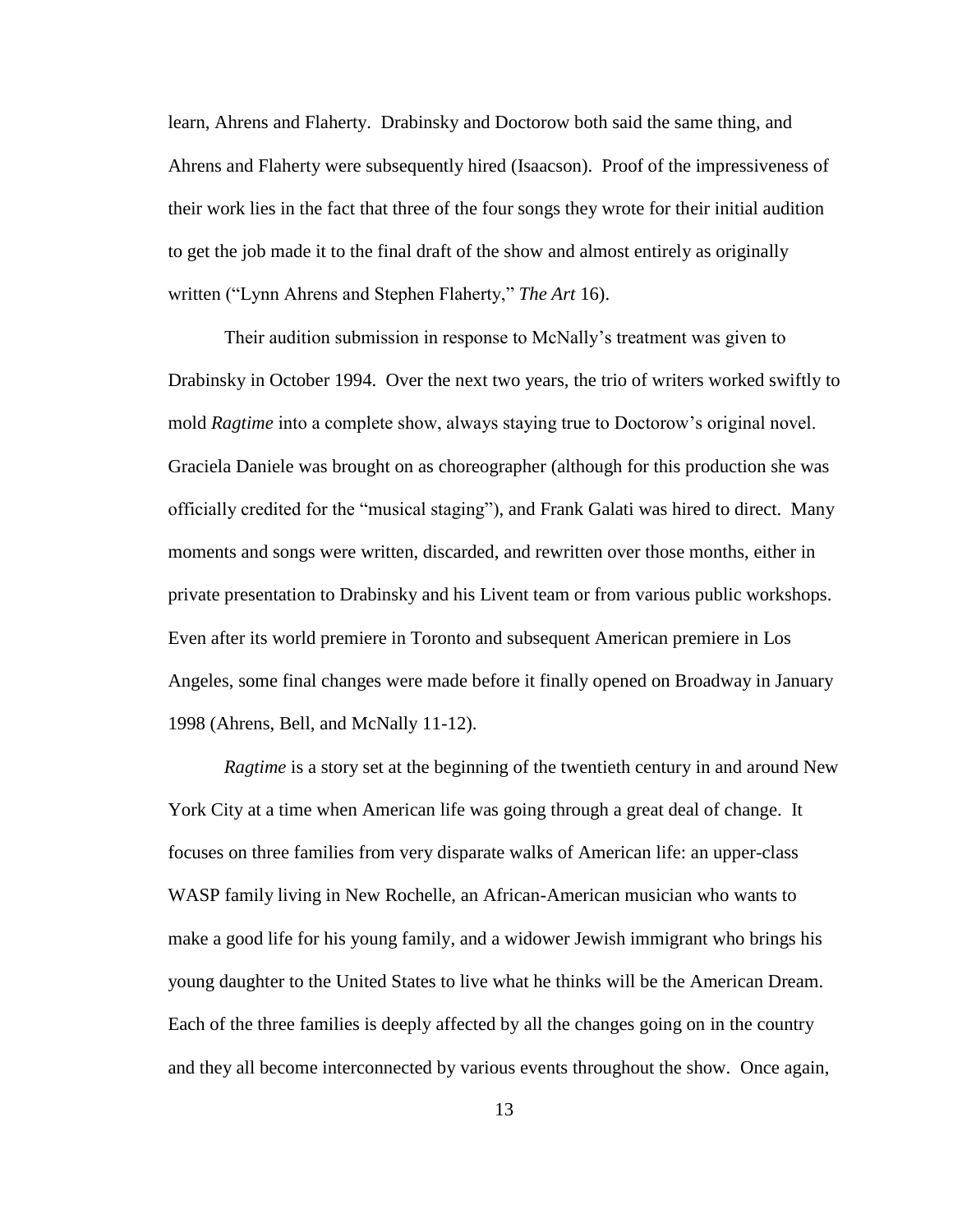the libretto of *Ragtime* was crafted to incorporate storytelling into its framework. Several characters throughout the show, either in dialogue or lyric, speak directly to the audience of themselves, revealing inner thoughts and feelings.

*Ragtime* is a grand, sprawling musical with a lavish score to match. The show enjoyed a two-year run on Broadway, playing 834 performances ("Lynn Ahrens," IBDB). *Ragtime* garnered several nominations as it went into the 1998 awards season. The Drama Desk gave the show fourteen nominations with wins to Ahrens, Flaherty, and McNally for their individual contributions, William David Brohn for his orchestrations, and the show won for Outstanding New Musical. The Tony Awards were equally generous with thirteen nominations, again with wins for Ahrens and Flaherty for their score, McNally for his book, and Brohn for his orchestrations ("Lynn Ahrens," IBDB). The show was shut out of Best Musical and its other creative and technical awards as it was in competition with the other big corporate musical of the season, *The Lion King*.

In 1997, Livent, Inc. acquired the rights to the canon of Theodore Geisel, more commonly known as Dr. Seuss (Pogrebin). By 1999, Livent was filing for Chapter 11 bankruptcy protection in the United States, and its co-founders Garth Drabinsky and Myron Gottlieb were sued for fraud. The company was sold to SFX Entertainment (today known as Clear Channel Entertainment) that same year (Pogrebin). Amid all the financial turmoil, *Seussical: The Musical* was being developed. Drabinsky had brought in Monty Python alumnus Eric Idle to write the book (Pogrebin). Fresh off finalizing *Ragtime*, Flaherty said he wanted to do a comedy and when the opportunity to work on *Seussical* came about he thought it would be a great way to "create this wild musical world that wasn't really rooted in any particular time or place" (Ahrens, "Downstage

14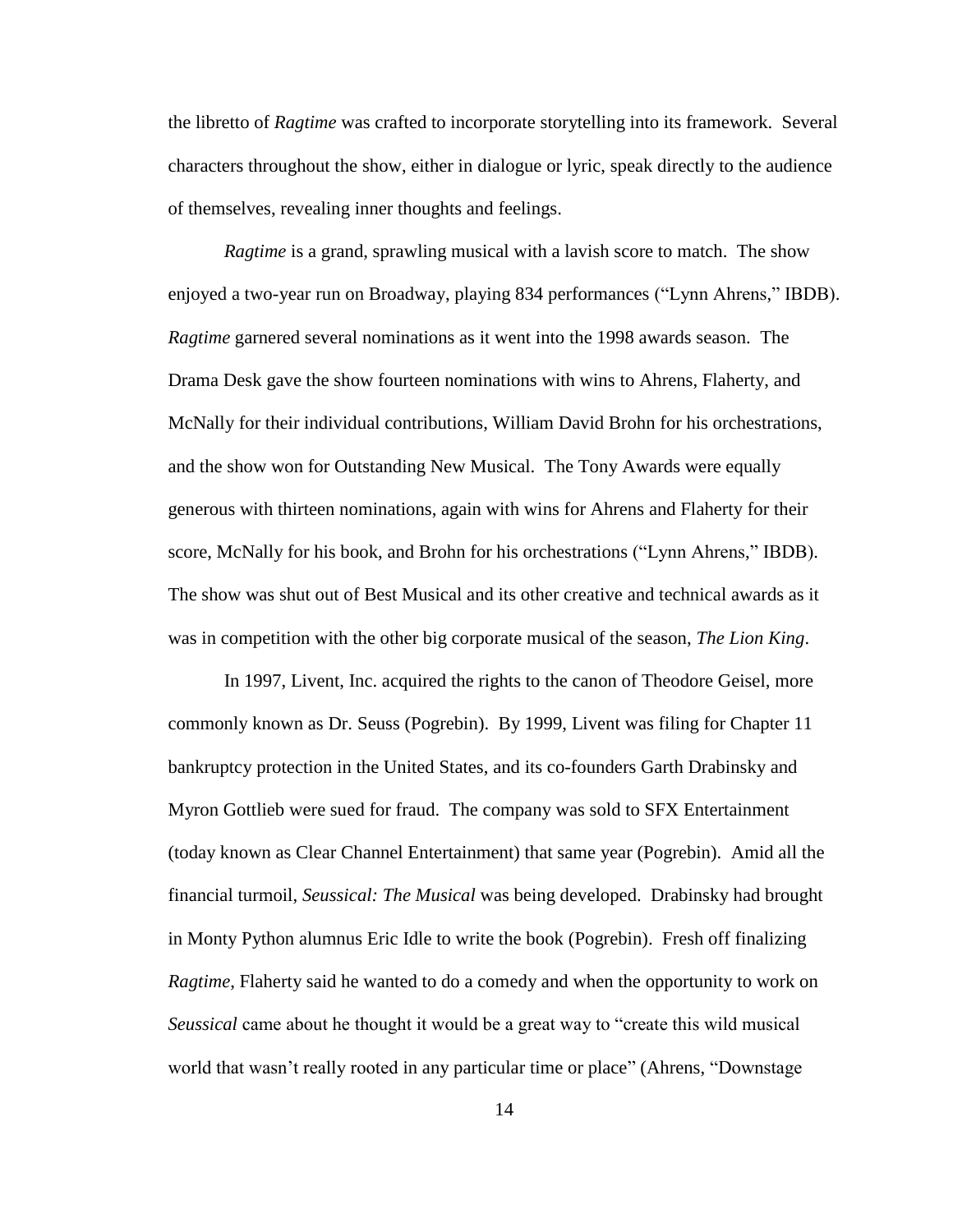Center"). He was excited to finally write in some musical styles that he could not with previous shows. Ahrens admits that Flaherty had to convince her to do this show, if only for her respect for Dr. Seuss' material (Ahrens, "Downstage Center"). The trio of writers began discussing ideas on how to make the collection of disjointed stories come together. Idle thought the show should be utterly chaotic with unexpected things happening all over the stage and the Cat in the Hat should be a central emcee character (Pogrebin). They decided that the musical would follow the adventures of Horton the Elephant and the original stories *Horton Hears a Who!* and *Horton Hatches the Egg* would become the framework for the musical. Frank Galati was again brought in to direct the show. Early readings of *Seussical* (with Idle playing the Cat in the Hat) were positive, but Idle claimed that soon after Livent's removal from the project Ahrens and Flaherty came to him saying they wanted to write the show themselves; he also left the production, although still received a credit as co-conceiver (Pogrebin).

*Seussical* was originally intended to be a simple show. The successful workshop production in Toronto in August 1999 featured Andrea Martin as the Cat and had the actors on a bare stage in plain clothes with simple props to represent its world (Pogrebin). It became the proverbial hottest ticket in town; it was very difficult to get a ticket. The buzz over *Seussical* was tremendous. With that, the lingering influence of Drabinsky and Livent, plus SFX bringing in Fran and Barry Weissler (in addition to the already established Universal Studios) as producing partners, the show grew very large and momentum carried it to a place it was never meant to go. Big name designers were brought in to create extravagant sets and costumes. Galati lost his path. By the time the out-of-town tryout opened in Boston any anticipation the show had generated fizzled out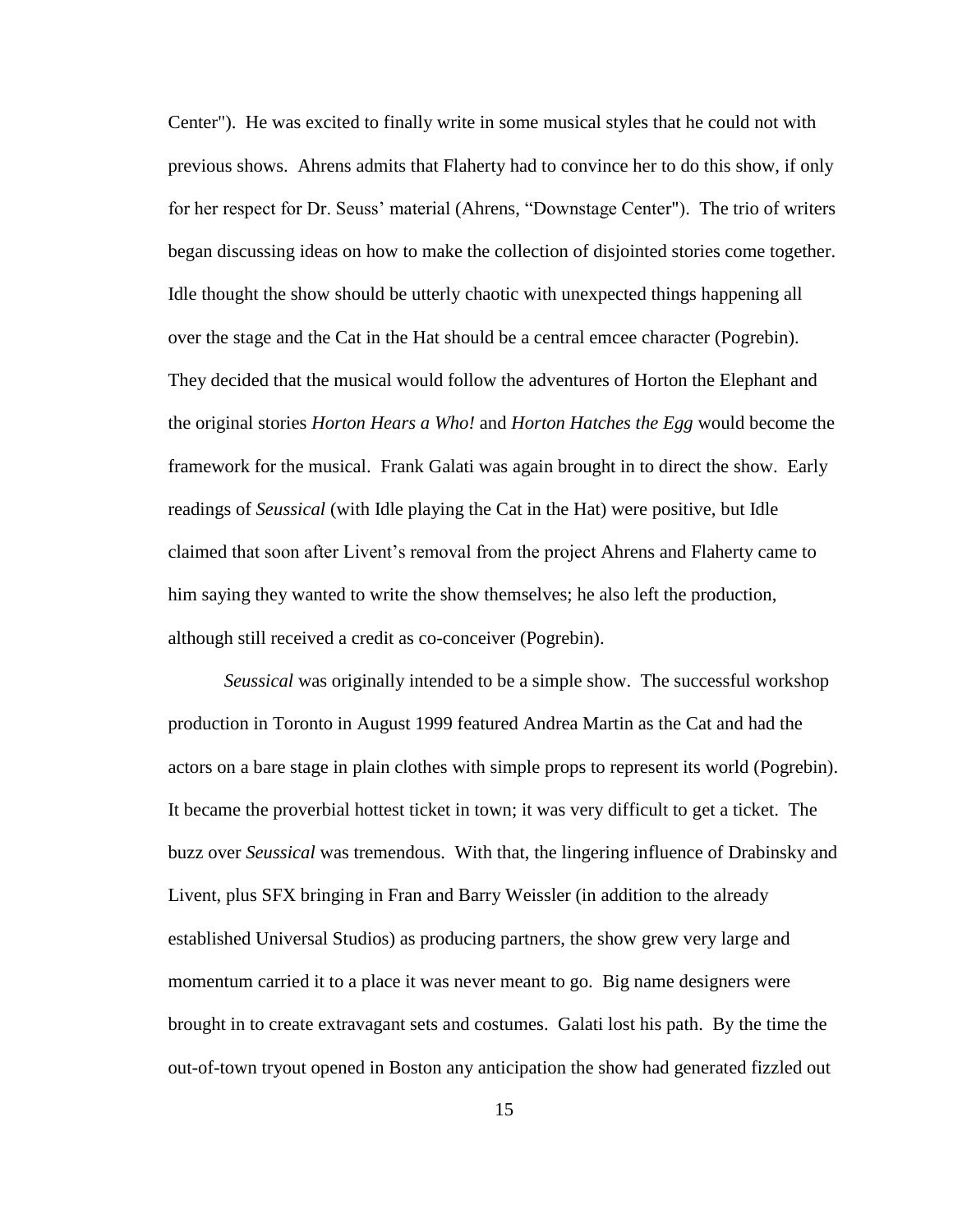and critics were not kind. Galati, among others, was fired and replaced by Rob Marshall, who was not given written credit. There have been several theories floated among industry insiders but no one has been able to pinpoint the direct cause of *Seussical*'s demise, least of all its composers. Ahrens said, "It was painful because I couldn't understand what was happening. I couldn't figure out the venom;" while Flaherty summed it up by saying "I've never experienced that in my life, the slow dismantling of a show. This thing you're trying to make gel – all of a sudden, parts are being removed bit by bit into the run" (Pogrebin).

By the time *Seussical* reached Broadway it was evident all the joy had gone out of the production. The show opened November 30, 2000 at the Richard Rodgers Theatre. The next morning Ben Brantley sounded like he was trying to be kinder than New York Times theatre critics usually are when a show failed for them. He acknowledged Ahrens and Flaherty's compositional gifts, and praised a couple of the performances, most notably by the "ever-likeable" Kevin Chamberlain for his portrayal of Horton the Elephant "that will no doubt bring him a Tony nomination and he has the virtue here of appearing to believe in what he's saying and singing" (Brantley, "The Cat"). Perhaps his kindest words sum up the feelings of everyone on the production: "Somewhere in *Seussical* are the vestiges of a charming, unpretentious show, with a blithe, hummable score  $\dots$  [B]y listening attentively  $\dots$  you may find you can hear a happy little show that might have been beneath all the layers of fat in this production" (Brantley, "The Cat").

In an effort to keep the floundering show afloat a string of celebrity performers were brought in as replacements: Rosie O'Donnell and Cathy Rigby successively filled in for the Cat in the Hat, and Aaron Carter was eventually brought in as JoJo. While some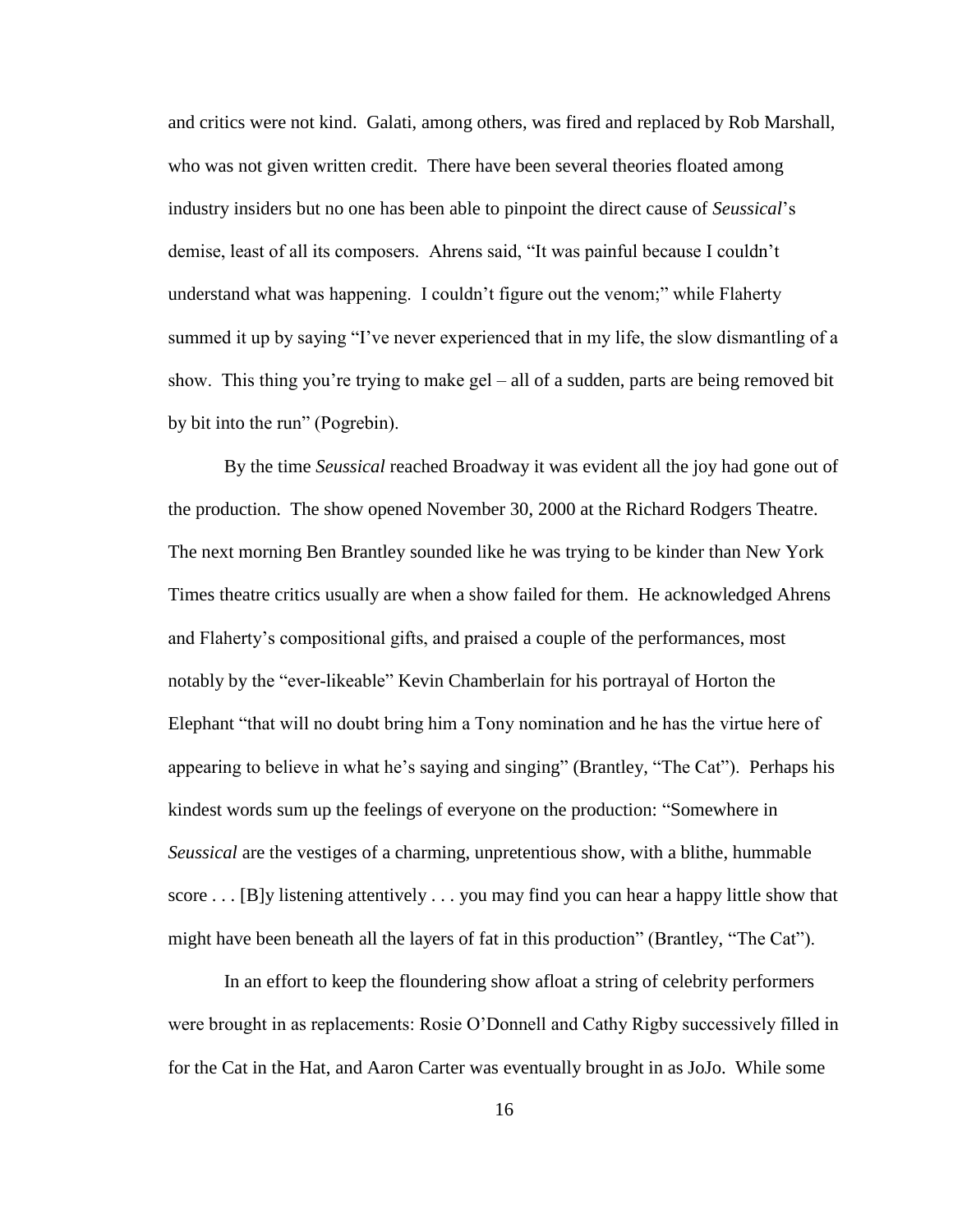suggested that O'Donnell's spontaneous irreverence was a spark the show needed, even the lure of celebrity could not help the stop the hemorrhaging (Pogrebin).

In a feat of clairvoyance, Brantley identified a couple of positive items for the future of *Seussical*. First, Chamberlain was in fact the lone Tony Award nomination for the show. He also picked up a nomination from the Drama Desk, as did Flaherty for his score ("Stephen Flaherty," IBDB). Brantley's second, albeit unintended, prediction was that theatre insiders did recognize the value of the show. With some revisions from Ahrens and Flaherty that brought the show back closer to their original intention of it being a far less-produced piece and more about the story-telling, two national tours were launched which were critically received far greater than any version previously seen (Ahrens, "Interview"). It also broadened the show's general exposure. On their website, Music Theatre International, who manages the amateur rights to *Seussical*, as well as the entire Ahrens and Flaherty catalogue, says the show was the most produced by high schools in 2004, its first year of availability, according to a survey taken by the National Thespian Society; and with three versions available it is consistently in the top three most licensed properties in their holdings ("*Seussical")*. Many interviewers have asked Ahrens and Flaherty about the negatives that came with the experience of the original production of *Seussical*. They do not deny the hardships they went through, but they always manage to steer the discussion to the life the show has taken since, occasionally hinting at a sense of vindication. As Ahrens put it, "It was the child that didn't do well in high school and grew up to have a good career anyway" (Ahrens, "Interview").

By all accounts, *Ragtime* was epic. From the unorthodox way in which Garth Drabinsky went about hiring his composers to the size of the cast and design elements to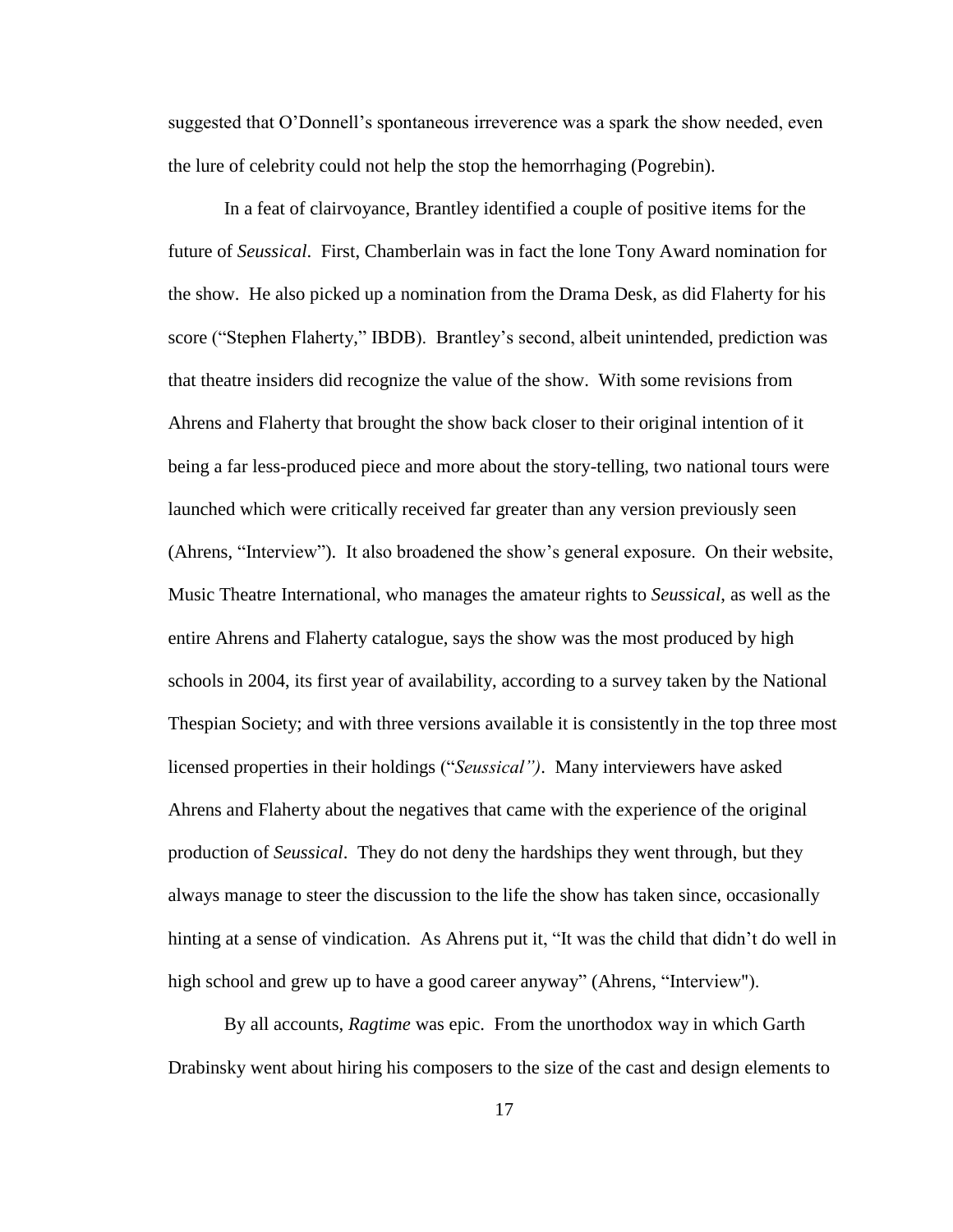the fallout from the fraud scandal to the story itself, nothing about *Ragtime* was small. After it opened in 1998 and it was such a positive experience for them, Ahrens and Flaherty agreed with Terrence McNally that they all needed to work together again. McNally brought them an idea for a new musical based on a small 1994 film that starred Albert Finney, *A Man of No Importance*. They quickly fell for the simplicity and humbleness of the story. The film takes place in Dublin in 1964 and centers on a middleaged, sexually closeted bus conductor. Coincidentally, Flaherty had wanted to write an Irish show and had never written anything for a gay character, so *A Man of No Importance* seemed like a logical choice for their next project (Ahrens, "The Beauty").

Their work for this show went much the same as it did for *Ragtime*: McNally would write a scene, and then Ahrens and Flaherty found the musical feel from that writing. Ahrens talked about how she responds to "the words on the page," and that in working with McNally on both shows she would instantly hear "how to make [a scene] sing" just upon reading his text (Ahrens, "The Beauty"). Flaherty recalled that he first found the overall tone for the piece when writing a solo for the lead character, Alfie Byrne, which takes place in a private moment alone (Ahrens, "The Beauty"). While there are necessary upbeat and comic songs in the score, *A Man of No Importance* is a story with several characters that have secrets and dualities to their lives, so the music reflects their private and guarded natures. The quiet and isolated tone of the show and its relatively small chamber-sized cast made it a perfect fit for the Mitzi E. Newhouse Theatre at Lincoln Center that allowed Ahrens and Flaherty to reunite with Ira Weitzman and André Bishop. As the show was being developed, director Joe Mantello (who had never previously directed a musical) was brought on board and allowed to be a part of the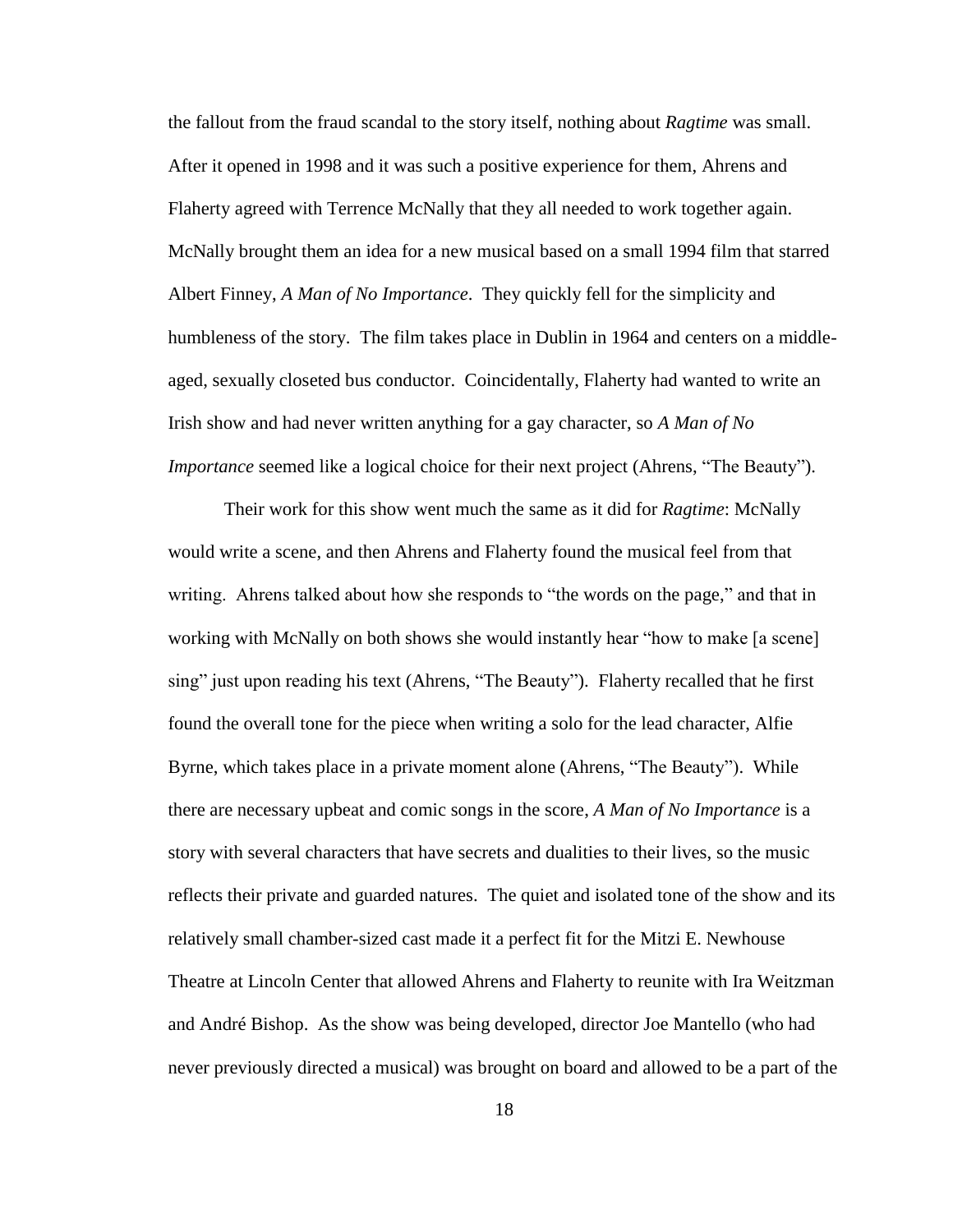process. He did not become an imposition on the creative team or force his ideas on them, but he did make suggestions that aided them in perfecting their show. Ahrens and Flaherty recalled one specific instance wherein Mantello said he thought there should be a confessional scene in the show since these characters are so deeply rooted in their Catholic faith and it is a major driving force in their lives. This was not a scene in the original film. After multiple attempts at writing the song, trying to determine the emotion it should have, they came up with a song that was all at once humorous, poignant, and character-driven ("Chapter 5" 52).

*A Man of No Importance* opened at the Newhouse on October 10, 2002, once again to mixed reviews. No one was totally supportive of or contrary to the show. Generally, the reviews praised the creative team for its consistent talents, and a few actors for their performances, but believed the show missed the sentimentality it attempted to evoke. The show could not weather the mixed reviews and closed just after Christmas having played 124 performances. Despite the variance in opinion, come the 2003 awards season *A Man of No Importance* proved it was anything but unimportant. The Drama Desk honored it with seven nominations, including nods to Ahrens, Flaherty, McNally, and Mantello, as well as the show for Outstanding Musical; and the Outer Critics Circle gave the show three nominations, most notably winning for Outstanding Off-Broadway Musical. It was also awarded the 2003 GLAAD Media Award for Outstanding New York Theatre: Broadway and Off-Broadway ("Lynn Ahrens," Lortel Archives).

In 1986 Ahrens' penchant for reading, especially when looking for possible new ideas for musicals, led her to a novel by Sherley Ann Williams titled *Dessa Rose*. She instantly loved the fictionalized account of two women who actually lived in the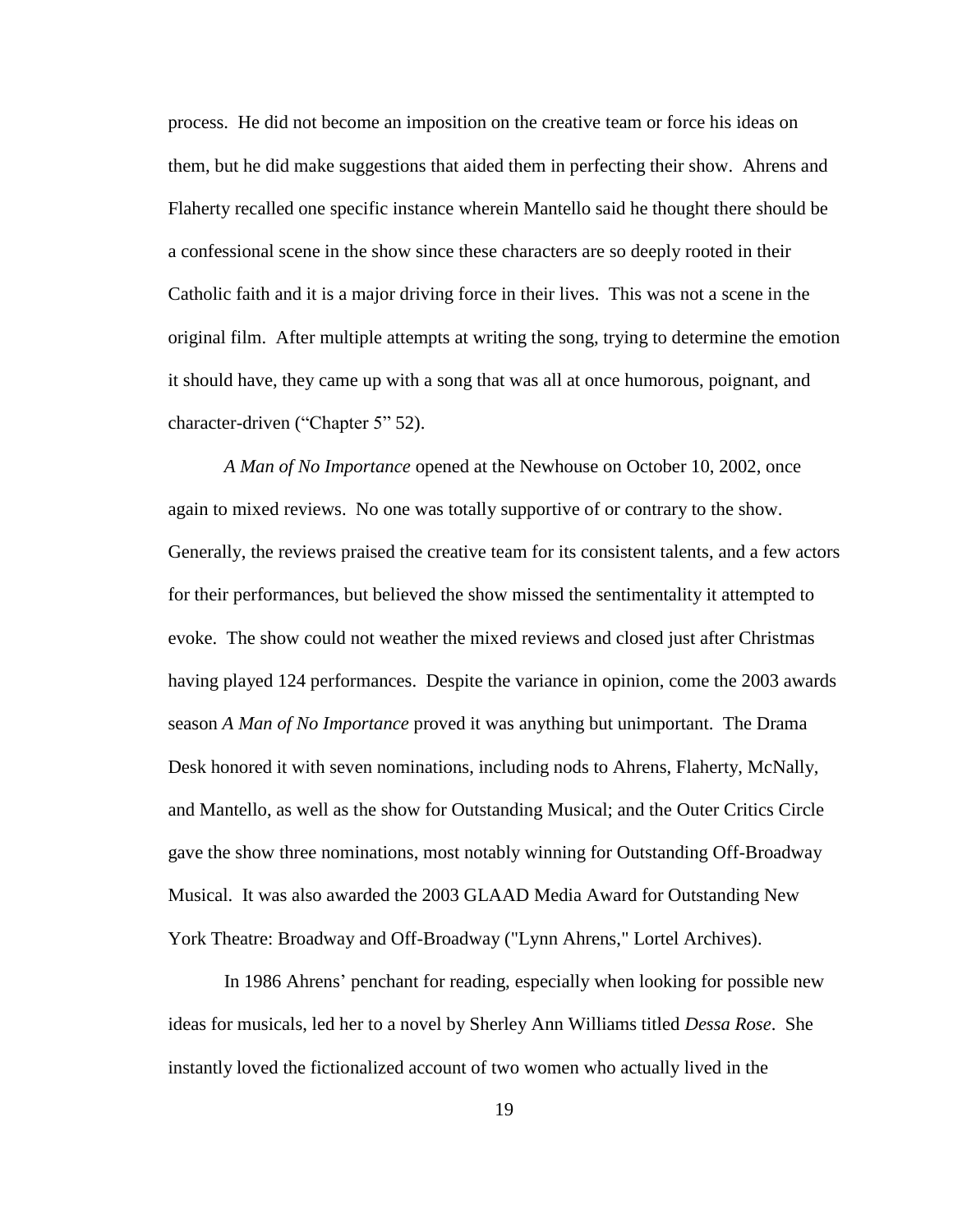antebellum South – one, a young black escaped slave who led an uprising; the other, a young white plantation owner's wife abandoned by her husband who soon helps to free runaway slaves – and the author's interest in what would have happened had these two women met. Around 1991, as she and Flaherty were looking for material for their next project, Ahrens recalled the novel and brought it out for him as a potential source. Flaherty was very taken with the story but was incredibly intimidated by its subject matter and density. This was early in their careers as writers and Flaherty says he was not emotionally ready to tackle a story of this magnitude (Ahrens, "Downstage Center"). He thanked Ahrens for introducing him to the novel but saw no way of musicalizing it.

Over the next decade Ahrens would repeatedly bring up the idea of *Dessa Rose* to Flaherty, insisting something was there. Flaherty refused every time saying he just could not hear it. Eventually Ahrens took it upon herself to just start writing. She loved the novel and was desperate for Flaherty to hear in it what she did, so she broke form from their typical process and wrote about fifty pages of text; as she put it, "something closer to opera with the words first . . . a little more free-form. Less standard musical theater" (Ahrens, "The Beauty"). By the summer of 2001, the pair decided they needed a vacation from the business and each other, so they took that summer off. Just before they parted ways, Ahrens presented her pages for *Dessa Rose* to Flaherty as a gift saying she would not bring it up again as a possibility for a musical if he still did not see it after reading her vision (Ahrens, "Interview"). In a culmination of influences – Ahrens' ideas, rereading the novel, having worked on *Ragtime*, and just maturing as a writer – Flaherty was finally able to hear the characters and what *Dessa Rose* as a musical could be. Flaherty said the music came to him swiftly after that; for the next six weeks he set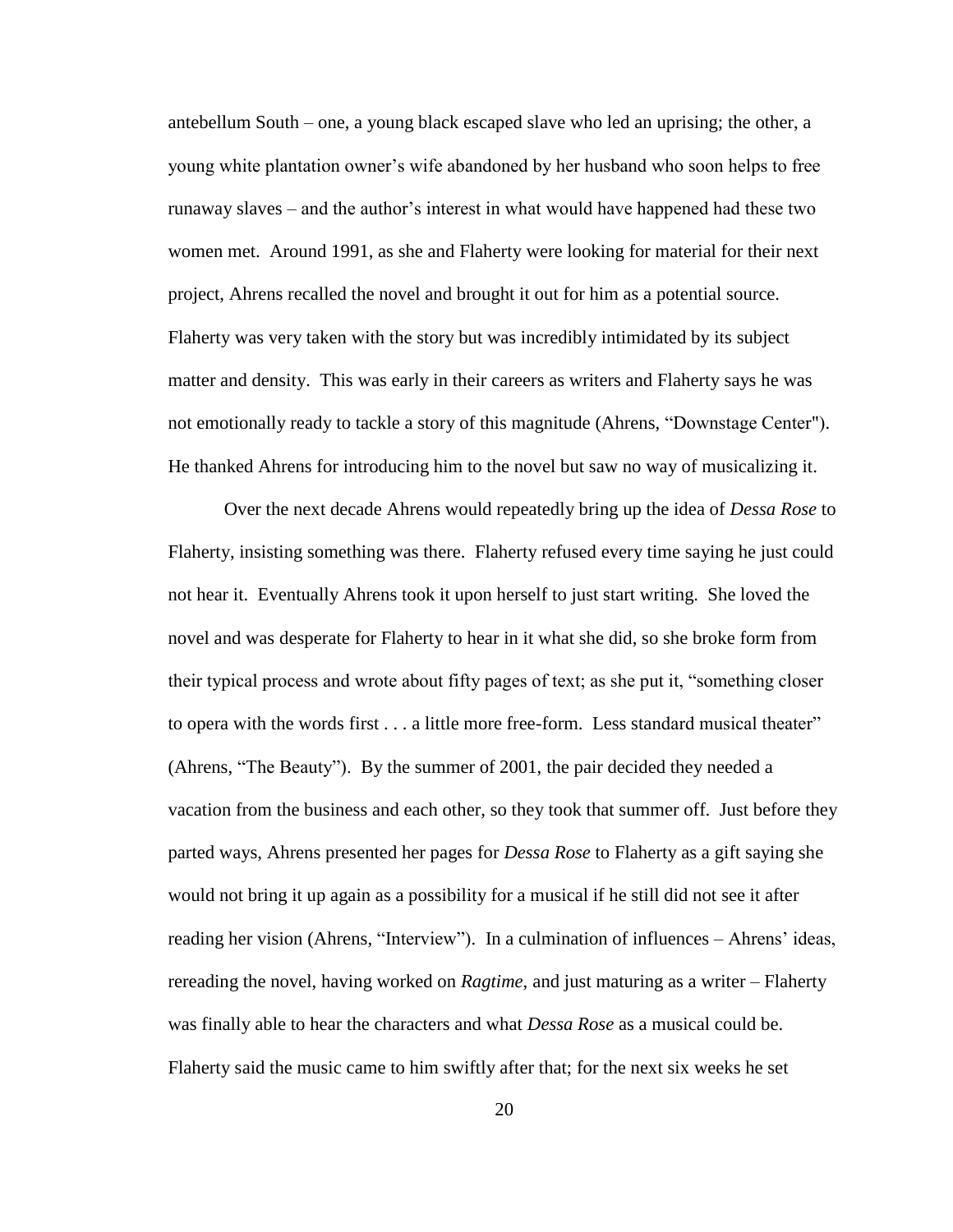Ahrens' words to music. In the great tradition of teams like Comden and Green, Ahrens and Flaherty have almost always worked together in the same room to develop their shows; it is a rare occasion in their collaborating that they have worked apart. Since they had never operated in this way before, Ahrens feared for many different outcomes, from not liking what Flaherty wrote to discovering that it really was never a good idea from the beginning. When they reconvened, Flaherty presented Ahrens with almost an hour of new music for *Dessa Rose* (Ahrens, "Interview"). From there they worked through several drafts, emailing their respective work back and forth to each other. In what Ira Weitzman referred to as "a coming of age for us and for them" and "coming full circle with the family," *Dessa Rose* would be workshopped and eventually produced at Lincoln Center with André Bishop and him (Weitzman, "The Art"). To complete the family circle, Graciela Daniele again directed and choreographed the show.

As a musical, *Dessa Rose* is told in flashback. Once again, Ahrens wrote a libretto that incorporated a storytelling framework. The actors who play Dessa Rose, the escaped slave, and Ruth, the Southern belle, move in and out of telling their individual versions of their stories. Within the stories they are young, as fits their appearances; while narrating they adopt raspier voices and hunches that indicate they are eighty years old and relaying their stories in old oral tradition.

*Dessa Rose* opened at the Mitzi E. Newhouse Theatre at Lincoln Center on March 21, 2005 and played a little over two months. Most of the reviews agreed the major flaw in the show is it has so much going on that the audience could not come to care about its characters fast enough. They criticized the narrative element given to the principal women; reviewers found Dessa and Ruth going in and out of their storytelling and ages a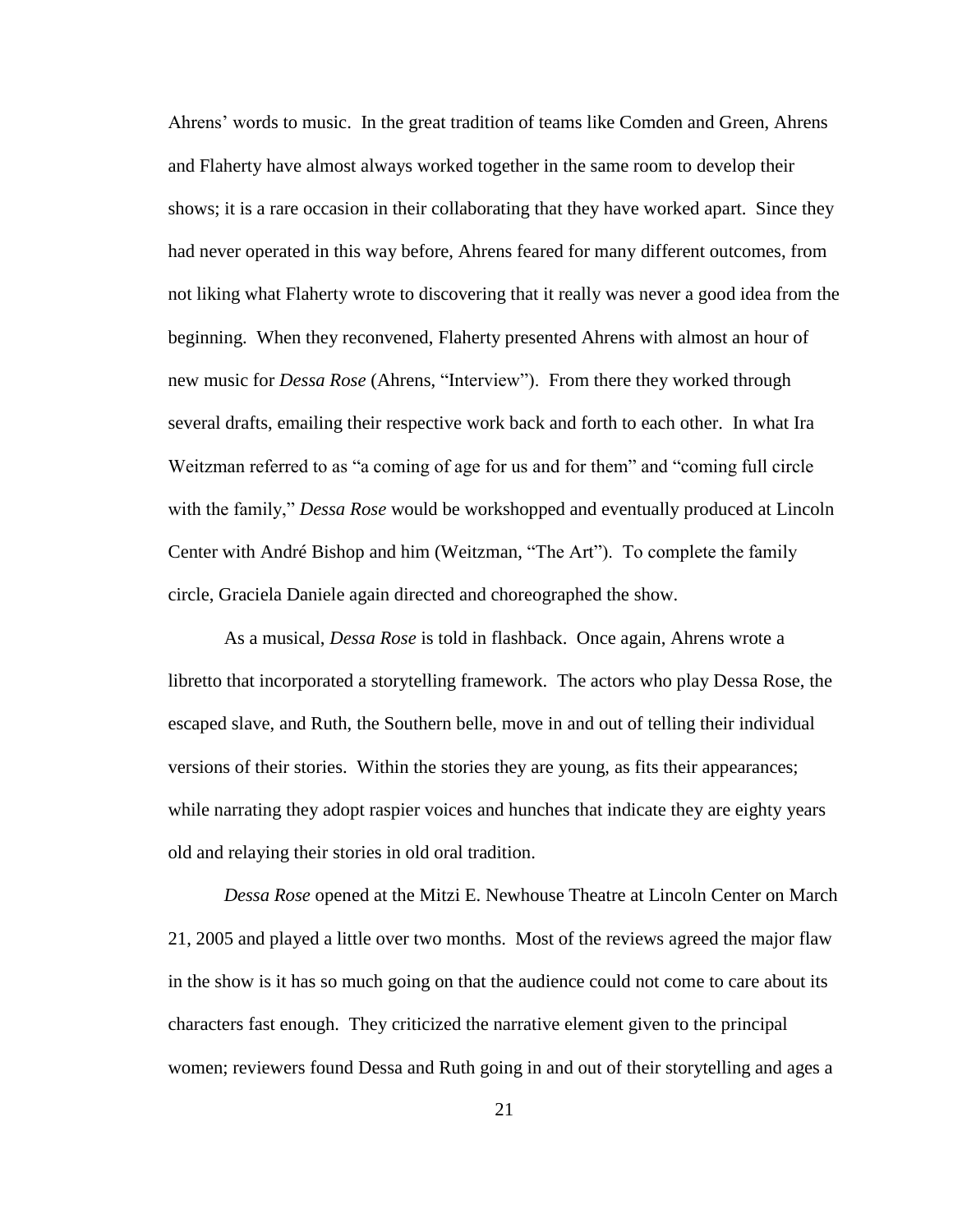distracting device. As it was Ahrens who originally had the idea to use the novel as source material and felt she knew how to make Williams' characters speak and sing, it is ironic that her libretto was so criticized. Charles Isherwood, writing for the New York Times, said, "Ms. Ahrens, more experienced (and more gifted) as a lyricist than a book writer, is plainly not up to the tough task of shaping the material into feasible theatrical form . . . [She] makes the common mistake of attempting to squeeze the entire contents of the novel onto the stage" (Isherwood, "Worlds Apart"). Brooke Pierce, reviewing for TheatreMania.com, said Ahrens "does not really clue us in as to what this show is about until late in the proceedings." Another reviewer said the libretto "suffers from a relative lack of action, and a too-leisurely pace that imbues the proceedings with little energy;" in another bit of irony, Flaherty once said "there's so many action scenes in it [that] if it were a film there would be a lot of chases and on the road scenes" (Ahrens, "Interview"). Flaherty was given slightly more praise for his score. Isherwood said it was "alluring" with "appealing melodies" (Isherwood, "Worlds Apart"). Pierce said "[Flaherty] has written some thrilling music for *Dessa Rose*, yet this is not his most memorable score, and he seems to have allowed orchestrators . . . do a lot of the heavy lifting." Pierce also introduces a third bit of irony about the show: in her review she mentions that "Many of the songs bleed into one another with no room for applause." Ahrens responds by proudly admitting "That was a choice . . . There are really uncomfortable moments in [the show] and you don't want to ask for applause at those moments" (Ahrens, "Interview"). It may not be Flaherty's most memorable score or the duo's most memorable work but it did not go without some approval. It was nominated for Outstanding Off-Broadway Musical by the Outer Critics Circle ("Lynn Ahrens," Lortel Archives). The general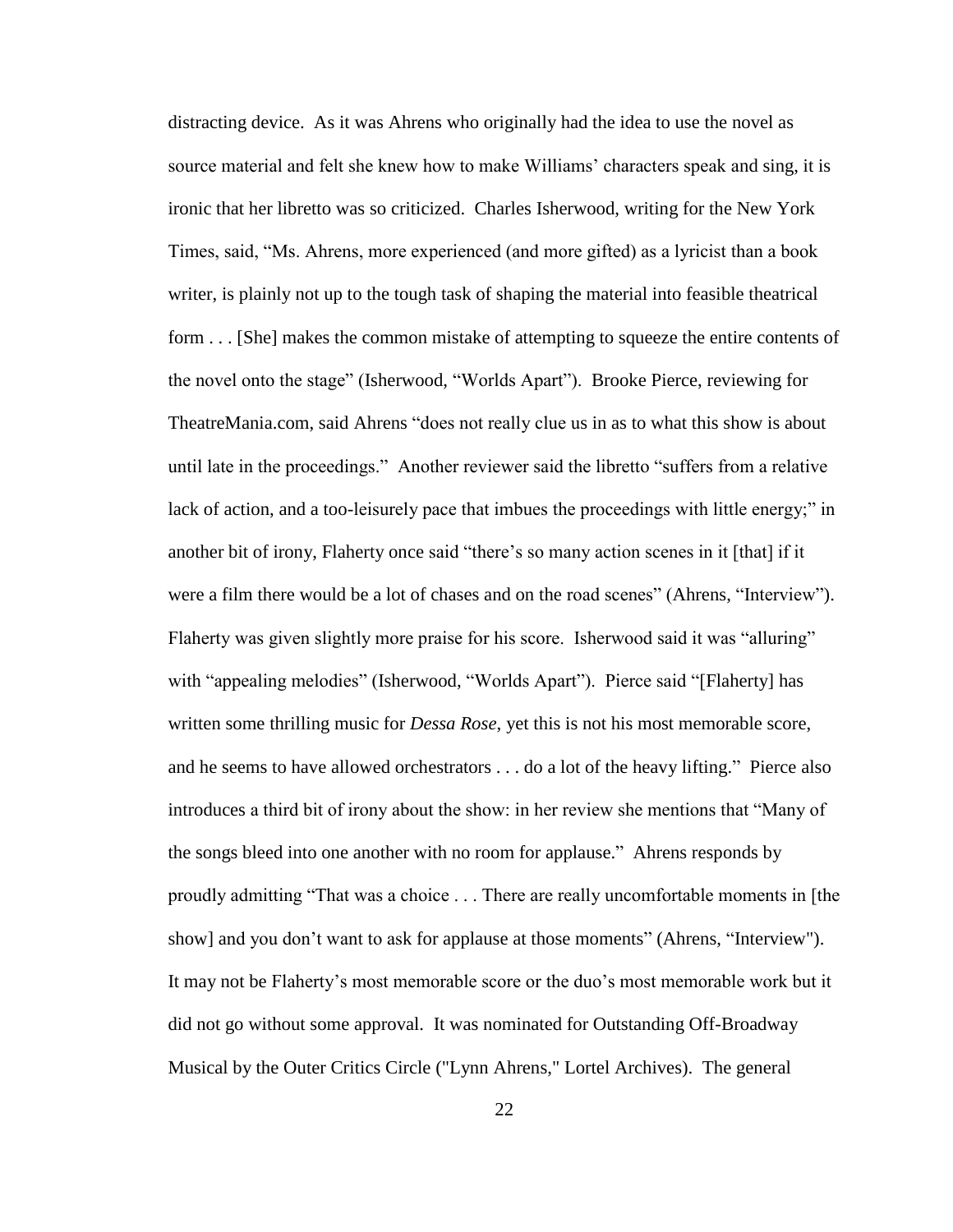consensus of *Dessa Rose* seems to be it is a story that is worthwhile and important if too big and busy for a musical theatre adaptation. Its tale goes deeper than the obvious one, that of the evils inherent in slavery. It delves into the unlikely friendship of two women from seemingly disparate environments. Perhaps Pierce's final statement in her review best sums up *Dessa Rose*: "If fans of *Spamalot* are willing to forgive the flaws in that show because it is so much fun, then maybe aficionados of the serious musical will forgive the imperfections of *Dessa Rose* because it offers thought-provoking drama and an unusual story told by one of the musical theatre's most talented writing teams."

Later that year, Broadway saw the short-lived *Chita Rivera: A Dancer's Life*, a musical revue of the star's career. The libretto was written by Terrence McNally, and most of the songs included were from past shows Rivera was in; however, Ahrens and Flaherty were asked to contribute two original expository songs for the show.

Flaherty went to Chicago for the world premiere of another show, one which did not involve Ahrens. Frank Galati, in addition to being their directorial collaborator on previous shows, was a professor of performance studies at Northwestern University. Galati's career had also included success in adaptation, and he had a notion of turning the writings of Gertrude Stein into a musical. He recruited Flaherty to write the score for the piece. Their work consisted of Galati recording his own reading of Stein's writings, and then giving them to Flaherty to set to music. Early workshops saw the show with the title *A Long Gay Book*, but it came to be named *Loving Repeating*. The "chamber-scale musical," as it was billed, was produced by Chicago's About Face Theatre and the Museum of Contemporary Art, which had also worked on the pre-Broadway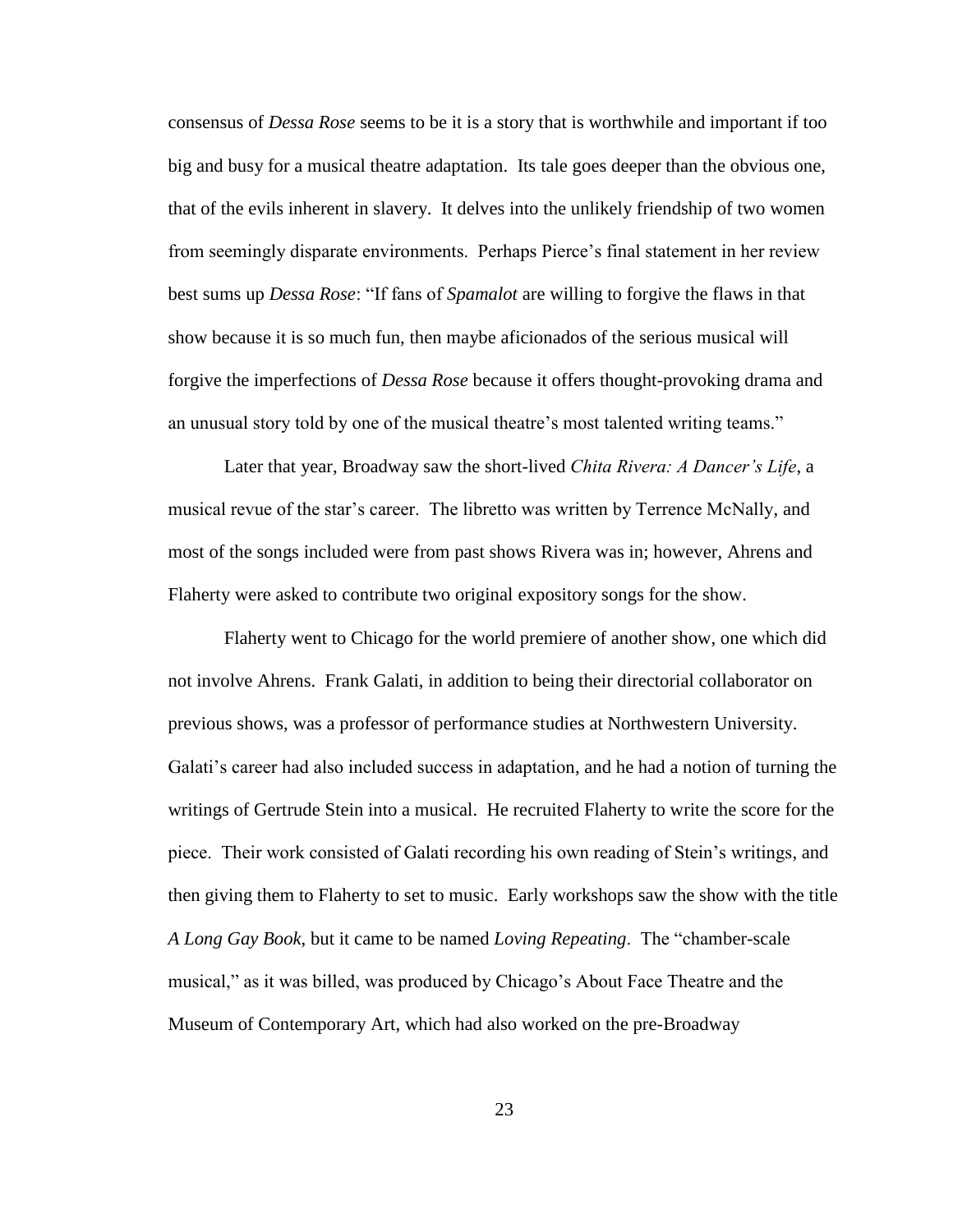development of the 2004 Tony Award and Pulitzer Prize-winning play *I Am My Own Wife* (K. Jones, "Loving Repeating").

There was no need for a formal lyricist or book writer for *Loving Repeating*. Virtually every word spoken or sung in the musical was written by Stein; she was actually given credit as the lyricist. Galati was credited as Adapter and Director. Musically, Flaherty took this opportunity to get quite creative. Instead of writing music specific to the period in which Stein lived and wrote, his score is full of vaudevillian-style sketches that include jazz, pop, and opera (K. Jones, "Loving Repeating"). While *Loving Repeating* never made it to New York, it did receive the 2005 Joseph Jefferson Award (Chicago's highest theatre honor) for Best New Musical, once again showing the universal appeal of Ahrens and Flaherty's work, whether collaborating together or with others ("Stephen Flaherty," Lortel Archives).

Before Ahrens and Flaherty began writing together, Ahrens wrote with several different composers, one of whom was Margaret Pine (Ahrens, "Interview"). Pine introduced Ahrens to a novel by Francine Prose titled *The Glorious Ones* as a potential source for a musical. The women optioned the rights to the book and began working. Set in the world of *commedia del'arte*, the novel is a fictionalized account of a real-life troupe of Italian street performers, written in a non-linear fashion with each character telling his or her perspective on a particular moment in their collective experience. Ahrens and Pine were never able to figure out how to adapt the book for the stage so they put it aside (Ahrens, "Interview").

A decade later, long after Ahrens and Flaherty formed their partnership and were looking for new projects, Ahrens remembered she still had the rights to *The Glorious*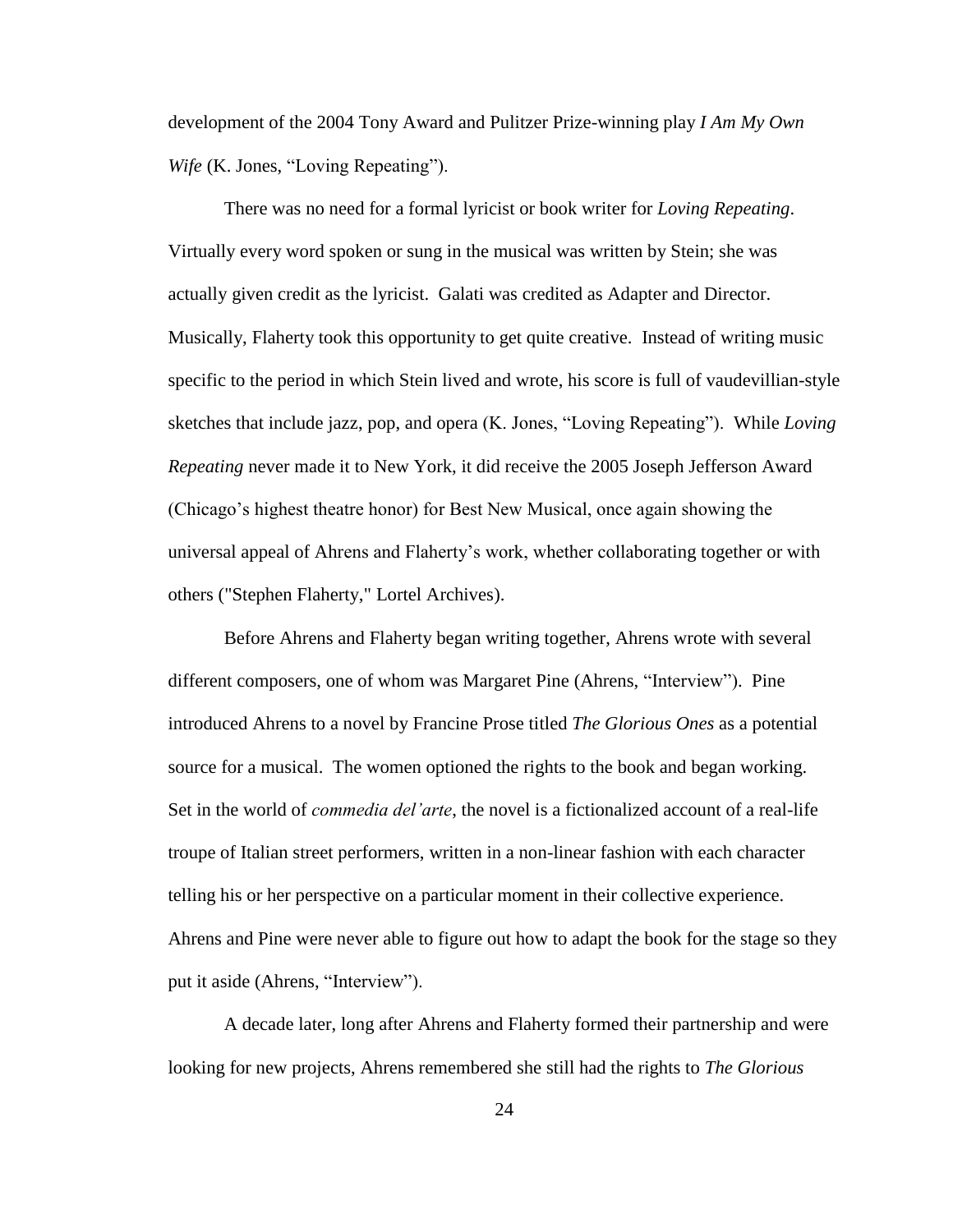*Ones* and knew they were about to expire. Ahrens re-optioned the book and contacted Pine for permission to attempt the adaptation with Flaherty, to which Pine consented. The struggles continued for Ahrens with Flaherty. They developed and workshopped the show, again with aid from Lincoln Center, but it never felt like they were getting the results they wanted. They met with Prose to discuss their hardships with her novel. She gave them more insight to her characters and their world (Ahrens, "Downstage Center"). From Prose's input Ahrens and Flaherty were finally able to shape the novel into a form that would work on stage. They were soon contacted by Ted Pappas, the Producing Artistic Director at the Pittsburgh Public Theater, to work on their latest show there. They brought in Graciela Daniele to direct and choreograph. Finally, after years of labor, *The Glorious Ones* had its world premiere at the Pittsburgh Public Theater on April 27, 2007. Flaherty insisted this was a stand-alone production, not just an out of town tryout for New York (Rawson).

The Pittsburg press was generous with its praise for the world premiere of *The Glorious Ones*, and not just because Flaherty was a native son. The Pittsburgh Tribune-Review said, "*The Glorious Ones* is likely to add to the collaborator's reputation. Much thought and creativity . . . has gone into this production, and that investment pays off with nuanced performances, a narrative that flows as smoothly and swiftly as a stream, a breezy score and a handful of songs capable of standing on their own" (Carter). The Pittsburgh Post-Gazette comments "[G]lory and sparkle are certainly enhanced when the home team wins, as they do at the Public [Theater] with this sweetly comic parable of the mixed melancholy and joy of creation" (Rawson). Variety also reviewed the Pittsburgh show, albeit with less enthusiasm than the local papers: "The strength of this piece is that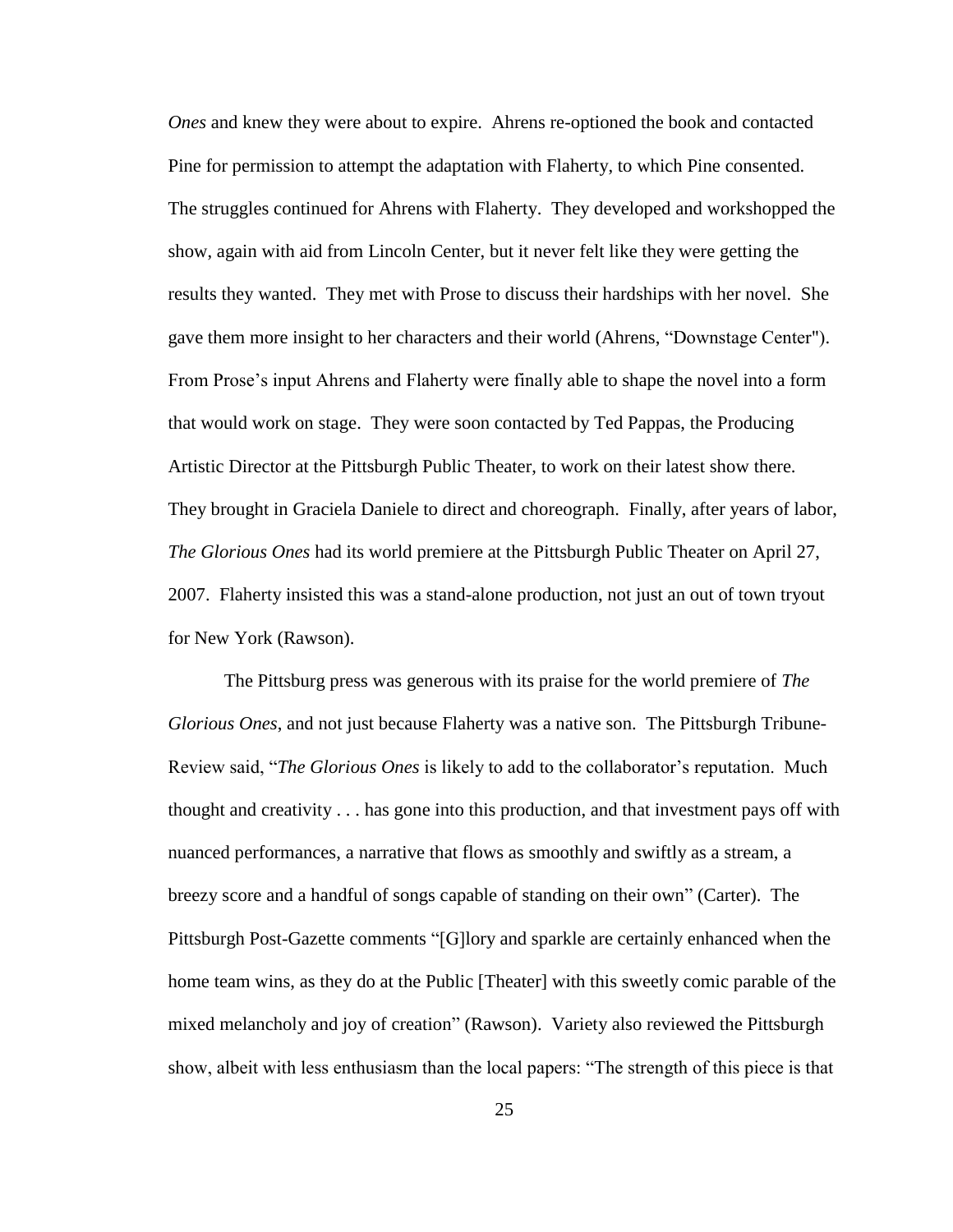it tries hard . . . to reach beyond such limiting confines [of period *lazzi* . . . Flaherty's score is] chock full of lovely melodies that dance in the brain" (C. Jones).

Marking the sixth time Ahrens and Flaherty would work with Ira Weitzman and André Bishop, *The Glorious Ones* made it to New York later that fall, opening at the Mitzi E. Newhouse Theater at Lincoln Center on November 5, 2007. Many of the cast from Pittsburgh came with the production; the notable addition was Marc Kudisch assuming the lead role of Flaminio Scala. Reviews for the New York production were similar to that in Variety for the Pittsburgh show. The New York Times called it "a sweet but strange hybrid, both joyfully naughty and totally innocuous" (Isherwood, "Those Smutty"). On TheatreMania.com, Brian Scott Lipton suggested "While this gentle and loving valentine to actors doesn't rank among [Ahrens and Flaherty's] more substantial achievements, it's nonetheless a generally pleasing and occasionally effervescent diversion." The show earned a few award nominations: the Outer Critics Circle gave a nod to the show for Best New Off-Broadway Musical. The Drama Desk also honored the show for Best Musical and both Ahrens and Flaherty received nominations for their respective work ("Lynn Ahrens," Lortel Archives).

As previously noted, as of 2002 Ahrens felt that every one of her shows, with the exception of *Once On This Island*, could use some extra work. To that end, there are several examples of revisions or possible revisions Ahrens and Flaherty have done to their existing canon. A successful Off-Broadway revival of *Seussical* was seen at the Lucille Lortel Theatre in New York in the summer of 2007 which Flaherty said "felt very much in the spirit of the original workshop" (Ahrens, "Interview"). The production was nominated for a 2008 Lucille Lortel Award for Outstanding Revival ("Lynn Ahrens,"

26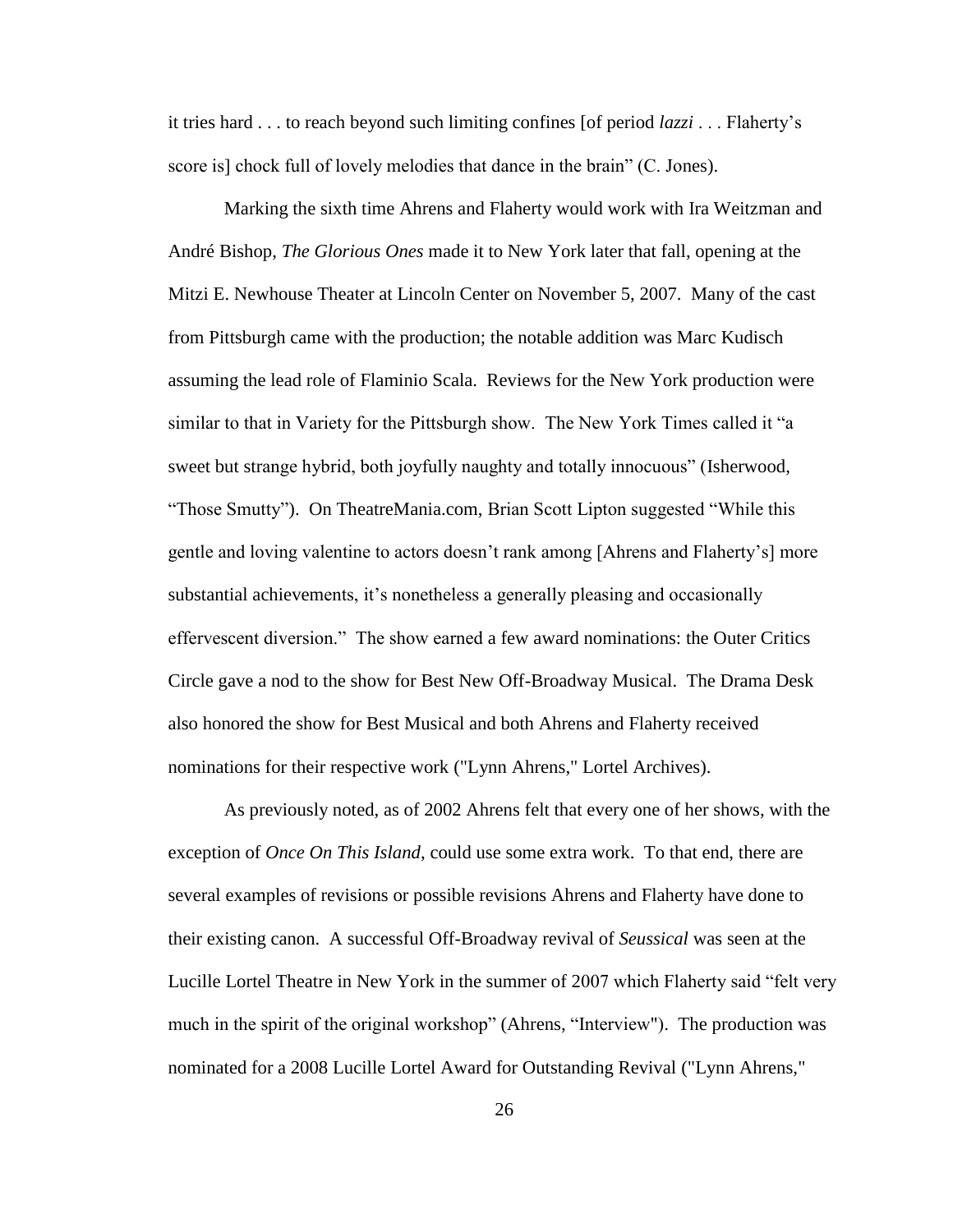Lortel Archives). On a larger stage, *Ragtime* was revived on Broadway during the 2009- 2010 season from a transfer that was originally produced at the John F. Kennedy Center for the Performing Arts in Washington, DC. This production pared down some of the grandeur that the original was given. The cast was not quite as large and the sets were not as literal as Garth Drabinsky had envisioned it. The show only ran sixty-five performances with twenty-eight previews, but it caught the attention of the awards committees and was honored with several Tony Award and Drama Desk nominations, including Best Revival of a Musical for both awards ("Lynn Ahrens," IBDB). As of 2007, the team was working on revisions for *My Favorite Year* (Ahrens, "Interview").

In addition to reworking some of their shows, other important work has been done involving the team. After Hurricane Katrina ravaged New Orleans, a group of New York actors went to the city and ran a production of *Once On This Island* with local teenagers. A documentary film titled *After the Storm* was made of the entire production process. *After the Storm* is not so much about the show itself, but about the hopes and emotions of the kids involved in it and what they were living through. Flaherty contributed incidental music to the film. Also, much in the same way those early workshops and Ira Weitzman helped them, Ahrens and Flaherty now co-chair the Dramatists Guild Jonathan Larson Fellows Program which helps new playwrights and musical theatre artists ("Lynn Ahrens and Stephen Flaherty," *The Art* 8). They are also both involved with ASCAP panels (Ahrens, "Talkin' Broadway").

Ahrens and Flaherty always have new work in development. In addition to various concert pieces and contributions to films and benefits, they are collaborating on two major theatrical works. The first is a teaming with director-choreographer Susan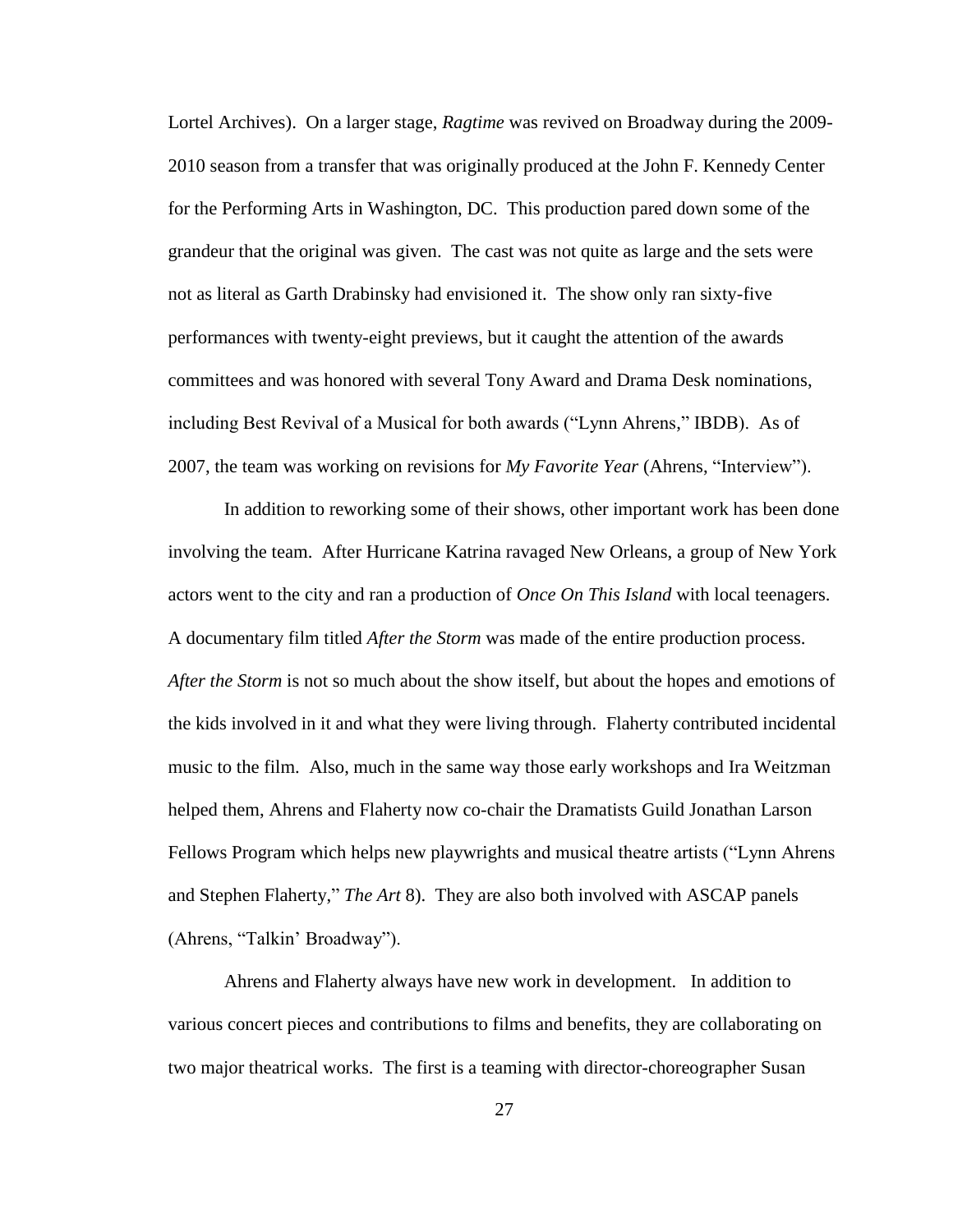Stroman on a new musical about the real-life relationship between French artist Edgar Degas and a young ballerina who posed for him. Titled *Little Dancer*, the part fact, part fiction musical will get its world premiere at the John F. Kennedy Center for the Performing Arts Eisenhower Theatre in October 2014 (Gans).

The second show is already in production. Ahrens and Flaherty have been working with librettist Thomas Meehan on a musical adaptation of the first *Rocky* film. Meehan was first approached by Sylvester Stallone, the property's owner and original star, in 2003 (Healey). Ahrens and Flaherty were eventually brought on to write the music. After years of development, *Rocky the Musical* saw industry readings in New York City in 2011, and had its world premiere in Hamburg, Germany in November 2012 with Stage Entertainment, a European production company, as the lead producer for the show. In April 2013, Playbill.com announced *Rocky* will arrive on Broadway in February 2014 (Hetrick).

Much like the title character of *Rocky*, Ahrens and Flaherty continue to be underdogs in the greater musical theatre world despite the successes they have had. Their reviews are not always the greatest, yet they manage to stay true to their own collective vision. Their long-standing partnership has produced some of the most unique, memorable, and lasting music and musical theatre. Despite what anyone has said about a particular show or production, the one consensus stated repeatedly is that Lynn Ahrens and Stephen Flaherty are unequivocally one of the best musical theatre writing teams working today, and there is no indication they will not be for decades to come.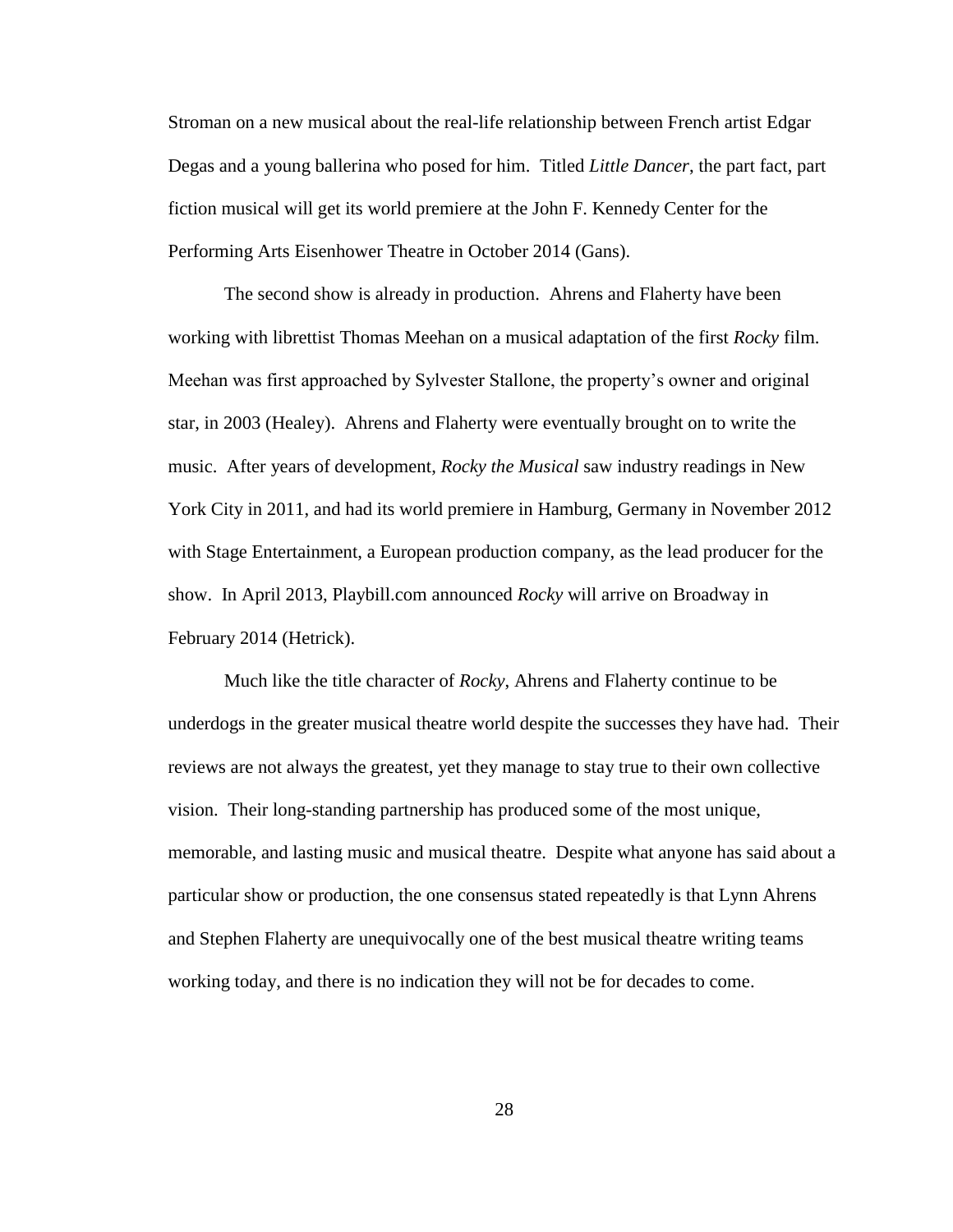### CHAPTER III - CANON ANALYSIS

As evidenced in the previous chapter, the pieces that make up Ahrens and Flaherty's body of work are about as dissimilar as can be. There is very little that can connect each of their musicals together thematically. Flaherty's vast musical knowledge is well-represented throughout his career as his compositions for the musical theatre are diverse in style yet match perfectly with the show for which they are written; a song from *Once On This Island* would be very out of place in *A Man of No Importance*. Ahrens' lyrics more often than not help inform and enhance her characters. While several songs from their shows can be (and have been) performed as stand-alone pieces, they are all integrated into the fabric of their respective show's stories. Ahrens and Flaherty do not purposely set out to write the next big pop song; they write songs for the musical theatre for specific moments within a show. They can write to assignment when hired for a project, as with *Ragtime* or *Rocky*, and they can write to their own creative vision. With all that said, there are a few key elements that do in fact inform most of Ahrens and Flaherty's work, but without knowing them one might not recognize a show as theirs. By analyzing a sampling of their canon one can see these subtle commonalities while still acknowledging their variety and uniqueness.

There is almost always a narrative element to an Ahrens and Flaherty show. This is not to say there is always an omniscient narrator standing permanently on stage with the sole purpose of telling the story. Characters within the musical will often break the proverbial fourth wall to direct address the audience to either introduce themselves or tell a part of the story, or the storytelling is incorporated into the show itself. Oftentimes the librettist took direct quotes from the show's source material. For the book of *Once On*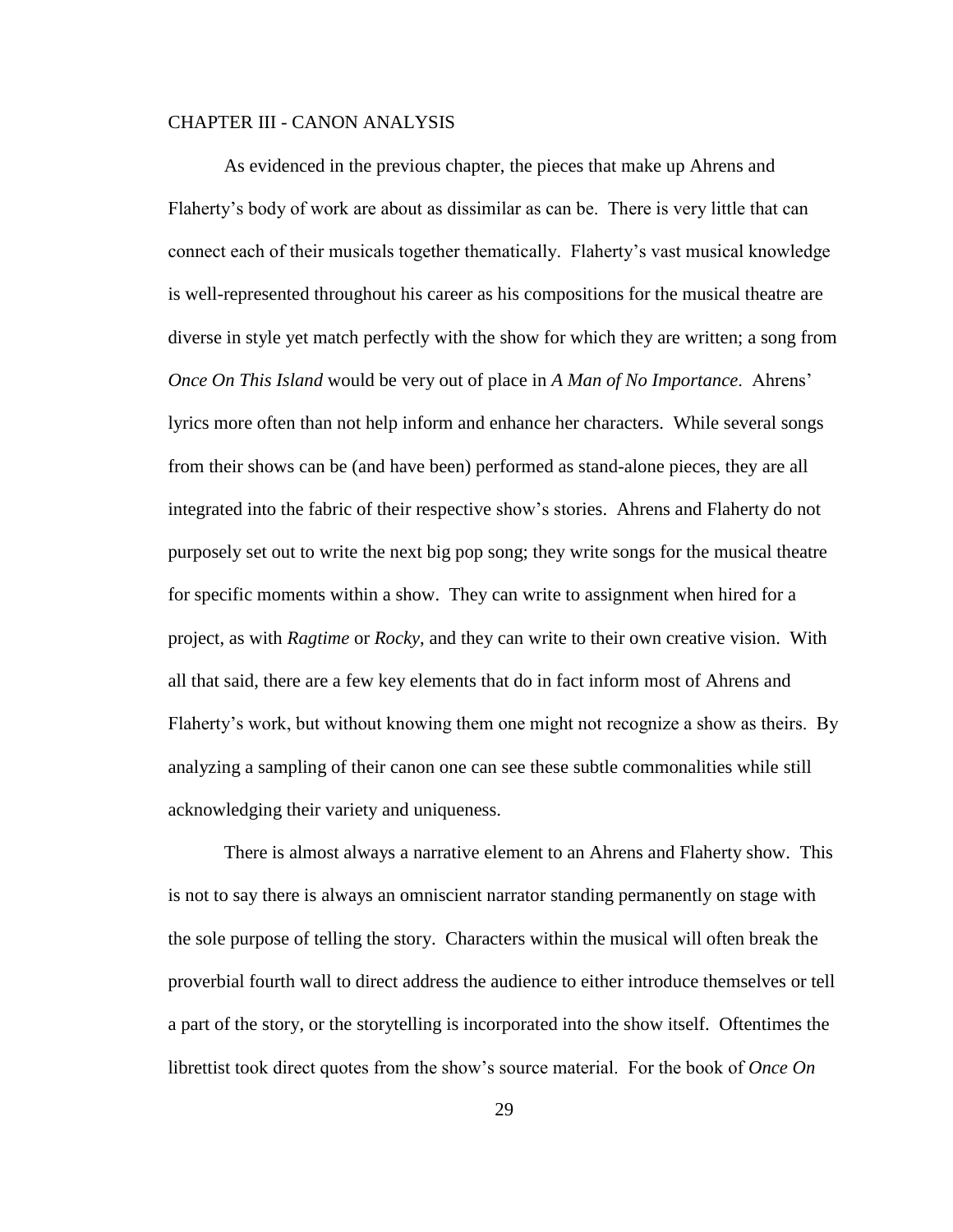*This Island* Ahrens transformed lines of text from the novel *My Love, My Love* into lines for her characters. The opening lines of the novel and the musical are nearly identical:

There is an island where rivers run deep. Where the sea sparkling in the sun earns it the name Jewel of the Antilles. (Ahrens, *Once* 1; Guy 9) As the respective storytellers adopt their god characters within the tale they are telling to the scared young girl (before she, too, becomes a part of the story), they each introduce themselves in character yet still as storytellers:

MAMA:

Ah, such temperamental gods rule our island.

ASAKA:

Asaka, Mother of the Earth.

AGWE:

Agwe, God of Water.

ERZULIE:

Erzulie, beautiful Goddess of Love.

PAPA GE:

And Papa Ge, sly Demon of Death. (Ahrens, *Once* 1-2)

Throughout the entire libretto of *Once On This Island* roles are called both Storyteller and whichever character an actor is portraying within the story (Asaka, Daniel, Tonton, Guard, etc.). This device helped Ahrens and Flaherty keep their cast size down as each Storyteller (aside from the actor who becomes the adult Ti Moune) takes on multiple characters at various points in the story.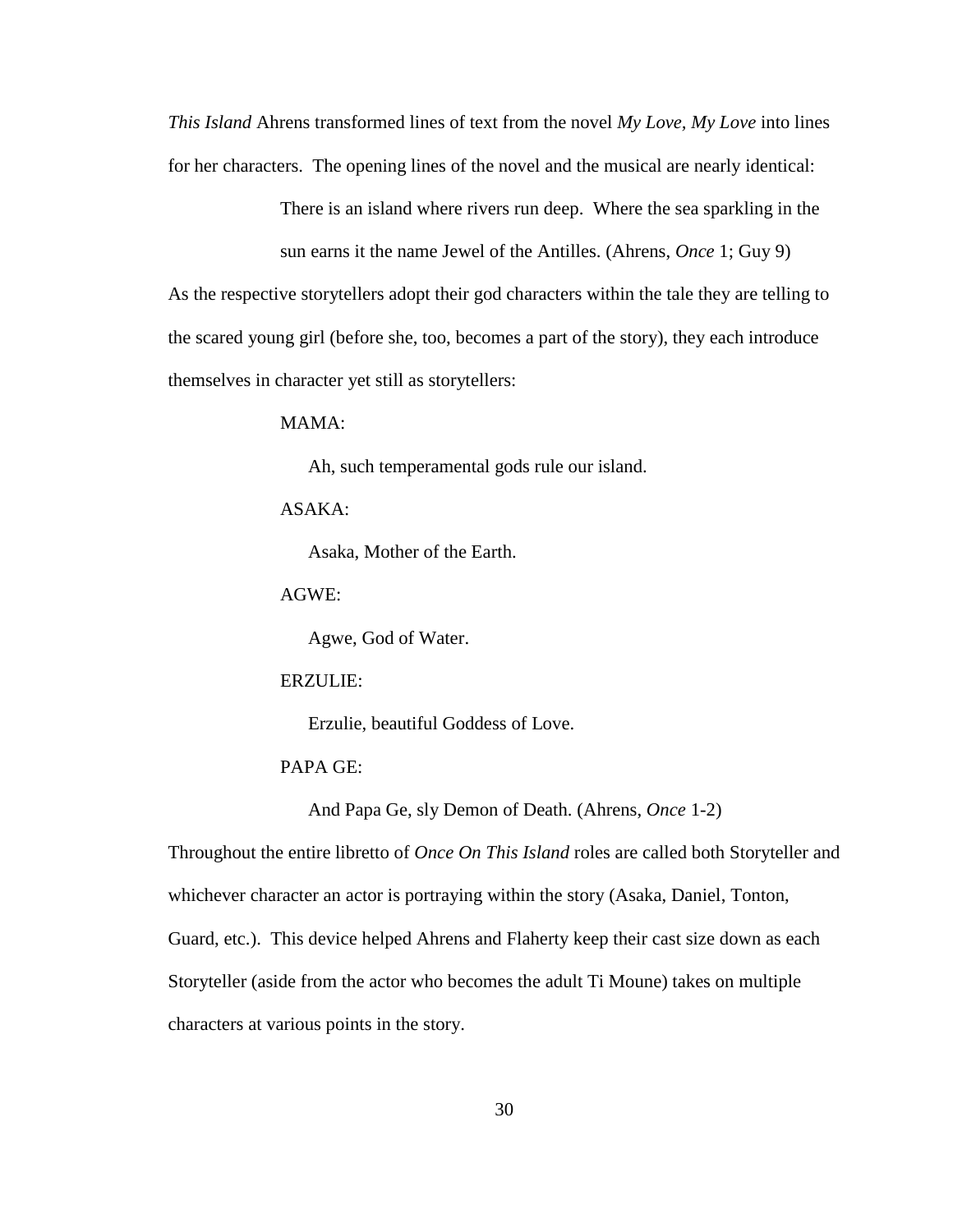Interestingly, the same thing occurred as Terrence McNally wrote the book for *Ragtime*, making it an even greater coincidence that he and Garth Drabinsky chose Ahrens and Flaherty's demo tape when deciding on the composers to write the music for the show. McNally used much of E.L. Doctorow's original text, taking narration and giving it to characters, again as in the opening line of the musical:

# THE LITTLE BOY:

In 1902 Father built a house at the crest of the Broadview Avenue hill in New Rochelle, New York, and it seemed for some years thereafter that all the family's days would be warm and fair. (Ahrens, *Ragtime* I-1)

McNally also used the text as narrative lines for a character to describe himself or herself in the third person:

EMMA GOLDMAN:

And although the newspapers called the shooting the Crime of the Century, Goldman knew it was only 1906 . . . (Ahrens, *Ragtime* I-6) McNally repeated the technique of characters speaking about themselves by name in the libretto for *A Man of No Importance*. In the song "Going Up," the vocal sections are interspersed with each of the Players introducing himself or herself as though proudly reading his or her own bio in a playbill:

## CARNEY:

Mr. Carney, a familiar and beloved member of the St. Imelda's Players, is best known for his performances as Denny O'Connell, the irate father, in *A Night on the Town*, and Long John Silver in his own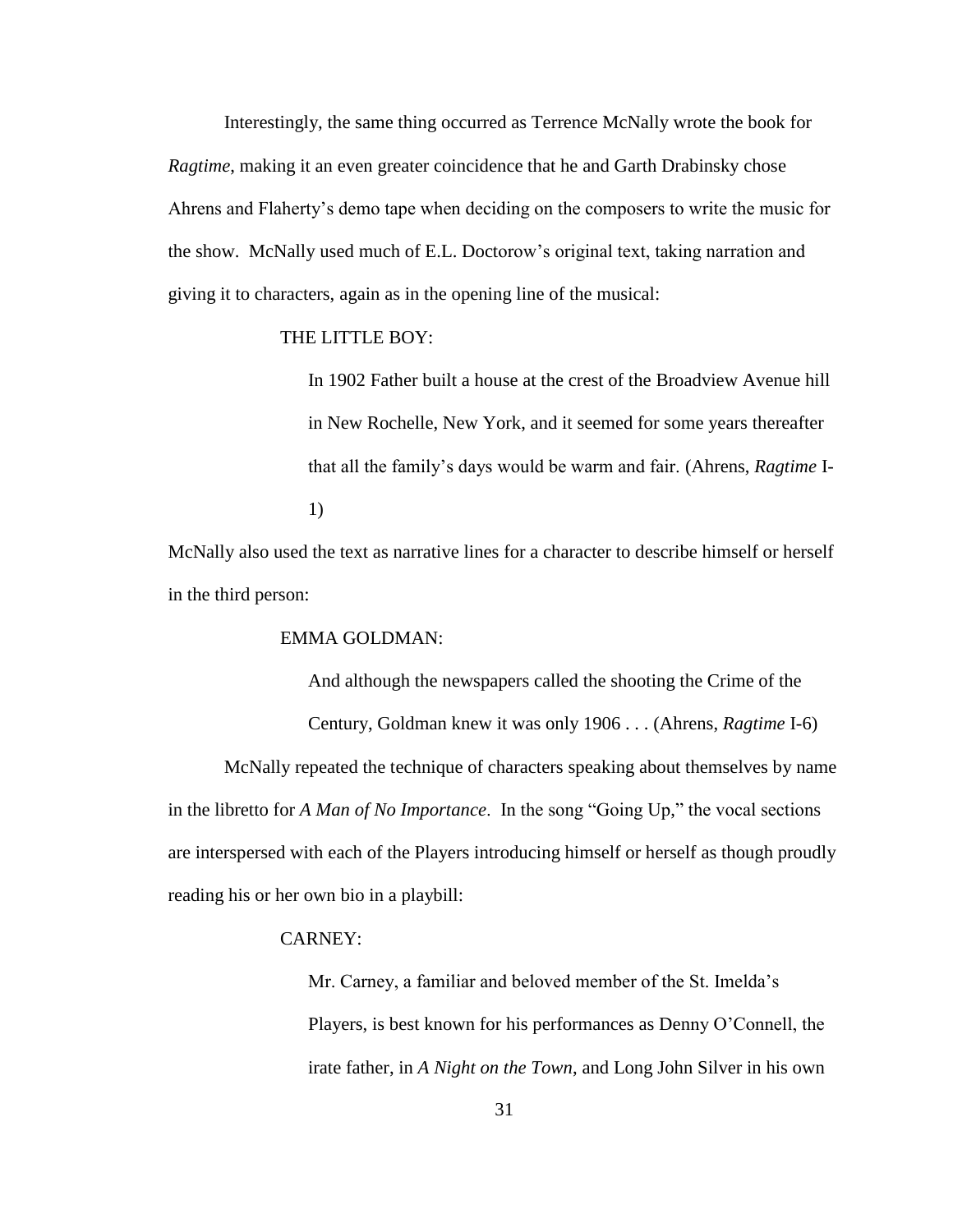adaptation of *Treasure Island*, for which he also provided additional staging.

MRS. GRACE:

Margaret Grace returns to St. Imelda's after a brief absence brought on by her husband's condition. Maggie is perhaps best remembered for her Katisha in *The Mikado* and her portrayal of St. Joan. Her watercolors may be seen in the lobby. They are for purchase.

## MISS CROWE:

Oona Crowe was Miss Prism in last season's performance of *The Importance of Being Earnest* but her favorite role remains the title one in our centennial production of *Peter Pan*.

### ERNIE:

Ernest Lally will be remembered by St. Imelda's audiences for his sterling portrayal of Mustard Seed in *A Midsummer Night's Dream*. (Ahrens, *A Man* 24-26)

Librettist Joseph Dougherty begins *My Favorite Year* with Benjy Stone alone on stage introducing himself and setting up the story about to be seen:

### BENJY:

My name is Benjy Stone and I want to tell you about 1954 which was my favorite year. Not my best year, not the year I had the most success, but my favorite year. (Ahrens, *My Favorite Year* 1-1)

Benjy remains an omniscient narrator, moving in and out of the principal action, adding bits of personal perspective to his story of his first comedy writing job: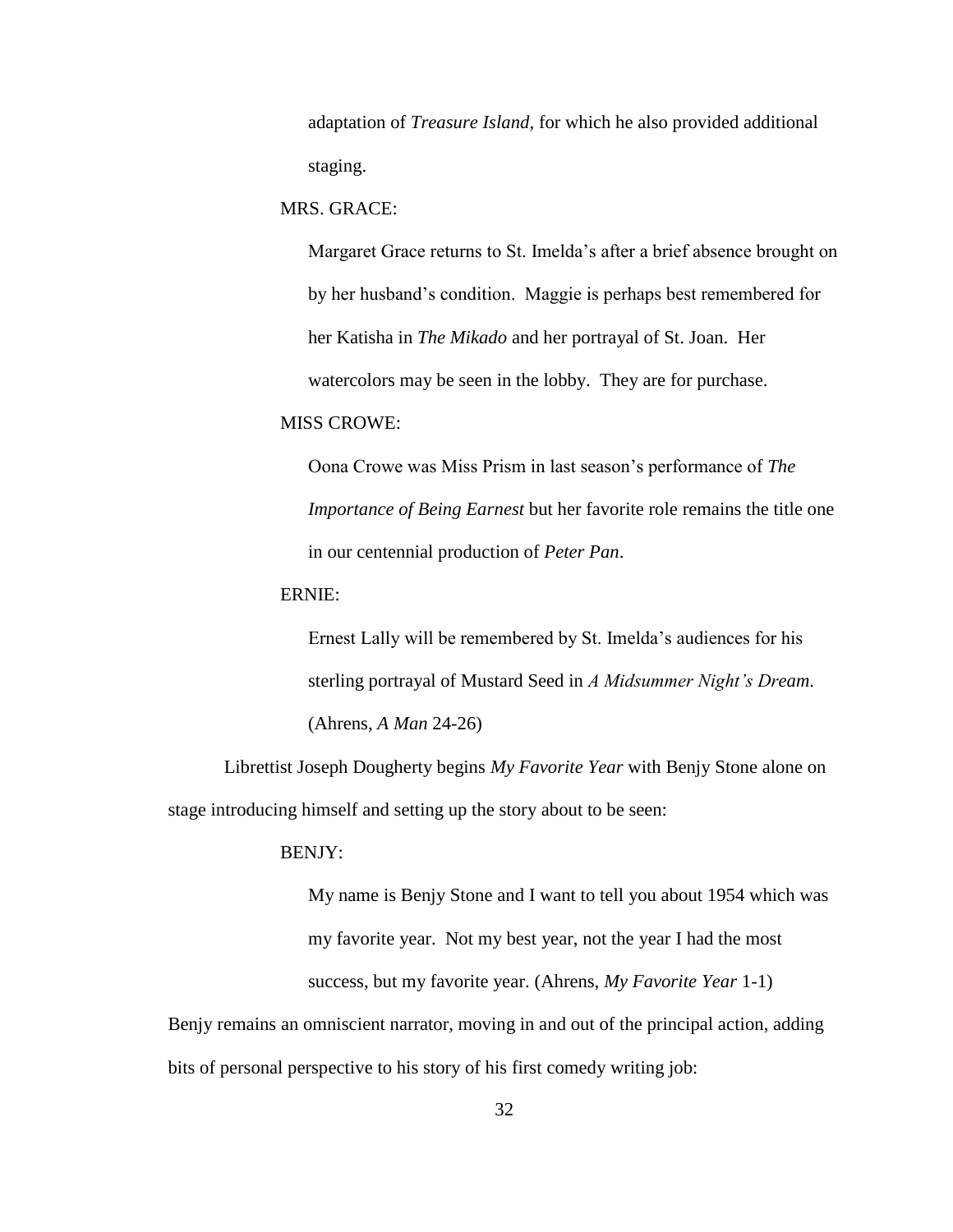BENJY:

God, once, just once, I wanted to sneak in and diddle the clocks so we'd go on the air five minutes early; so America would see the show before the show. But back then they were a lot more careful about violence on television (1-1).

I didn't just *want* to write that sketch. I was destined to write it. You gotta understand, this wasn't just any movie star (1-2). I can still see it. All of them standing there, looking at the door. Waiting for a hero . . . The door was closed and it stayed closed. Alan Swann never opened it. He never came through that door (2-6).

The narrative approach is not limited to spoken lines. Ahrens' lyrics often incorporate the narrative element throughout their shows as well. The title song of *A Man of No Importance* has several characters introducing, or at least identifying, themselves in the third person:

LILY:

A woman is sliding two eggs on a plate,

Calling her brother:

"Now Alfie,

You're late!"

. . . . . . . . . . . . . . . . . . . . . . . . . . . . .

CARNEY:

And the butcher next door waves goodbye

. . . . . . . . . . . . . . . . . . . . . . . . . . . . .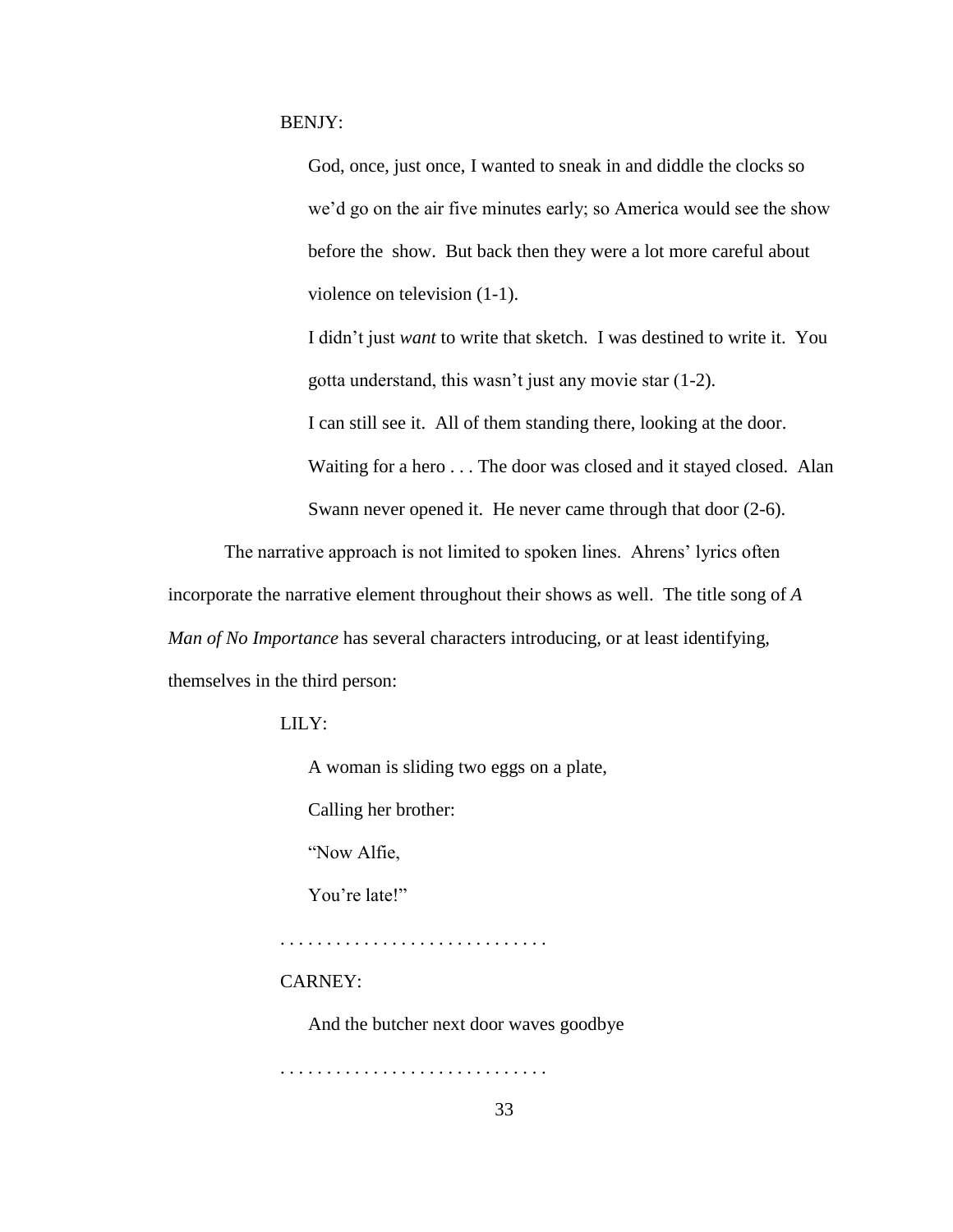# ROBBIE:

Enter Robbie Fay.

Driver of the bus.

Just another day

For the two of us.

. . . . . . . . . . . . . . . . . . . . . . . . . . . . .

# ADELE RICE:

A blue-coated girl

No one's noticed before

Enters the bus,

Takes a seat by the door . . . (Ahrens, *A Man* 9-10, 15)

In adapting the various Dr. Seuss stories for *Seussical*, Ahrens liberally used lines from the source books. Once they "found the Horton stories which are . . . the most dramatic and the highest profile stories of everything [Dr. Seuss] wrote," Ahrens was able to piece together her book and lyrics for the musical (Ahrens "Downstage Center"). Much of Dr. Seuss's *Horton Hears a Who!* and the tale of Gertrude McFuzz – originally in *Yertle the Turtle and Other Stories* – are verbatim in *Seussical* as are portions of other Dr. Seuss stories such as *Horton Hatches the Egg*. Still other Dr. Seuss stories are important to *Seussical* and influence its songs and titles: *McElligot's Pool* becomes "It's Possible" as Jojo goes into one of his "thinks." *Did I Ever Tell You How Lucky You Are?* translates to a song simply called "How Lucky You Are" in which several characters, over multiple reprises, lament their misfortunes yet somehow remain optimistic about their futures. Even *How the Grinch Stole Christmas* is briefly featured, although it was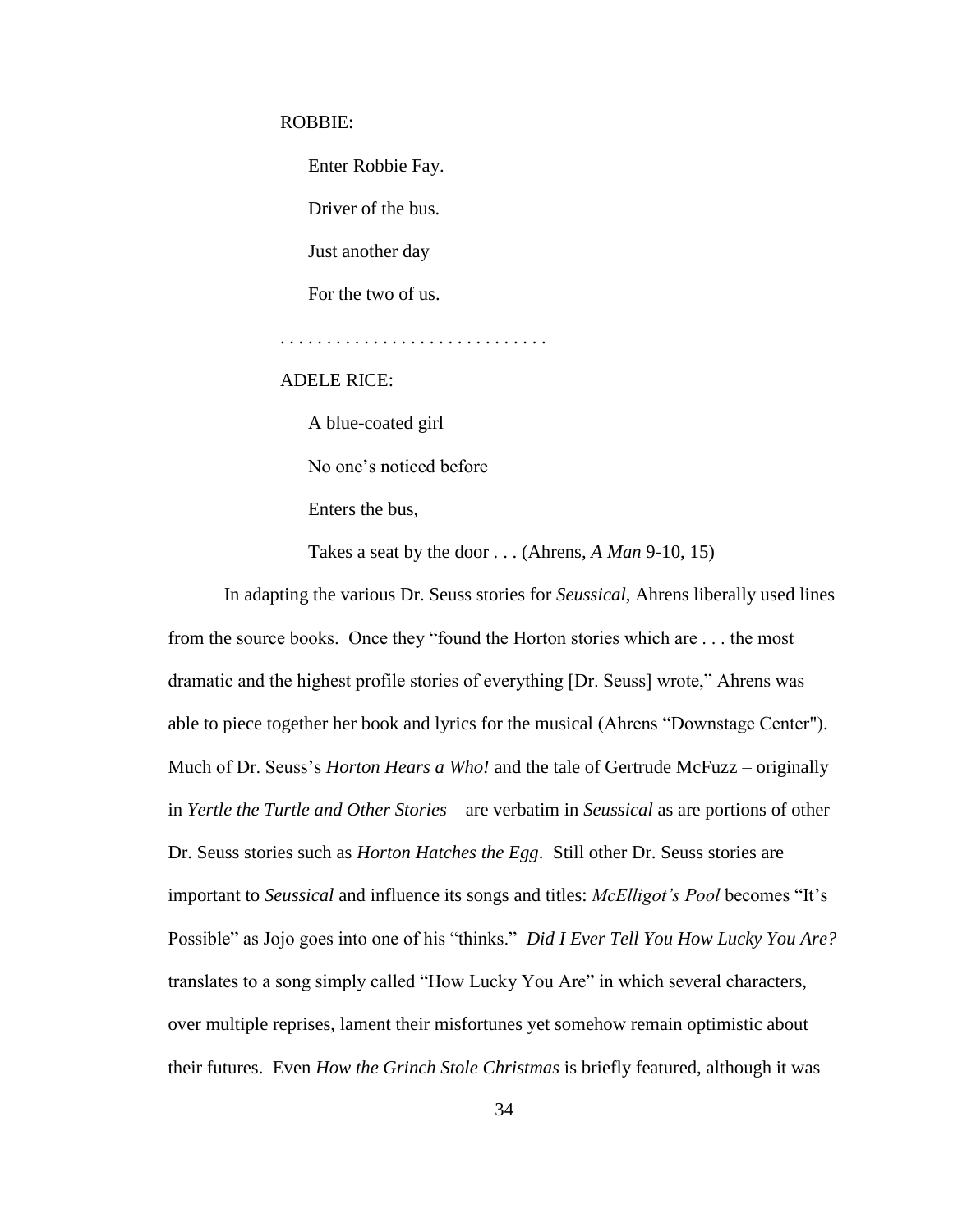cut from later revisions of the show. The third person narrative is again used as several characters actually partake in narrating their own stories while remaining active participants in them:

HORTON:

One the fifteenth of May In the Jungle of Nool In the heat of the day, In the cool of the pool, He was splashing Enjoying the jungle's great joys When Horton the Elephant Heard a small noise. (Ahrens, *Seussical* 8) GERTRUDE: There once was a girl bird named Gertrude McFuzz And she had the smallest plain tail ever was. One droopy-droop feather, that's all that she had.

And oh! That one feather made Gertrude so sad. (Ahrens, *Seussical*

34)

Much of an Ahrens and Flaherty musical is sung. While not through-composed as Andrew Lloyd Webber or Boublil and Schönberg write, Ahrens' lyrics must do more to further plot and inform character than other musicals of the past. She writes words for her characters that are fitting for them and their environments. *Once On This Island* is very rooted in the spirituality of the peasants, therefore full of prayers. Ti Moune is a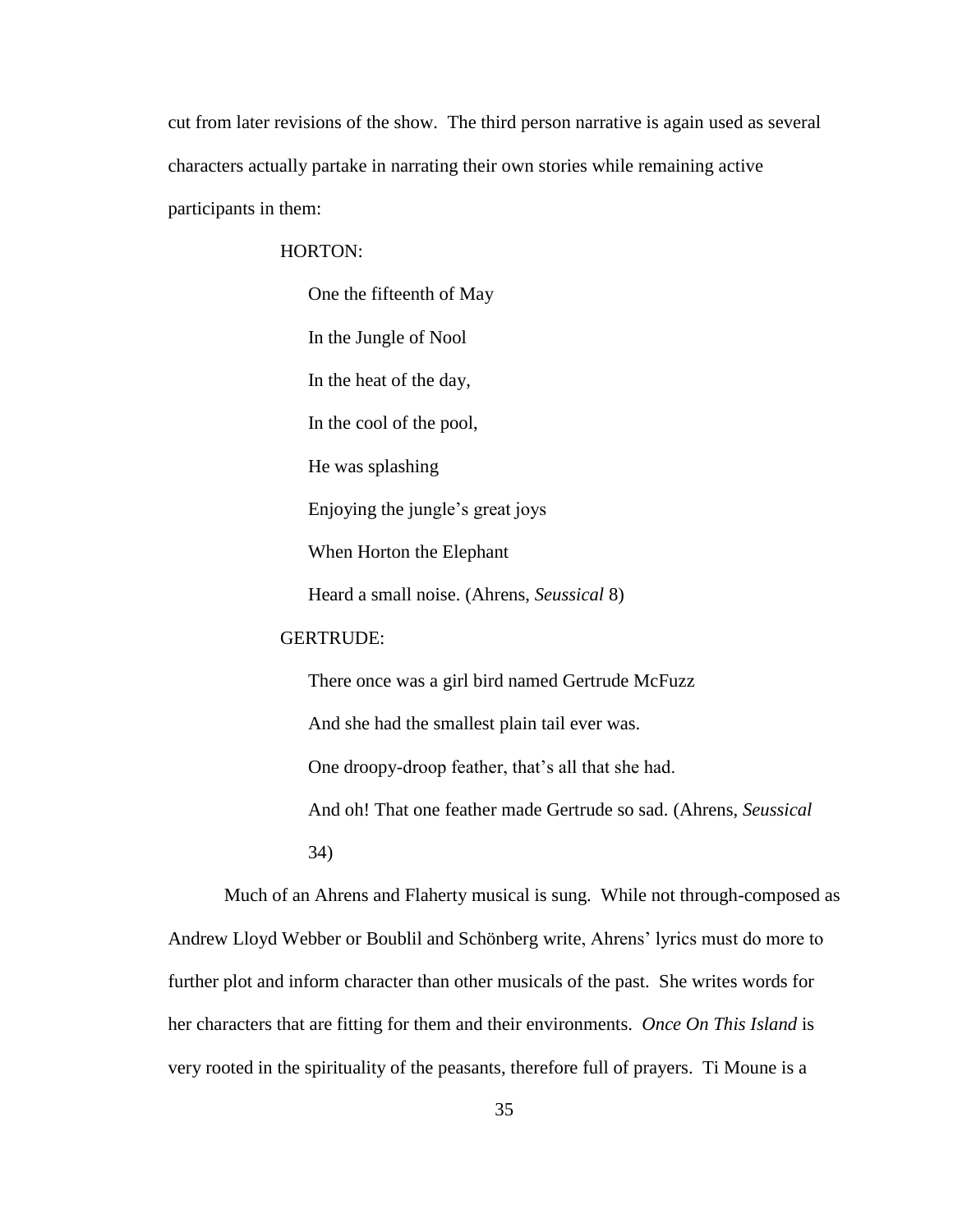young woman fully devoted to her faith, yet yearns for much more than the peasant's life she has been given. Her first solo "Waiting for Life" is a naïve child's prayer to the island gods to fulfill her wishes of excitement, beauty, and love in her worldly life:

TI MOUNE:

My stranger! One day you'll arrive Your car will stop And in I'll hop And off we'll drive . . . we'll drive! Oh, gods Oh, gods Please, be there Don't you remember Your little Ti Moune from the tree Wake up! Look down! Hear my prayer Don't single me out And then forget me . . . (Ahrens, *Once* 12)

From this song the audience learns of Ti Moune's feelings and desires. Her character and what she wants are established. When Daniel's car crashes near her village, Ti Moune decides the gods' purpose for saving her life when she was young are to love, care, and watch over Daniel. In response to Ti Moune's prayer, the gods exhibit their respective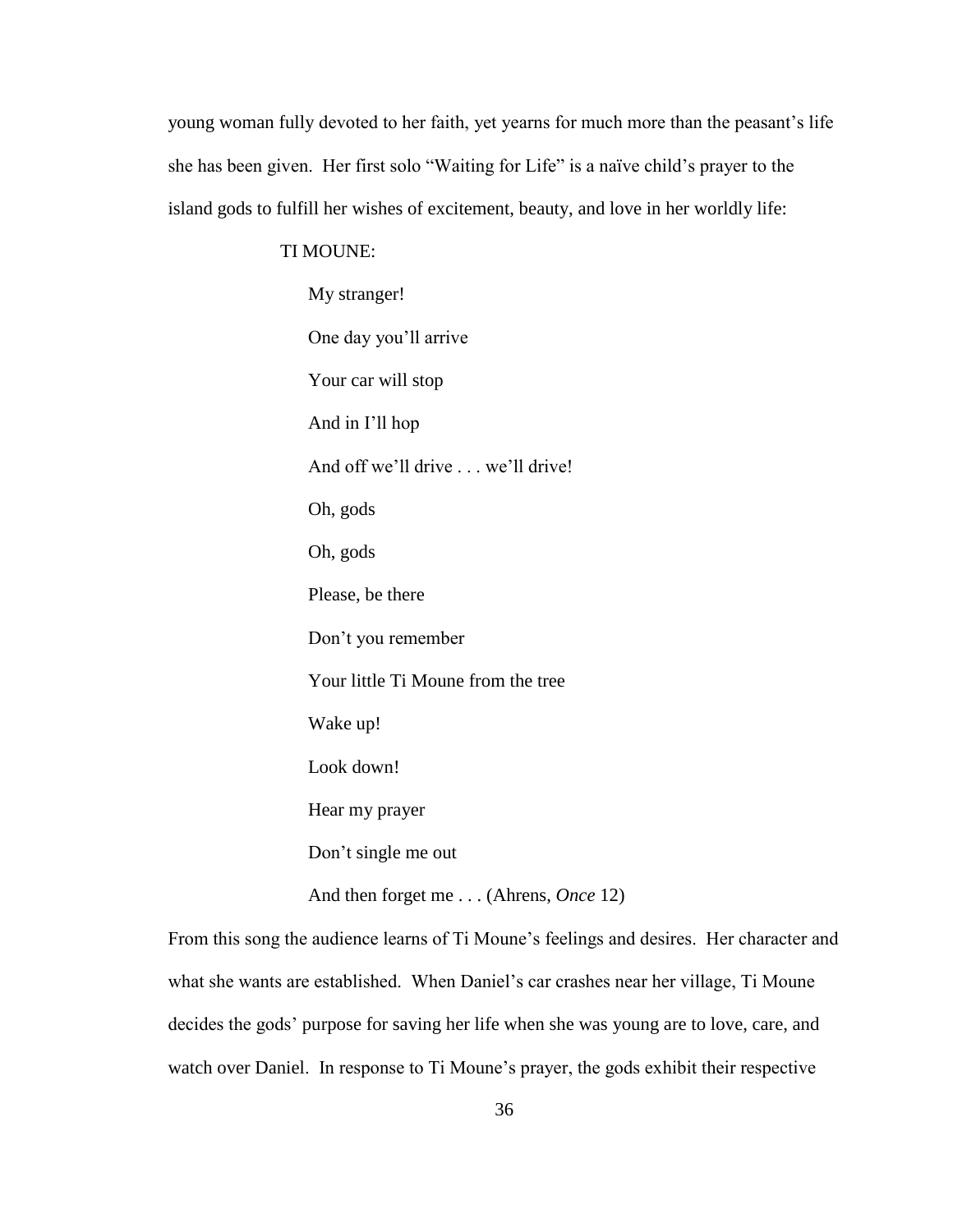personalities, which are all associated with their individual domains, as they concoct a challenge among themselves using Ti Moune as a pawn:

ASAKA:

Knock some sense in her head.

AGWE:

Splash her with a wave.

PAPA GE:

Scare her half to death.

. . . . . . . . . . . . . . . . . . . . . . . . . . . . .

# ERZULIE:

Give her what she wants.

Love has many powers

If the love is true

*(To Asaka)* It can cross the earth

*(To Agwe)* And withstand the storm

*(To Papa Ge)* It can conquer even you!

I will give her strength

When the time is right

# ASAKA:

I will guide her way

# PAPA GE:

I will make her choose! (Ahrens, *Once* 14-15)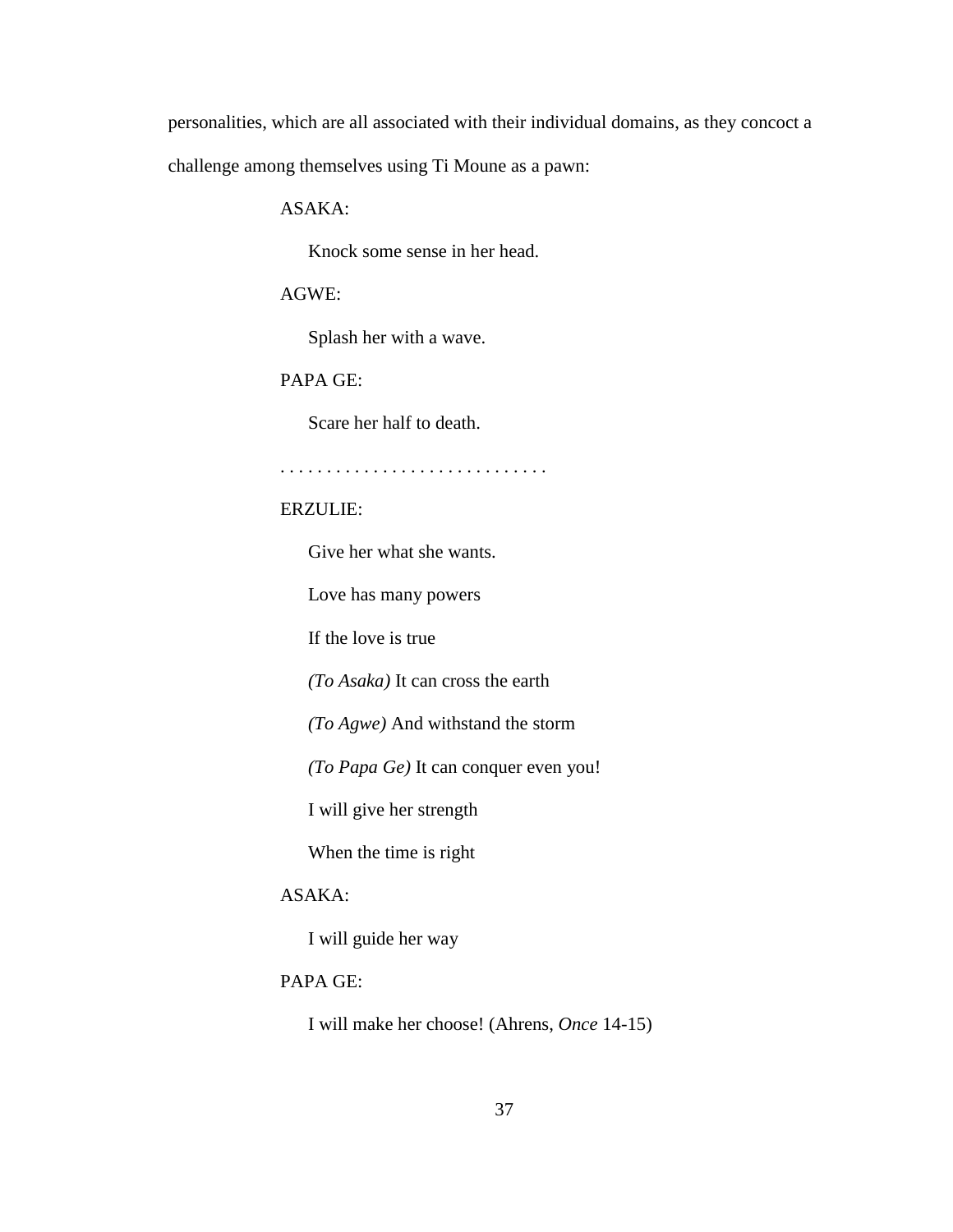In *My Favorite Year* Benjy sings "Larger Than Life" in which he explains his hero worship of Swann and sums up every motivation for his choices in life:

BENJY:

Daring, loyal

Kind but courageous

A hero as big as a Buick

With a cape, a sword and a bevy of maidens.

. . . . . . . . . . . . . . . . . . . . . . . . . . . . .

Life wasn't Alan Swann or Robin Hood Life was your father going out For cigarettes And deciding he was going out for good . . . (Ahrens, *My Favorite Year* 1-2)

Swann also presents his character flaws in song. The first act ends with Swann singing "If The World Were Like the Movies" in which he imagines a perfect world for Benjy wherein people can simply edit out all of the hurtful and negative moments in their lives, but then the song twists as he laments his estranged relationship with his daughter:

SWANN:

Think, if marriages were movies

How our lives would be improved

. . . . . . . . . . . . . . . . . . . . . . . . . . . . .

Cut to smiling man and wife

With a baby and a life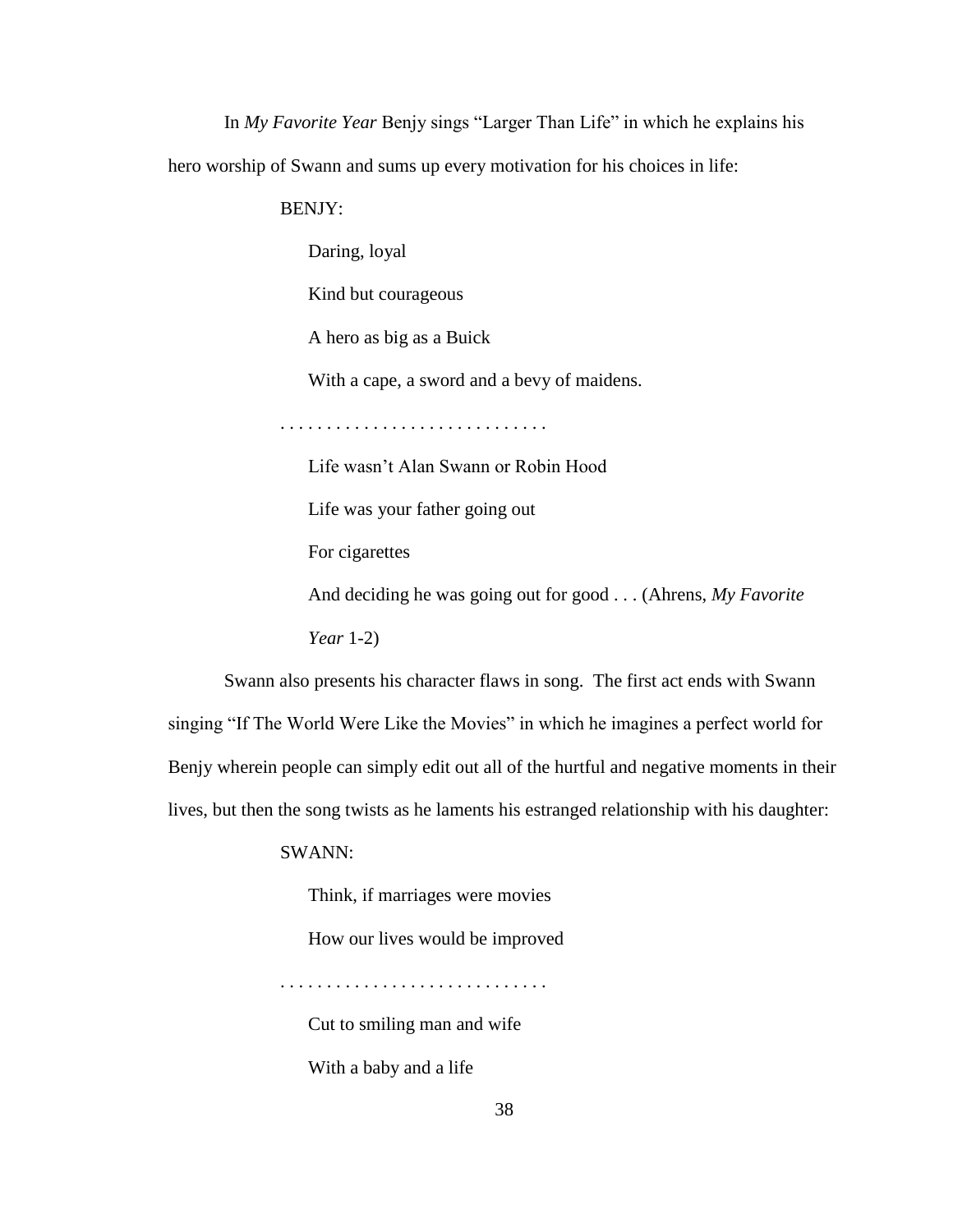And the child would have A father who was always there, Never absent, never cruel, Not a drunk. Not a fool!

. . . . . . . . . . . . . . . . . . . . . . . . . . . . .

If the world were like the movies

I'd know how to play the part.

I'd be there when I was needed

And I'd never break her heart. (Ahrens, *My Favorite Year* 1-9)

This is followed at the beginning of Act II with a drunken Swann singing "Exits" that not only goes deeper into his failed family life, but reveals how his career fell apart:

SWANN:

I've walked out on Harry Cohn Told Goldwyn, "Hold the phone!" Quit Louie B. Used my name and fame and clout And I kept walking out Till my career walked out And wife and child walked out On me . . . (Ahrens, *My Favorite Year* 2-1)

Ahrens' lyrics will not only be revealing to the audience but also give characters a private moment of self-revelation. Towards the end of *Ragtime*, Mother finally admits the divide that has been growing between Father and her that the audience has observed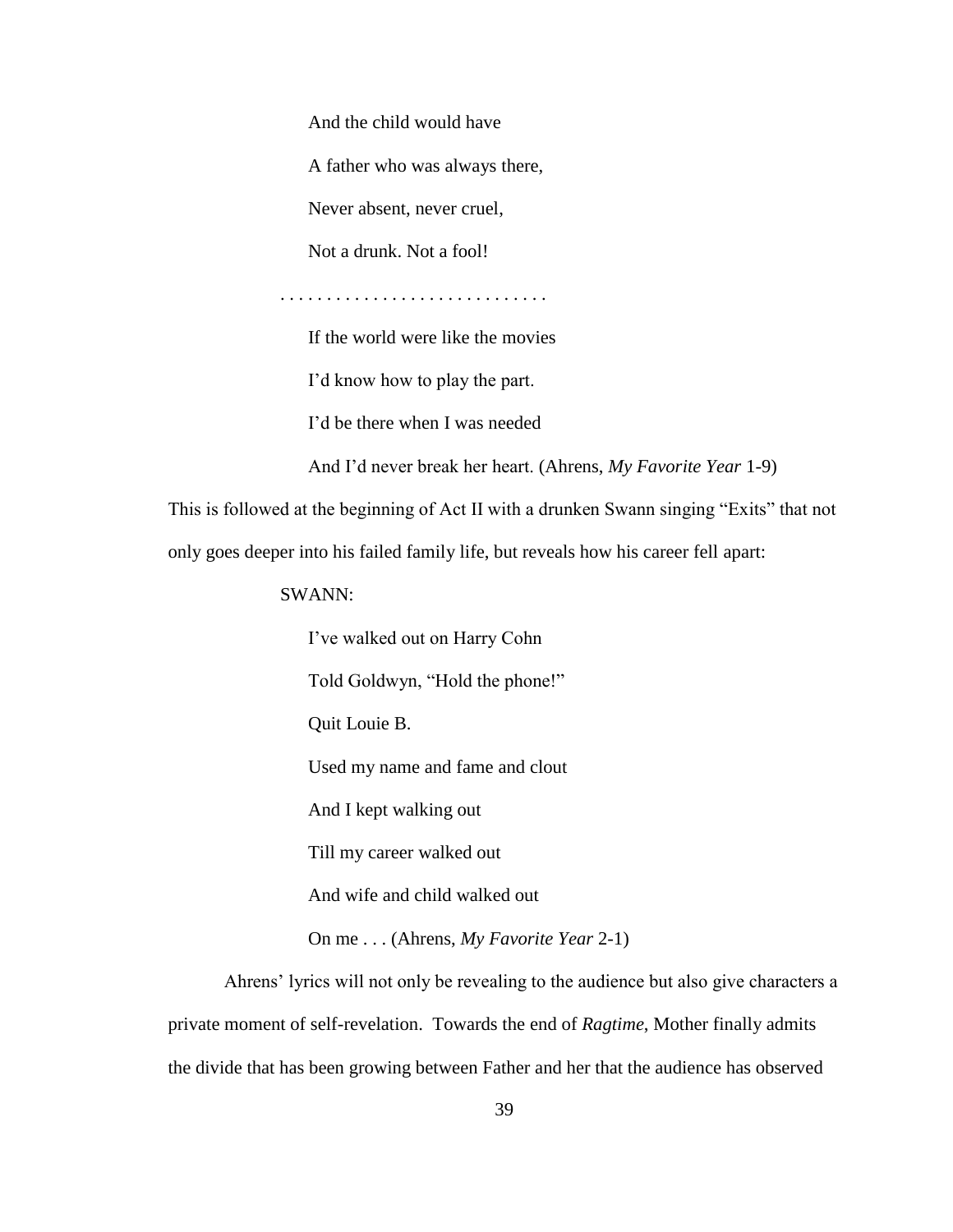from the beginning of the show. As she becomes more confident in her own voice and strengths as a woman and a human being she realizes she will never again sit under Father's thumb and go "Back to Before:"

#### MOTHER:

There was a time When you were the person in motion. I was your wife. It never occurred to want more You were my sky, My moon and my stars and my ocean. We can never go back to before. (Ahrens, *Ragtime* II-33)

*A Man of No Importance* places Alfie in a scene in which he is staring at himself in the mirror fighting an internal struggle one can deduce he has with himself every night. He fears his homosexual feelings and knows his life is slipping away from him as he hides from the real world, either within his theatre group or alone in his room at home. While he sings "Man in the Mirror," Alfie invokes the spirit of his hero Oscar Wilde for support, advice, and pity. The audience gathers this is the first time he has even come close to verbalizing his true nature to himself or anyone:

### ALFIE:

Man in the mirror Staring back, You're afraid of your own reflection. All that you want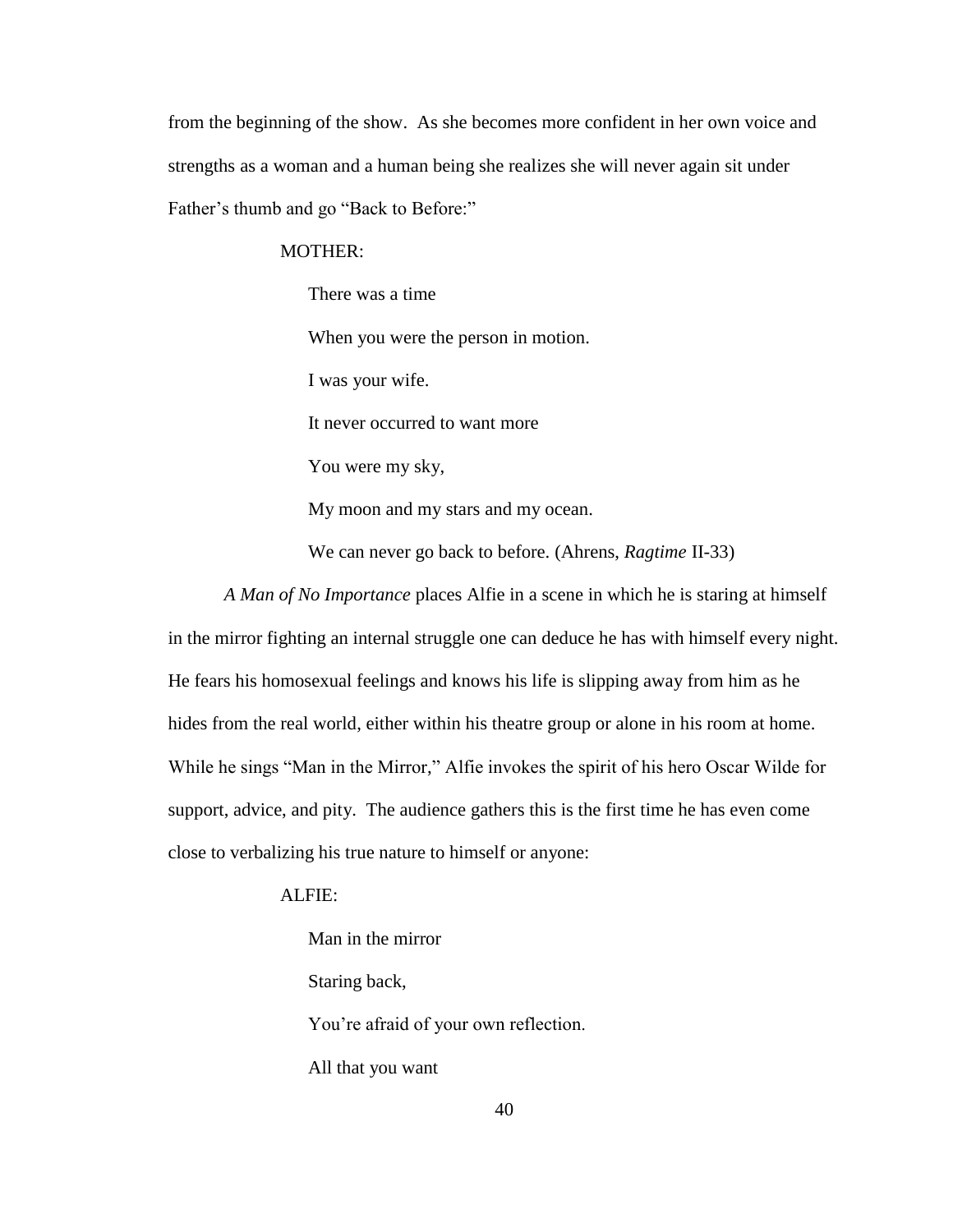And dream . . . and lack And there's no one but you to blame. Afraid of the world Afraid of myself And the love that dare not speak Its name OSCAR WILDE: And that name is . . .

# ALFIE:

*Robbie*. (Ahrens, *A Man* 56-57)

Stephen Flaherty's music is so varied from show to show that just upon listening to a cast recording one will probably not hear much similarity in musical style. Their songs fit the themes of the show for which they were written. One could argue this is true of all composers but it has often been recognized that there is not one distinct "Flaherty sound." He and Ahrens are very conscious of their choice to never repeat themselves (Ahrens, "Interview"). He is learned in so many forms of music that when he writes in any of them it is seamless.

Dance is an important feature of the spirituality of the peasants in *Once On This Island*, so the score is full of percussive Caribbean dance rhythms and emphasis from the orchestra's horn section. *My Favorite Year* is homage to classic television production, a time when orchestral music was used in grand fashion for overtures and underscoring, so the musical's score had to reflect the emotions the music of the time invoked. It is a full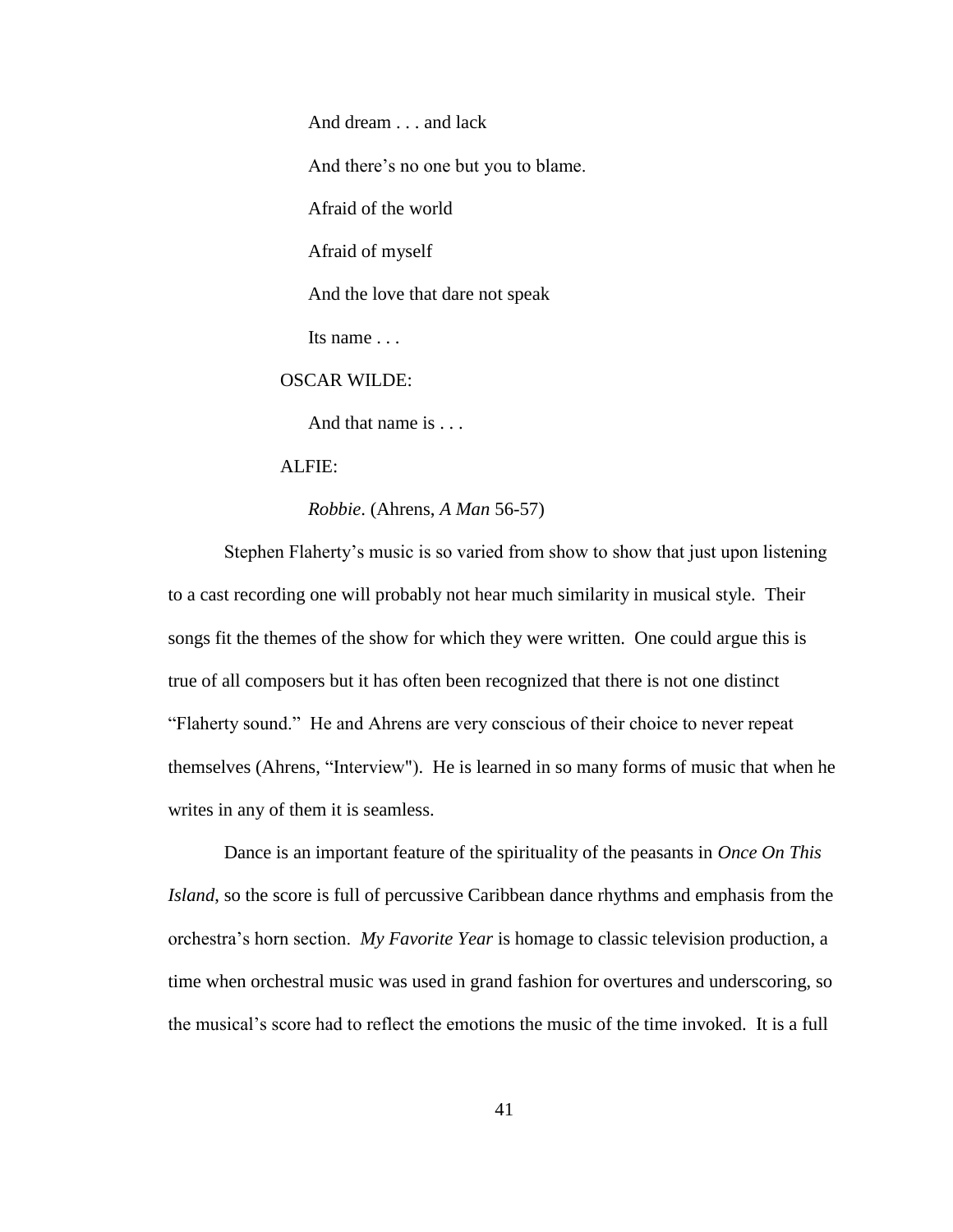orchestra with emphasis on the strings and brass that are commonly used in fanfare and big presentation.

The score for *Ragtime* is obviously defined by its title. The rags Flaherty wrote use as much syncopated piano and banjo as anything Scott Joplin himself wrote. The brass section is prominent in most songs that have something to do with an entertainment of the time: "The Crime of the Century," Evelyn Nesbitt's testimonial at her husband's murder trial, is a big number taken right out of the vaudeville world in which she lived and features bold trumpets; as does "Buffalo Nickel Photoplay, Inc.," Tateh's telling of how he transformed himself into the successful movie director Baron Ashkenazy; while the comedy in "What a Game," Father's outing with the Little Boy to a baseball game, is emphasized with staccato trombones. Anything pertaining to the WASP family, especially with Mother, is represented with more legato strings.

With *A Man of No Importance* being set in Ireland, one assumes the score of a musical to be replete with flutes and traditional Irish folk melodies, which it is. However, the show is also greatly affected by the Catholic Church as well as other things that were happening musically in pop culture at that time, not the least of which was the middle of Beatlemania, so Flaherty's score reflects those influences as well through the use of subtle liturgical and pop music flavors.

The one curiosity in terms of musical style in the Ahrens and Flaherty catalogue is *Seussical*, but it is easily explained. Since the Dr. Seuss world is fantasy and nondescript it afforded Flaherty the opportunity to really do whatever he wanted. Flaherty talked about how he grew up on R&B music and had always wanted to use that style in a musical (Ahrens, "Interview"). When *Seussical* came along he finally found a place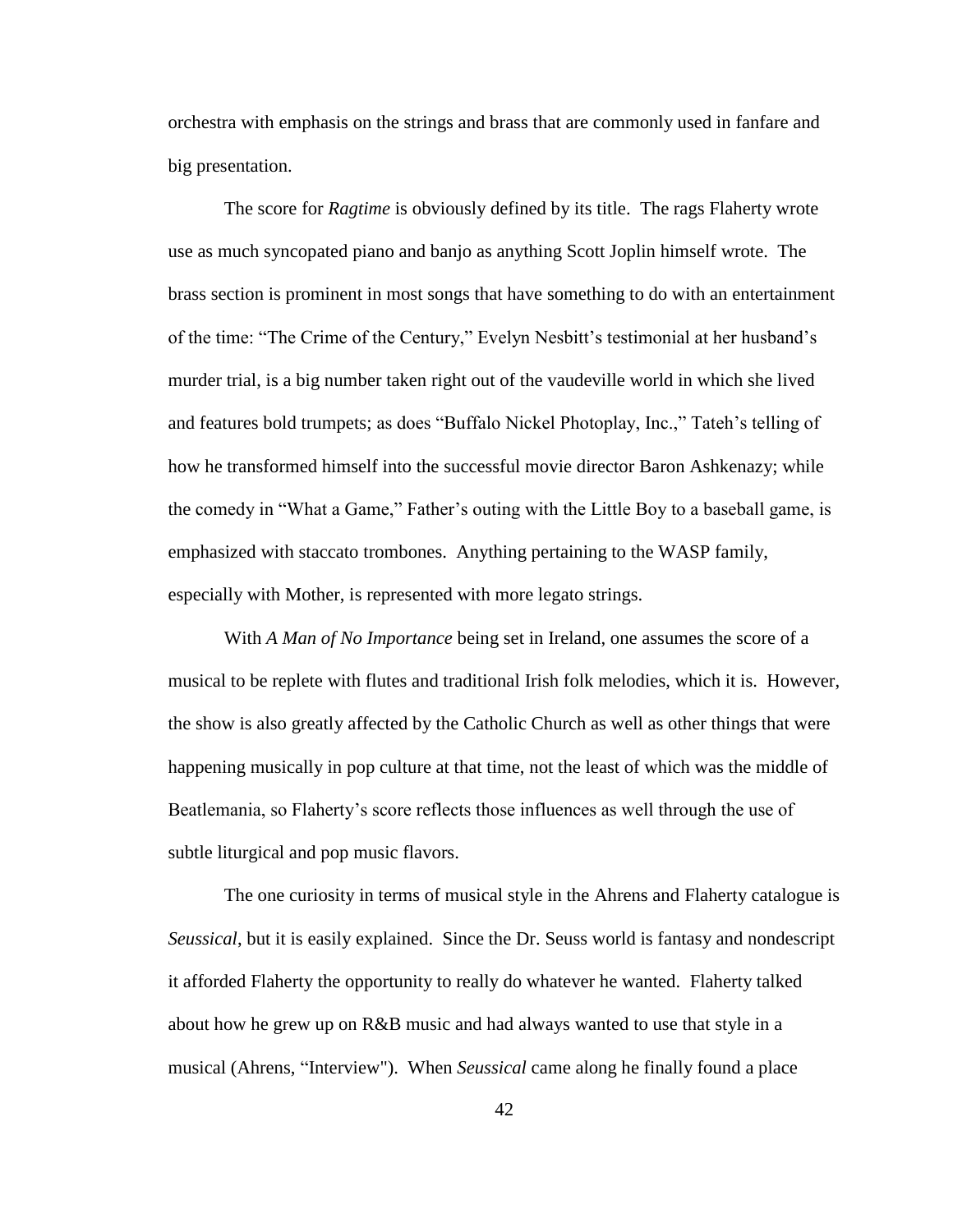where it could work. All of the songs in the Jungle of Nool are rooted in early R&B and even lean into gospel during Horton's trial. It is interesting to see how in this case the music influenced character even more so than the lyrics: the Sour Kangaroo is blatantly an Aretha Franklin-type complete with deferential nods to Franklin's songs "Respect" and "Think" inserted in two of her solos, while the Wickersham Brothers could be any harmonizing soul group from the 1960s. Furthermore, where R&B defines the Jungle of Nool and its inhabitants, strings and wind chimes indicate the soft-hearted dreamy life of Horton; and quirky, almost calliope-like woodwinds such as clarinets and flutes identify the world of the Whos. So each main setting and group of characters again has its own defining style of music and instrumentation, much the same as occurred in the score for *Ragtime*.

It should be noted that much of the feel of the scores comes from the work of orchestrators. Flaherty puts great trust in his orchestrators to aid in creating just the right sound for a show. In discussing his relationship with an orchestrator Flaherty said, "The orchestrator and I are Siamese twins" (Ahrens, "Interview"). He has developed tremendous working relationships with his orchestrators, most notably Michael Starobin, and William David Brohn and Christopher Jahnke, as is evidenced by the fact that he has worked with them on several occasions. Flaherty also talked about how he and the orchestrator must speak the same artistic as well as personal language to achieve their goals of finding the right sound for a particular moment. Ahrens added that her only contribution to the orchestrations comes when she hears something that simply does not feel correct for a character at a particular moment, and then Flaherty and the orchestrator are able to make an appropriate adjustment. Their summation of the orchestration topic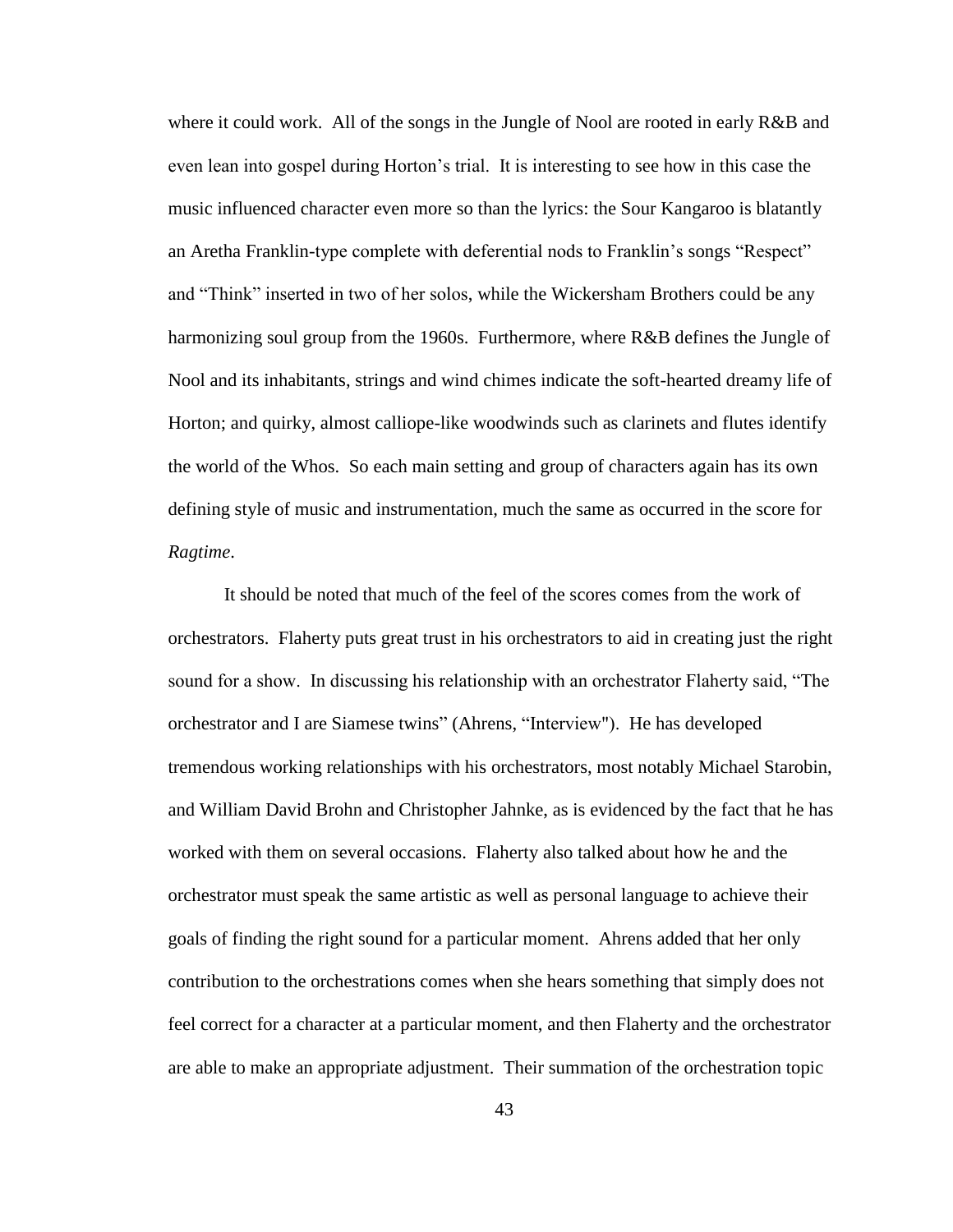boils down to Flaherty finding the balance in music between the passion and the science, where Ahrens admits she "only knows the passion" (Ahrens, "Interview"). To that end, they have been very reliant on their orchestrators to come up with just the right instrumentation to help define their characters and evoke the correct emotional response from an audience for any given moment in a show.

Most musicals from the so-called Golden Age of musical theatre began with a grand overture followed by an entr'acte after the intermission. Snippets of several songs from the show are arranged into a medley as a kind of preparation for an act to begin. As the form progressed overtures became less mandatory. The musicals of the Ahrens and Flaherty catalogue generally fall under the latter type. Their scores typically do not include overtures or entr'actes much longer than a minute if they include one at all, and instead of ending, they simply blend into the opening song or scene.

What their shows do almost invariably include is a large company number at the beginning of every piece. The narrative element is usually woven into the fabric of the song, the overall atmosphere of the musical is established, and most of the major characters are introduced within it. *Once On This Island* begins with the sounds of the raging storm, and then goes into the adults telling the story of Ti Moune to the little girl. The story immediately becomes the song "We Dance," which is a wild rhythmic celebration of life and prayer to the peasants' gods. The three worlds in which the characters live are established: the peasant village, the wealthy hotel in the city of the upper class, and the realm of the gods. In addition, the first taste of the love story between Ti Moune and Daniel is shown as the actors portraying them separate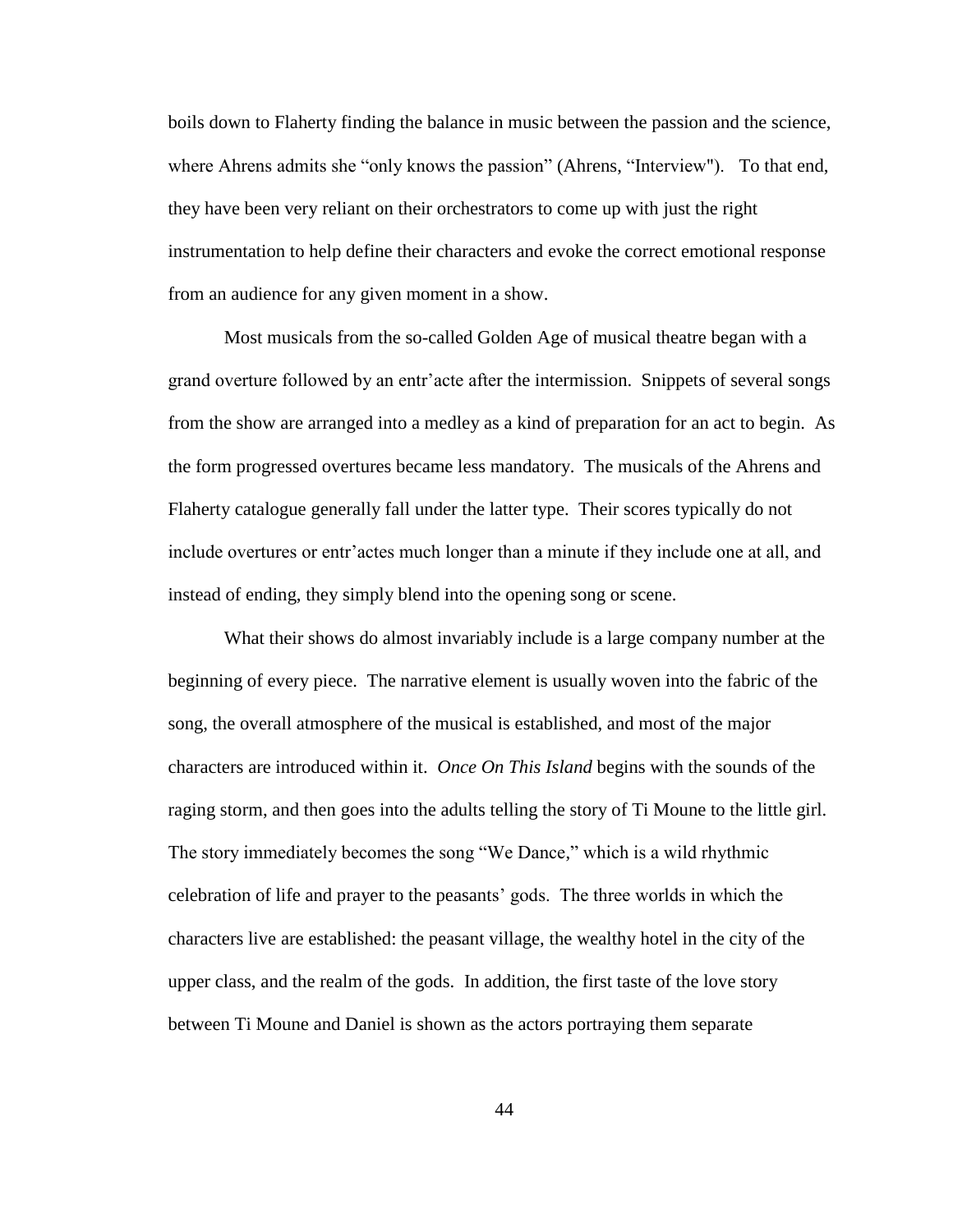themselves from the group to join each other but are stopped as they are from "two different worlds never meant to meet" (Ahrens, *Once* 3).

As previously noted, *My Favorite Year* begins with Benjy Stone alone on stage introducing his story. As he narrates his memories the world of the television studio erupts behind him. "Twenty Million People" involves almost the entire company as it depicts the anticipation of the live broadcast that is about to begin. Amidst the chaos, Benjy introduces King Kaiser; the writing staff; and K.C. Downing, King's assistant and Benjy's love interest. Even Benjy's mother makes an appearance in the opening as she calls him to discuss their dinner plans for the following evening but then rushes off the phone as the show is about to begin. The song helps establish Benjy's world, his excitement for reaching his dream job, and his ability to romanticize everything.

The first thing heard in *Ragtime* is the title theme on a solo piano as the Little Boy sets the stage. From there all of the principal characters introduce themselves and then meld back into the familiar existence of their respective worlds. The main theme of *Ragtime* is about the blending of a new American melting pot but before that can be formed the individual ingredients must be seen in their own places before conflict brings them together. In the original staging, the three groups do all they can to avoid each other, yet as the music swirls and swells they end up intermingled in a foreshadowing of that new integrated family.

The opening number of *Seussical* simply sets up the fun nature of the show. Characters are again introduced, albeit not nominally but by a physical attribute. The Cat in the Hat lets the audience know he will appear throughout the show in various roles. The orchestrations are full of electric guitar and drum kit along with assorted silly noises

45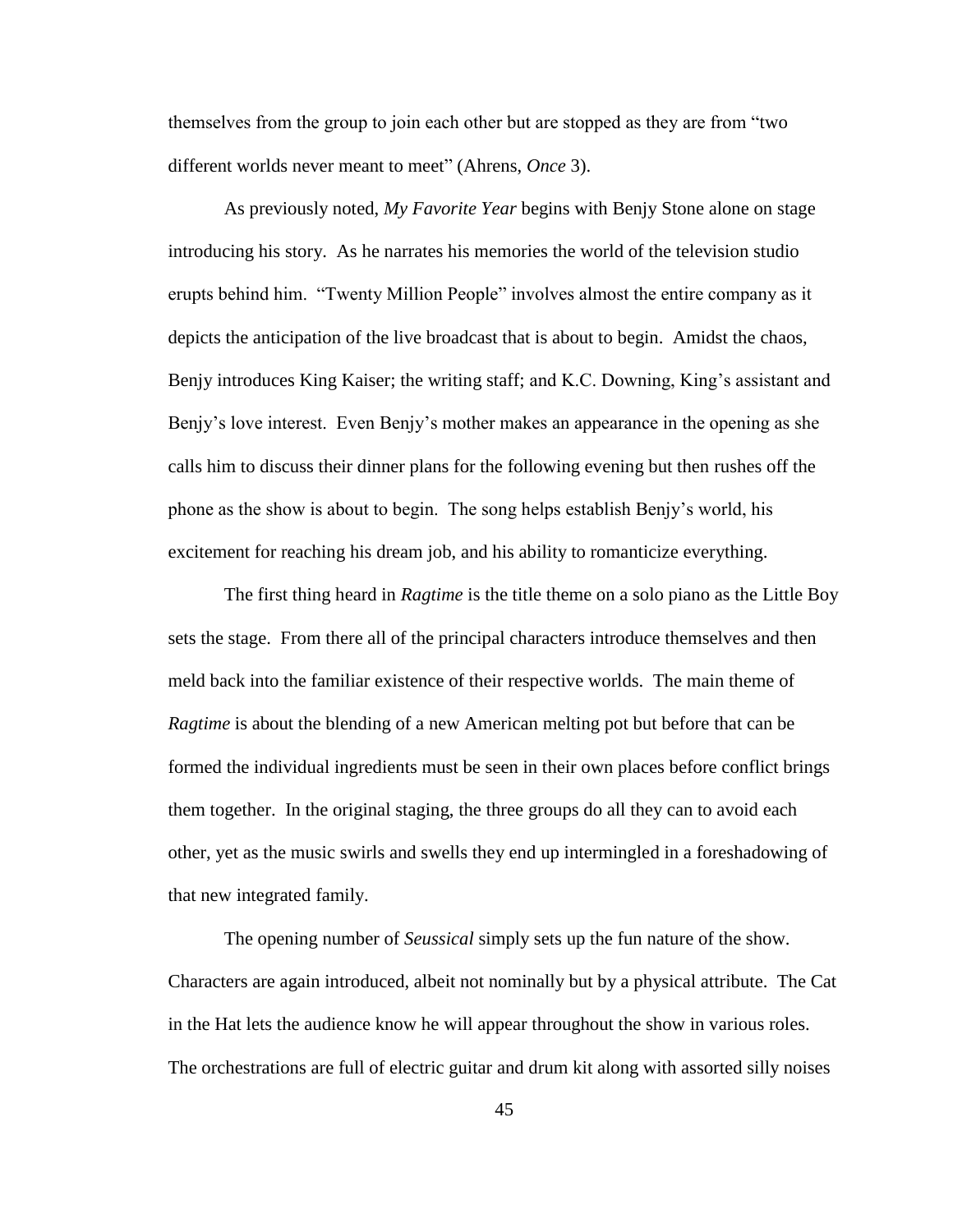such as horns, breaking glass, and whistles. "Oh, The Things You Can Think" encourages the audience to not hold back with its "thinks" as there are no limits to one's imagination, and in the world of Seuss anything can happen. It also serves as an important plot device as Horton and JoJo are full of "thinks."

After the brief prologue scene that opens *A Man of No Importance* that establishes the play will actually be done as a flashback, the company sets the stage to represent an average day in Alfie's life, defining him as the title character. This opening song is not as upbeat or active as the others previously mentioned, however the entire company is still involved and holds the same functions as every other Ahrens and Flaherty opening. The mood of the song is pleasant but slightly melancholy for the most part, fitting as it is essentially all about Alfie, musically describing his ordinary, unassuming life. The mood changes slightly as the other principle characters enter. For instance, as Robbie arrives the music briefly gets quicker and a little more raucous as that is his personality. By contrast, when Adele gets on the bus the music gets softer and even sadder than the number began, foreshadowing the secrets she carries about her past and present that are revealed later in the show. Once again, they used the convention of finding a sound that will follow a character throughout the show and introducing it at the outset.

The final shared feature of Ahrens and Flaherty musicals occurs in their climaxes. The protagonist of each show, who is typically an underdog of sorts, wants something more from his or her life and does not achieve it until forced into it by outside influence. The supporting characters or circumstances in which the protagonist finds himself or herself affect the choices he or she makes. The final result may not be the exact outcome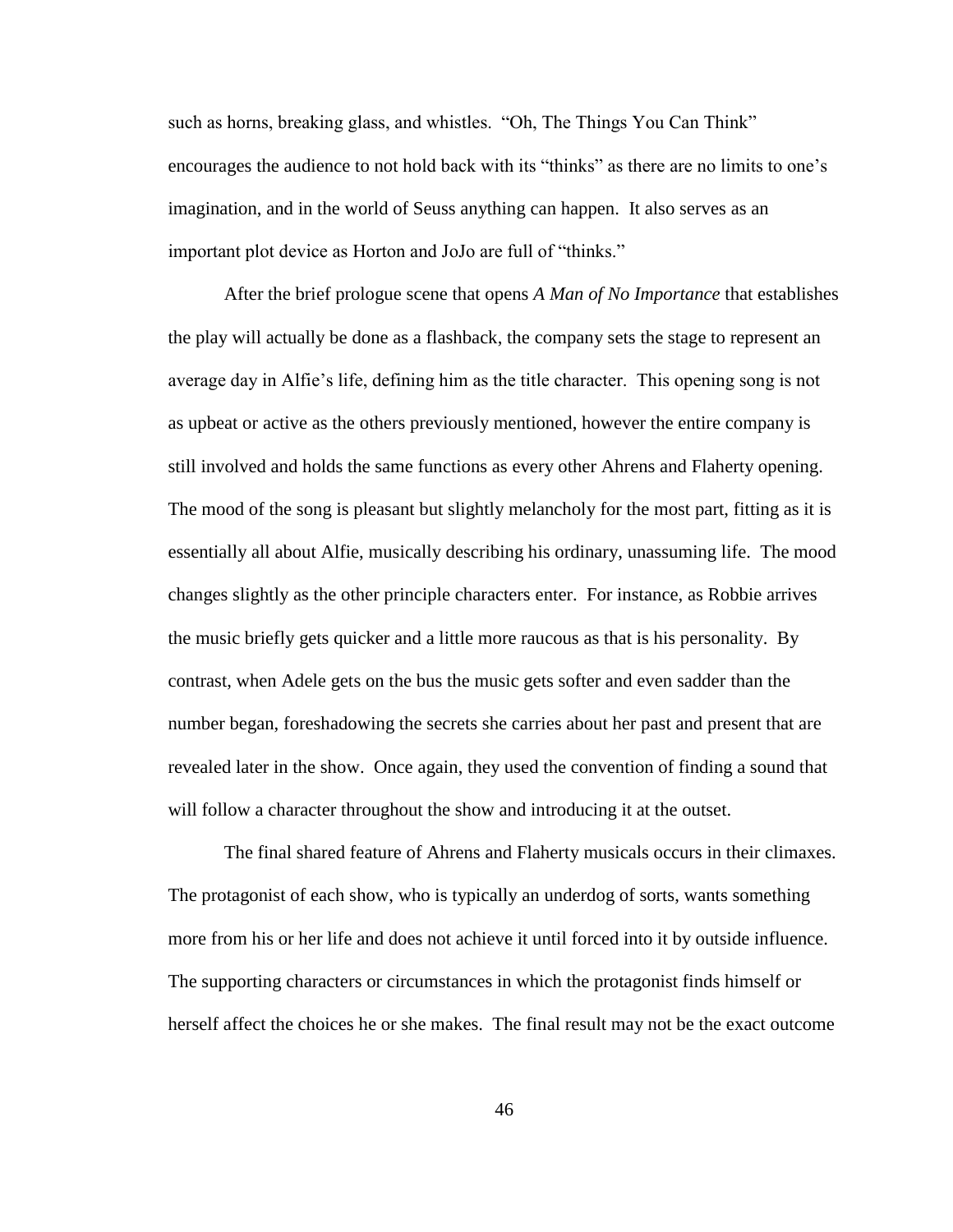for which the protagonist was searching but it is the result which is ultimately best for his or her life.

In *Once On This Island*, Ti Moune does not hide her desire to have more than a peasant's life. She gets excited by the sounds of cars driving by on the shores near her village. She knows there is a larger world outside of her surroundings, and believes her destiny and love are there waiting for her. She prays to her gods to get there. As she cares for the injured Daniel, she makes a foolish bargain with the god of death; she will sacrifice her own life to save Daniel's. The climax occurs as Papa Ge hands Ti Moune a knife, offering to give back her life if she will kill Daniel as he sleeps for betraying her love by marrying another woman. For a moment it appears she will do it, but she drops the knife and continues expressing her love for Daniel. Notwithstanding her devotion, she is cast out of the hotel for her threat and shunned by him in preparation for his wedding to Andrea. She dies from her heartbreak, but the island gods show her compassion and transform her into a giant tree so she can watch over Daniel for the rest of his life, thus answering her prayers.

Benjy Stone is obviously the "my" in *My Favorite Year* and his desire, although not clearly known to him at the onset of the show, is to make his absent father want and love him. Of course Benjy's real father is never seen but he has made up a whole story for himself that his matinee hero, Alan Swann, would be an excellent replacement based solely on Swann's movie roles. Meanwhile his mother has moved on from the abandonment and remarried. Benjy has built up Swann so high in his fantasies that the idea of calling Rookie "stepfather" repulses him. It is his fantasy world versus his reality. Even as Benjy discovers that his idol is no better a father than his own, he attempts to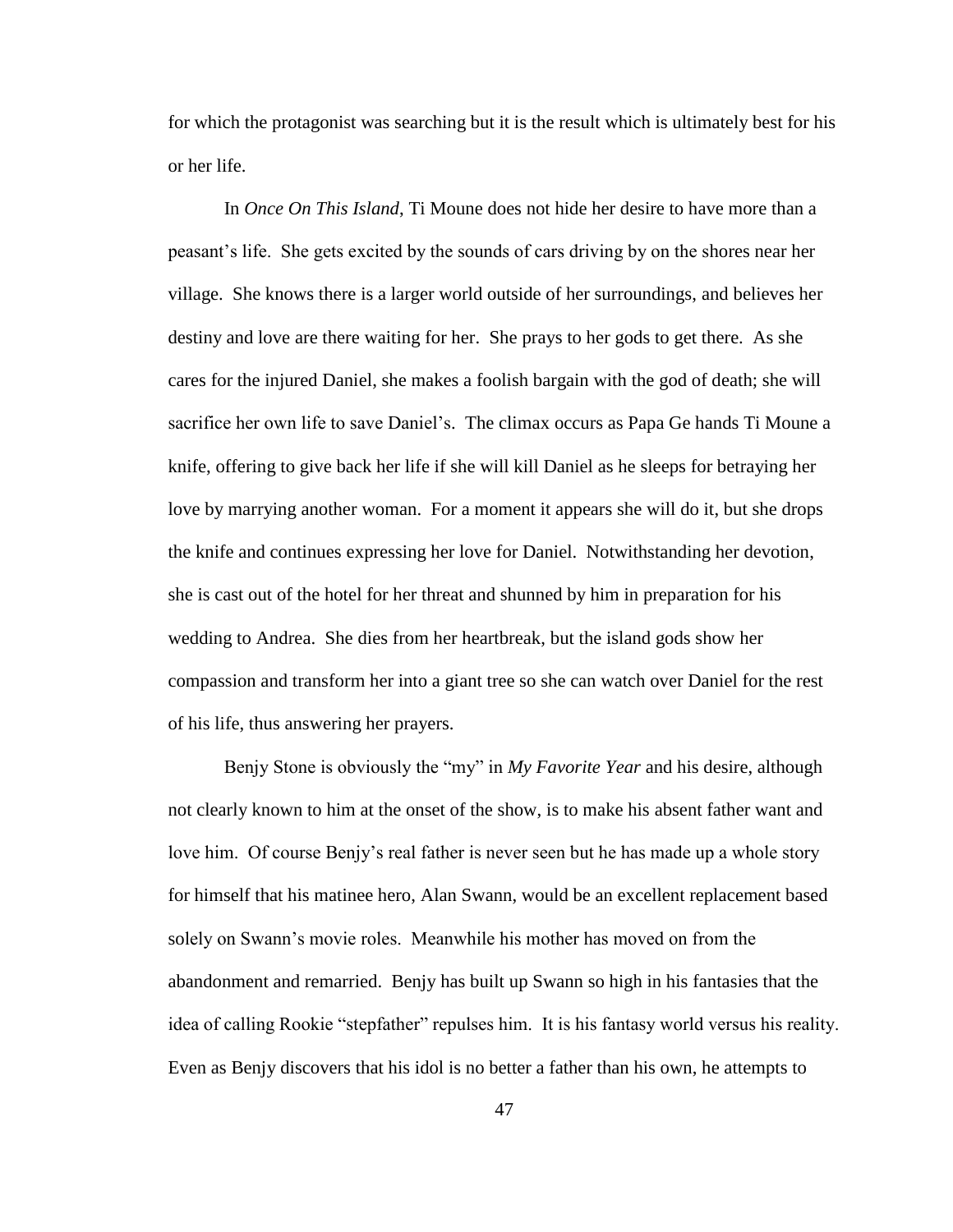help Swann heal the estrangement Swann has with his own daughter, not knowing that Swann believes there is no hope for it and is ultimately too afraid of living a real life himself to try. As Swann leaves the studio in the middle of the live broadcast after they argue about Swann's place as a real father, Benjy is forced to admit his own life's realities: his father is gone and not coming back, a movie actor is merely playing a part in a film and that image may not be the actor's true nature, and his mother is happy in her new life and perhaps his stepfather is not such a bad person. The denouement is literally laid out for the audience as Swann does return to the broadcast, with expected dramatic flair, and is finally reunited with his daughter.

*Ragtime* is a little more difficult to pinpoint a sole protagonist as there is a central character in each of the three groups of people. Using the dramatic structure theory that says the protagonist must be present in the final scene, one can argue the protagonist is Mother as all the dramatic action that takes place throughout the show ultimately involves her, directly or indirectly. The climax of *Ragtime* occurs while the WASP family is in Atlantic City and Father learns he has been called to New York to either be a negotiator or hostage in the situation involving Coalhouse and his followers in their occupation of the Morgan Library. Mother is enjoying the end of a storm with the Little Boy and the baby when Father enters with his news. She is unencumbered by her rigid upper-class life and the expectations put upon her as dutiful wife and mother. Father snaps at Mother for always holding the baby and insists he will be a part of finishing the madness that Coalhouse has wrought and then their lives can return to normal. Mother plainly informs him their lives will never be what they once were. As he departs, Father kisses Mother telling her he loves her; all she can respond is "Be safe." Father has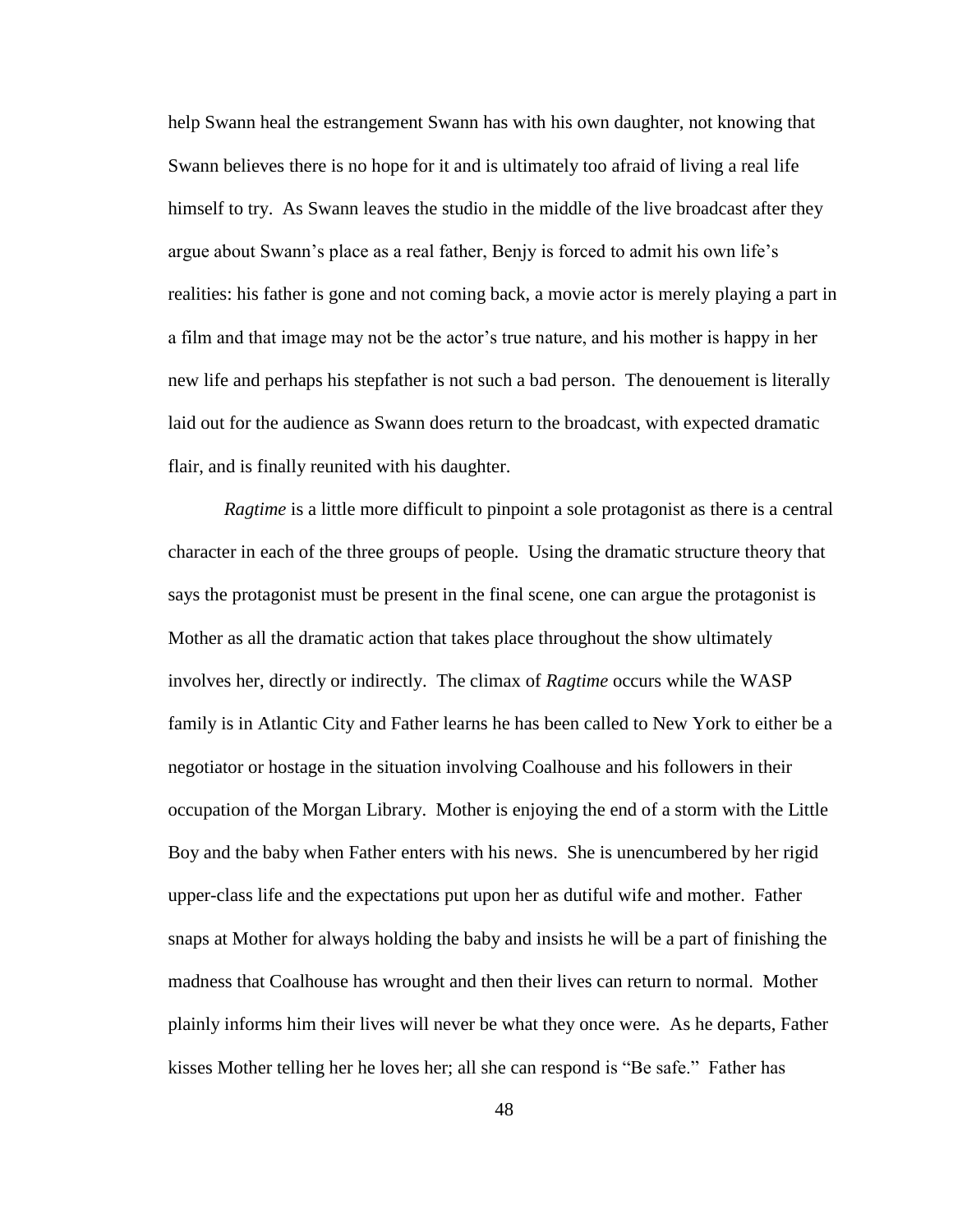known they have been growing apart but he naïvely believes it has been caused by the trouble with Coalhouse and that once it is eliminated from their lives they will be fine. Mother has her declamatory song "Back to Before" in which she expounds on her statement to Father, that she can never again be the submissive housewife with no real life of her own. In the epilogue it is revealed the Father has been killed, leaving Mother free to marry Tateh and thus forming their new integrated American family.

*Seussical*'s climax comes during Horton's insanity trial. The Sour Kangaroo and all of the animals from the Jungle of Nool are present to testify against Horton and his claims of the existence of the Whos on the speck of dust. Just as it feels like the trial is getting out of hand and Horton will not be able to defend himself, he lets out an enormous trumpet to demand he be heard. Horton has not really stood up for himself in a strong way at any point before this. He has merely let life go on around him while he steadfastly tries to protect the Whos and Mayzie's egg. His statement is heard but the judge commits him anyway. Horton must then make one final plea to the Whos to prove their existence when the judge decrees the dust speck should be boiled away. Of course the resolution comes when JoJo hollers up his "YOPP!" and saves everyone. Horton finally realizes he is not as alone in the universe as he has thought, now with the companionship of his friends JoJo and Gertrude, the baby elephant bird that hatches from the egg, and the Sour Kangaroo who completely changes her tune and offers to help him protect the Whos.

Alfie is clearly the Man of *A Man of No Importance*, desperate to be accepted for who he is, especially by himself. He escapes into the world of his amateur theatre troupe; when he cannot be there he hides alone in his bedroom. He is not truly happy because he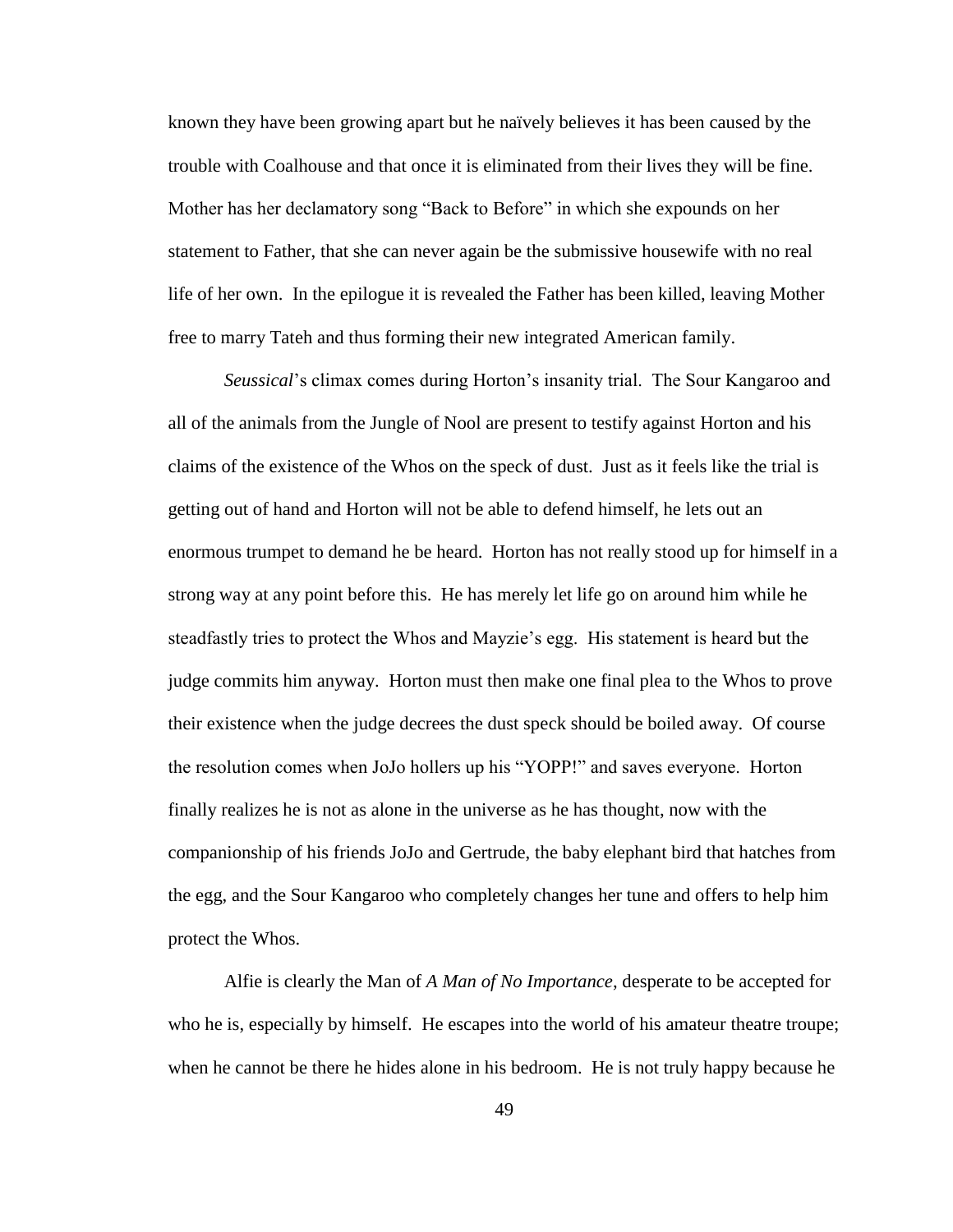fears his society and faith will not accept him if he admits the truth of his sexuality. Lily and Robbie both try to help Alfie live his life better in the manner they each think is best. The show climaxes when Alfie sees everyone in his life in love with someone – Lily and Carney, Adele with the father of her unborn baby, Baldy with his late wife, Robbie with Mrs. Patrick – and finally realizes he cannot live in hiding anymore. After walking in on Robbie and Mrs. Patrick in the middle of their affair, Alfie returns home to make himself up in full Oscar Wilde regalia and go out to fulfill the Wilde adage, "The only way to get rid of temptation is to yield to it" (Ahrens, *A Man* 91). Alfie has been duped by Breton Beret, who beats up and mugs Alfie as a result, and Alfie is subsequently found out by Lily and Carney. Alfie's ultimate reward is he no longer has to hide and his friends are still his friends.

Every other show in the Ahrens and Flaherty catalogue currently available have the same elements of narrative, musical and lyrical style and form, and climax resolved by the protagonist under external influence. With such a strong book writer as Thomas Meehan it will be interesting to see and hear the final product of *Rocky the Musical*, if it will also contain these same elements; since the show is still in development as of this writing and little has been released to the public, it is not possible to state anything definitively or even speculate. What is certain is for over thirty years Ahrens and Flaherty have developed routines and patterns that have kept them successful and relevant. Their originality and uniqueness always shine through.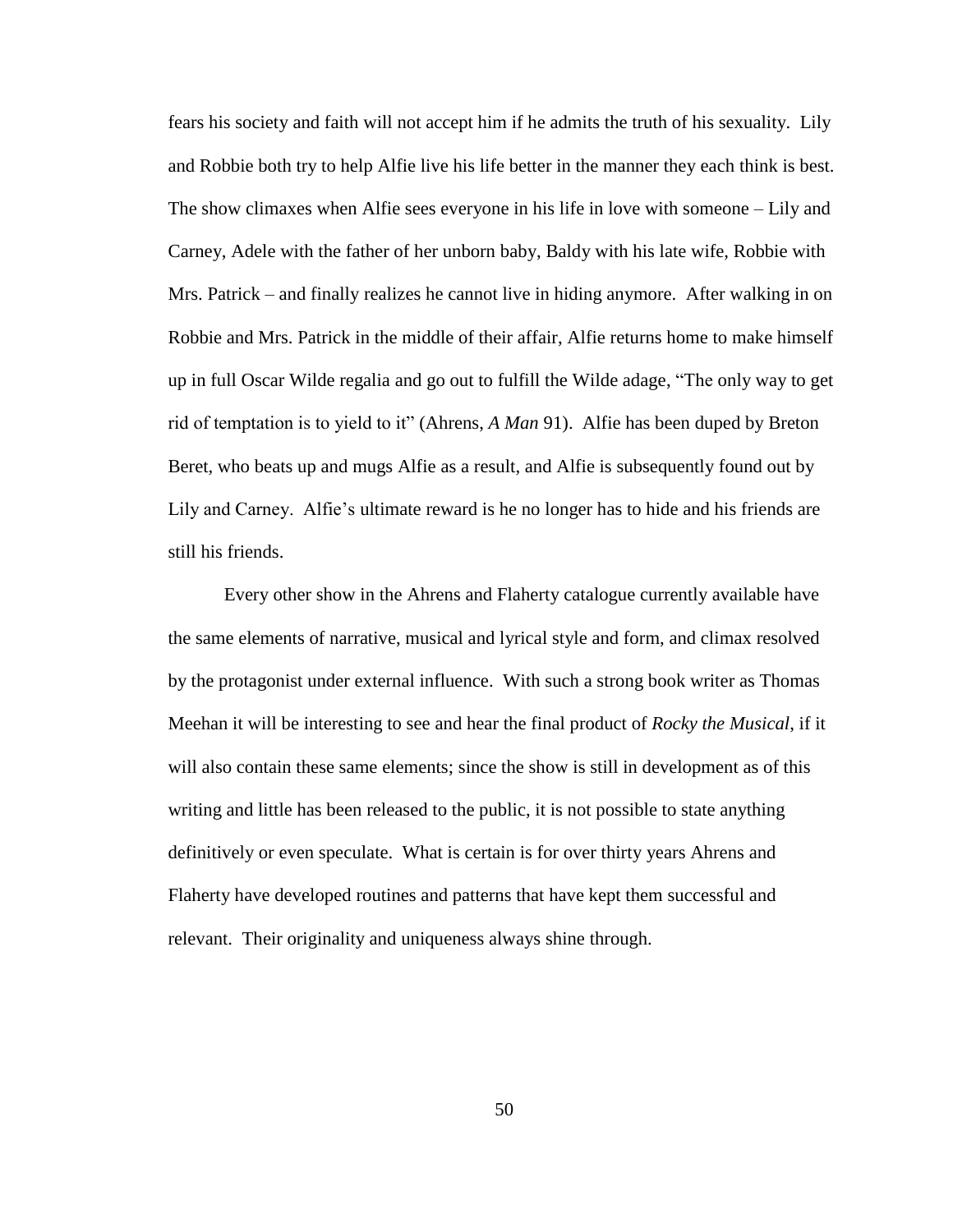#### CHAPTER IV – CRITICAL COMMENTARY

Without deeper analysis such as this, one may not see the subtleties of their style since their choices have been so diverse. With all of the evidence presented here regarding their creativity, disparity, and popularity, it is a wonder that their reception has been so widely, and unfairly, mixed critically. Throughout their careers, Ahrens and Flaherty have faced an excessive amount of varied reviews of their work. However, no matter what the reviewer's opinion of a particular show or production may have been, there was always consistency in the greater opinion that Ahrens and Flaherty have tremendous talents and are great songwriters, which again demonstrates their importance to the genre. Early in their partnership, Frank Rich described them as a team that "should be cherished both for their promise and for their willingness to embrace old-style musical-comedy silliness and romance without apologies" and as "a talented writing team whose future is more in need of guidance than luck" (Rich, "Lucky Stiff"). He went further in his review for *Once On This Island* by calling the production "[a] 90-minute Caribbean fairy tale told in rousing song and dance . . . a joyous marriage of the slick and the folkloric," concluding by saying the show leaves its "audience feel[ing] the otherworldly thrill of discovering the fabric of its own lives in an enchanted tapestry from a distant shore" (Rich, "*Once On This Island*"). Ben Brantley called them an "immensely gifted creative team" (Brantley, "Not Just"). He also said Ahrens was "an often elegant lyricist" and credited Flaherty with "ingenuity in the way [he] plays with traditional musical forms" (Brantley, "Ragtime"). Granted, these quotes are taken out of context from aforementioned mixed reviews; however, Rich and Brantley are known to be two of the harsher critics of Broadway theatre in the past few decades, and if even they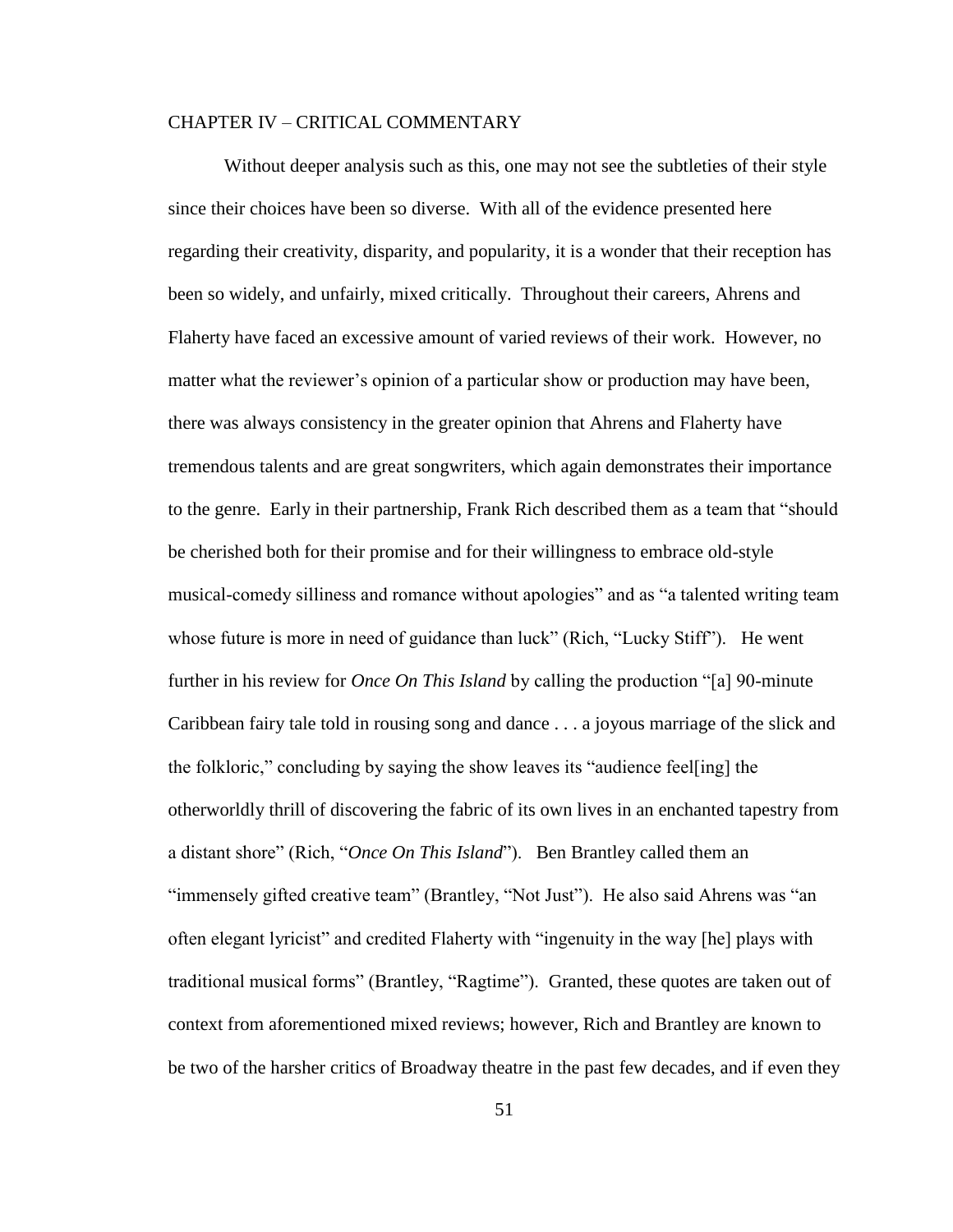can publicly praise Ahrens and Flaherty's talents – all of these reviews having been published in the New York Times – then there is definitely something to be said for their place among musical theatre's great composition teams.

Unfortunately, these quotes are about as far in agreement as these critics and this author will go. Too often excellent productions will close earlier than expected due to poor reviews, and Ahrens and Flaherty have been victim of this more than their share of times in their careers. By sampling a few harsh critiques of their shows, an argument can be made to oppose the critics' opinions to make audience members wish they had focused on their own enjoyment more than listening to what critics had to say.

Frank Rich's New York Times review for *My Favorite Year* was less than stellar. While he praised the talents of Ahrens, Flaherty, and Dougherty as writers, and the supporting cast (specifically Martin and Kazan), he called the show "a missed opportunity" (Rich, "A Rosy View"). Rich felt the initial established plot of Benjy taking care of Swann to ensure the latter makes good for their television broadcast gets lost by the second act when the focus shifts to Swann's relationship with his estranged daughter and Benjy's relationship with the producer's assistant. This is not a valid enough reason to say the show has "an identity crisis," as Rich does. If the plot focused just on Benjy chasing the drunken Swann around New York City and Swann having his redemption moment in time to sober up and perform, it would be a completely different show. The fictional "King Kaiser Comedy Cavalcade" within the show is all about shtick, but the characters outside of that need to be seen as human. That is the whole point of *My Favorite Year*; its two leading men come to terms with maturing and acting as men, not just irreverent entertainers. Without the story lines involving the daughter and the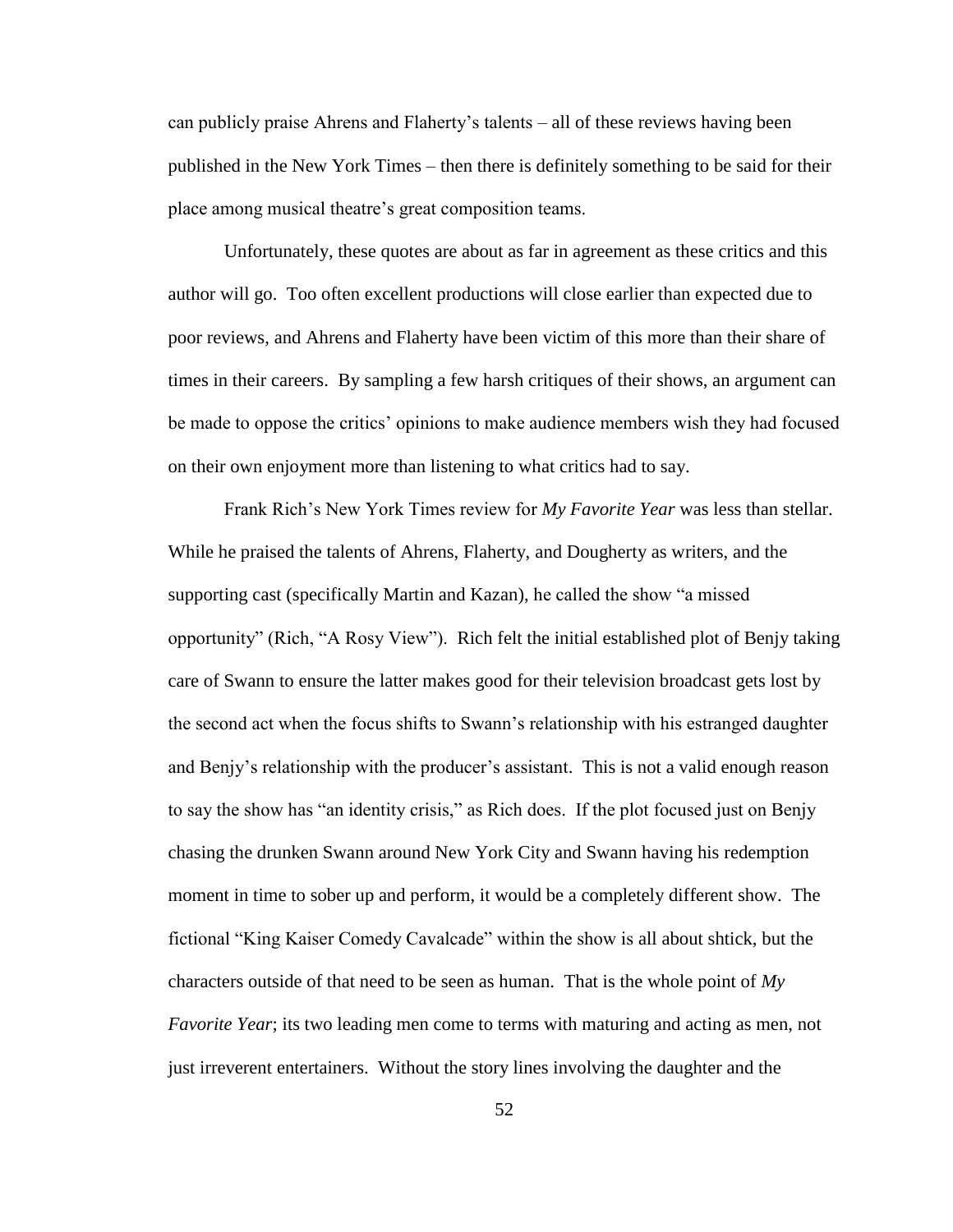assistant, the whole musical may as well be a performance of the "King Kaiser Comedy Cavalcade;" audiences could have found old Sid Caesar and Carl Reiner recordings to satisfy that.

Despite the commercial success of *Ragtime*, it was not totally free from disapproval. Many criticized the show for being overproduced. Drabinsky was known for having a dictatorial style of producing and making everything absolutely pristine and precision perfect. Because of this, in his review for the New York Times, Ben Brantley offered a back-handed compliment of the production, calling it "a carefully constructed pastiche of period charm and contemporary mechanical efficiency [that] is less a celebration of theater per se than of theatrical technology and its smooth manipulation" (Brantley, "Ragtime"). He also said the show was "bafflingly static," that it had "the earnestness of a civics lesson," and that it lacked a "distinctive human personality" (Brantley, "Ragtime"). It is true there were many slick technological elements and theatre tricks incorporated into the original production, such as two ships literally passing during the song "Journey On," or the caboose of a train pulling away with the Little Girl as Tateh chases after it; and it may be fair to say it all may have been a bit much. However, to say the show had no humanity because of the machinery could not be further from the truth. Humanity and emotion are at the core of *Ragtime*, and they are felt repeatedly throughout the score: "Journey On" is a lush trio between Mother, Father, and Tateh in which they each sing of love for their families and desire for better lives. Almost all of Tateh's solos are for or about his daughter. Mother ultimately declares her independence with the firm belter "Back to Before." Mother's Younger Brother erupts with energy and anticipation when he accidentally wanders into Emma Goldman's Union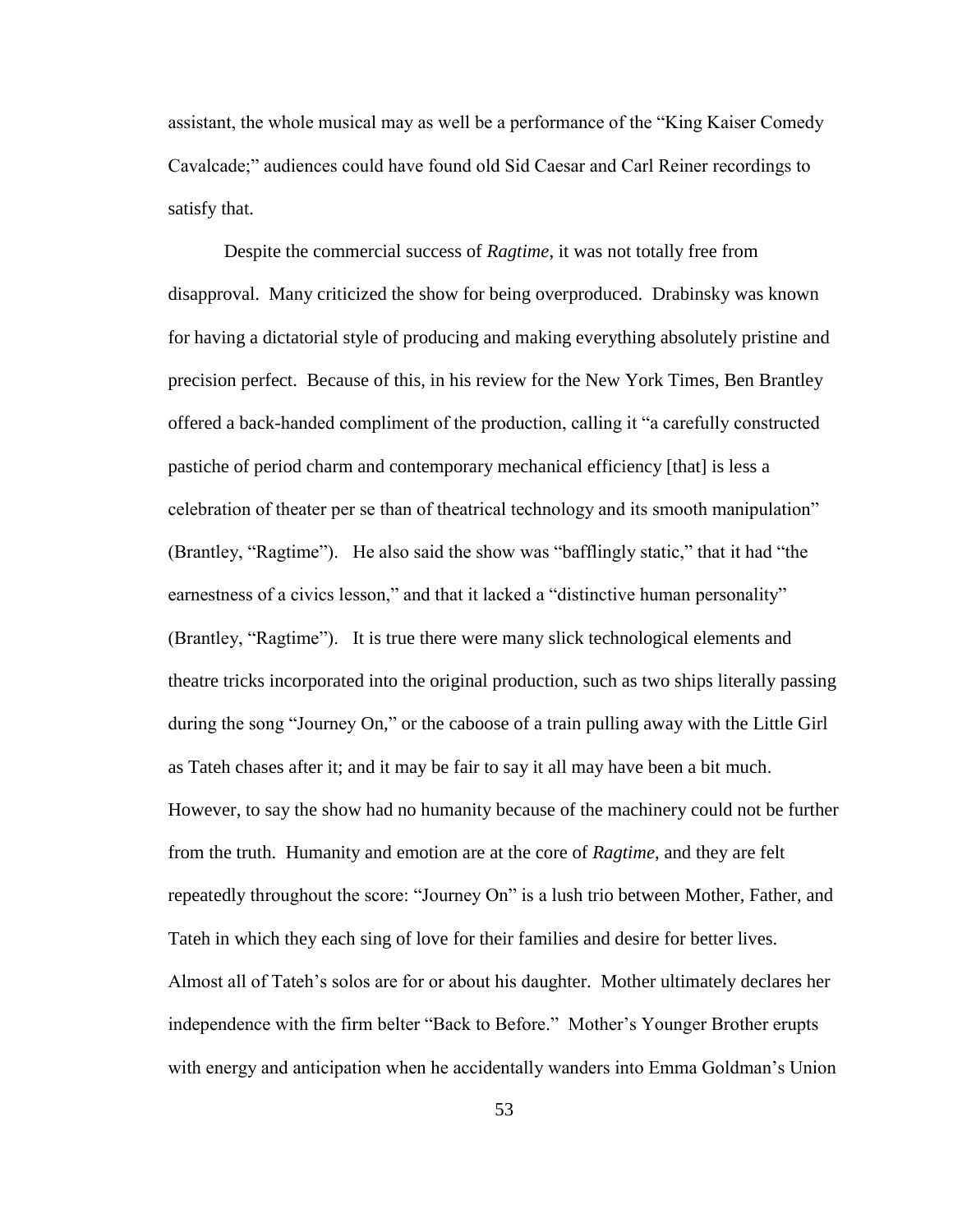Square rally and he finds his purpose. Coalhouse and Sarah top themselves with each subsequent song they have. The rising, swirling "New Music" that completes Coalhouse's courtship of Sarah leads into "Wheels of a Dream" wherein the couple sings of a promising new life for their family. This is followed later by sheer agony as Coalhouse learns Sarah has been killed, and his rage gives him a focused need for vengeance, typified in "Coalhouse Demands," until Booker T. Washington finally makes him see reason ("Make Them Hear You"). In short, there is nothing but humanity and personality in *Ragtime*, and to even suggest otherwise is to belittle everything Ahrens and Flaherty did in musicalizing Doctorow's novel.

If Brantley was to be believed that in writing *A Man of No Importance* Ahrens and Flaherty "took the production's title too much to heart [and it] never really delivers on its premise that ordinary souls harbor extraordinary feelings," then it is no wonder the show closed after only two and a half months (Brantley, "Not Just"). It is as though he was looking for Alfie to throw himself a Pride Parade when the character finally decides to be honest with himself about who he is. These Dubliners are a reserved community. They are not going to expose themselves in public with great spectacle. Their solos are soft, private, and contemplative. This is why the St. Imelda's Players get so excited about performing; they get their occasional tiny taste of exhibitionism they do not otherwise have in their lives while still remaining safe because they are playing a part. At the same time, Alfie allows himself the ability to continue hiding as the company's director; he is not seen by the public at all. Charles Isherwood, reviewing for Variety, while not glowing, got it much better when he said, "Most musicals don't aim for the virtue of modesty, so there's something touching about the restrained ambitions of *A Man*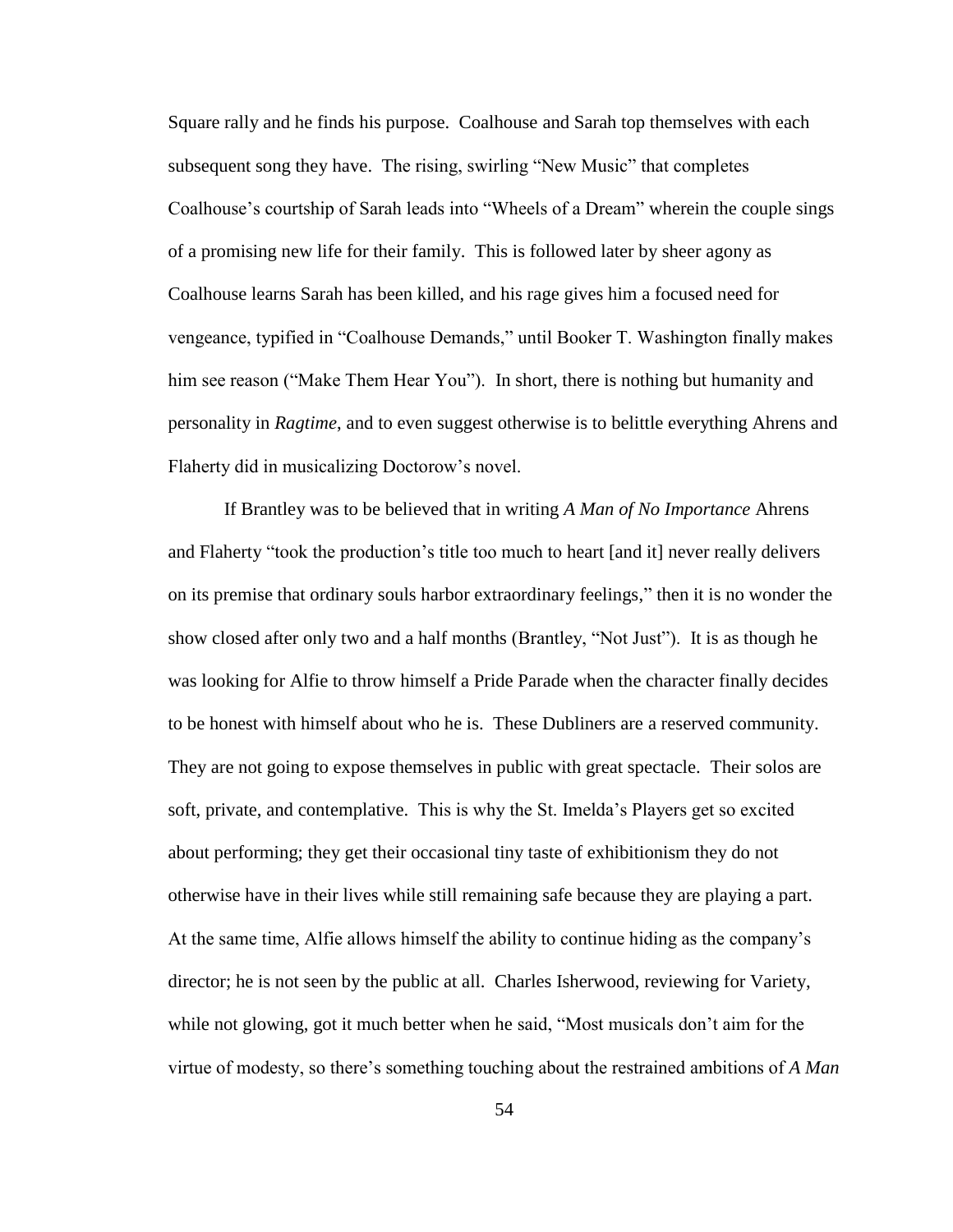*of No Importance* . . . Its gentle-hearted charms may well please musical theatre lovers wanting a break from the bigger, brassier musical comedies flogging their glitzier attractions on Broadway" (Isherwood, "A Man"). There is certainly nothing wrong with big, brassy musicals, but *A Man of No Importance* is a comparatively quiet show with a beautiful score and reflective lyrics that makes a thinking audience care what happens to its characters and pulls for them to get whatever it is they seek.

One final thing that should not be overlooked when debating the value of Ahrens and Flaherty's volume of varied reviews is the authors of their source materials. On more than one occasion, Ahrens and Flaherty have had to present songs to the original authors whose works they were trying to adapt, speaking specifically about *Once On This Island* (Rosa Guy), *Ragtime* (E.L. Doctorow), and *The Glorious Ones* (Francine Prose). In each case, they gave their music to the authors for approval or assistance, all in the interest of staying true to the author's original intentions for their respective stories; and in each case, the original author did approve of what was heard. Granted, a novelist probably does not visualize his or her book dramatized on stage as it is being written. The point is one would assume the original author of a novel would be the harshest critic of someone attempting to adapt his or her work. With the praise given them by Guy, Doctorow, and Prose as they worked on each story, who is to say Frank Rich, Ben Brantley, or any "professional critic" should be believed when it comes to Ahrens and Flaherty's work?

Obviously, no theatre artist is exempt from critics. There will always be those whose jobs are to analyze, and praise or condemn productions. There will also always be those patrons who unfortunately listen to these people and make their theatre-going choices based on the so-called professional's opinions. Ahrens and Flaherty are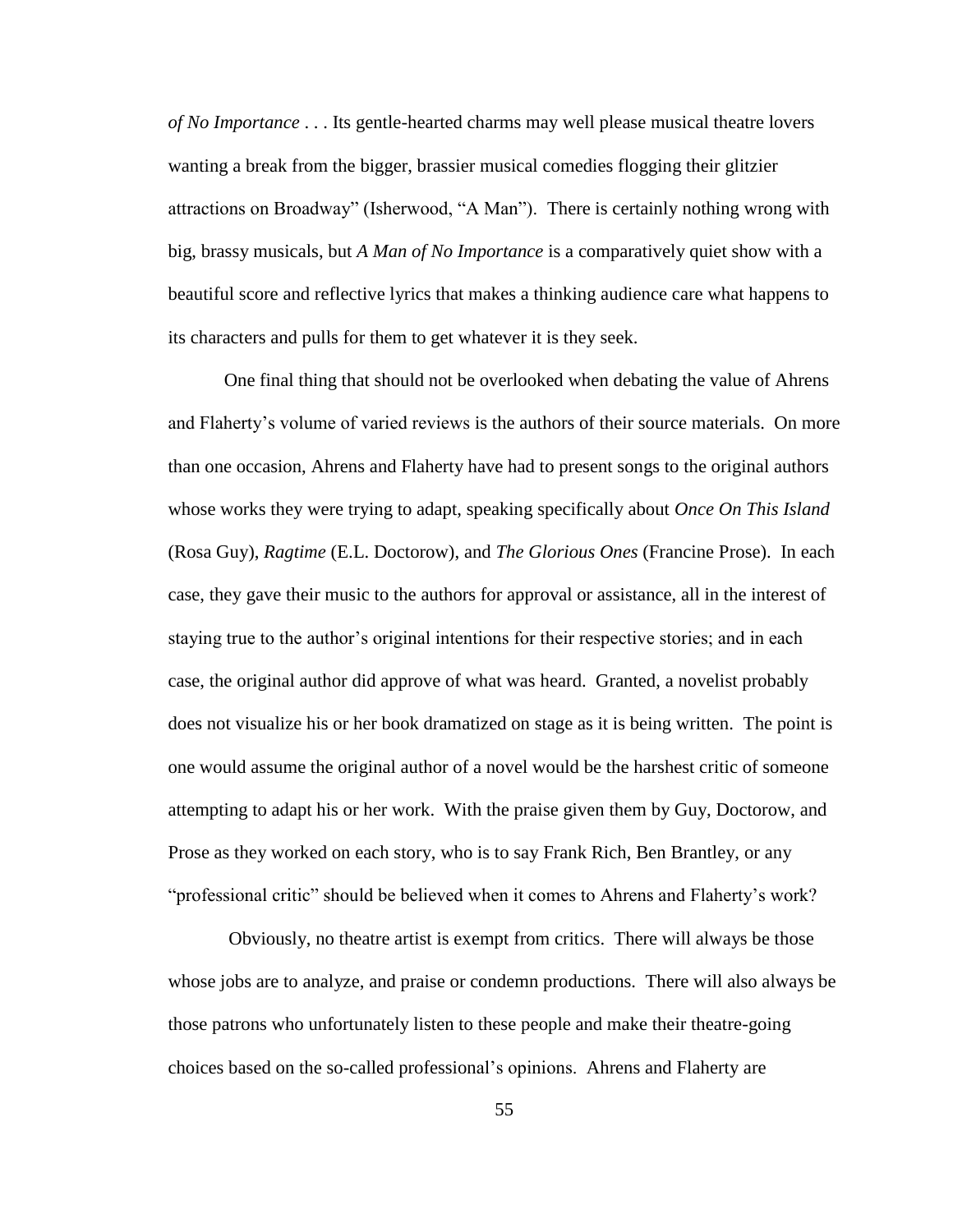definitely no strangers to the effects the critics can bring. Hopefully, in this era where social media and public opinion tend to be at least equally as important as the professionals, Ahrens and Flaherty will see even greater success than they already have. Their immense creativity and daring are what keep them as the preeminent musical theatre composition team of the modern day, and should keep them as such well into the future. If their strong fan base is any indicator, there is no reason to think they will stop producing their same brand of original, imaginative, and relevant musical theatre for several years to come.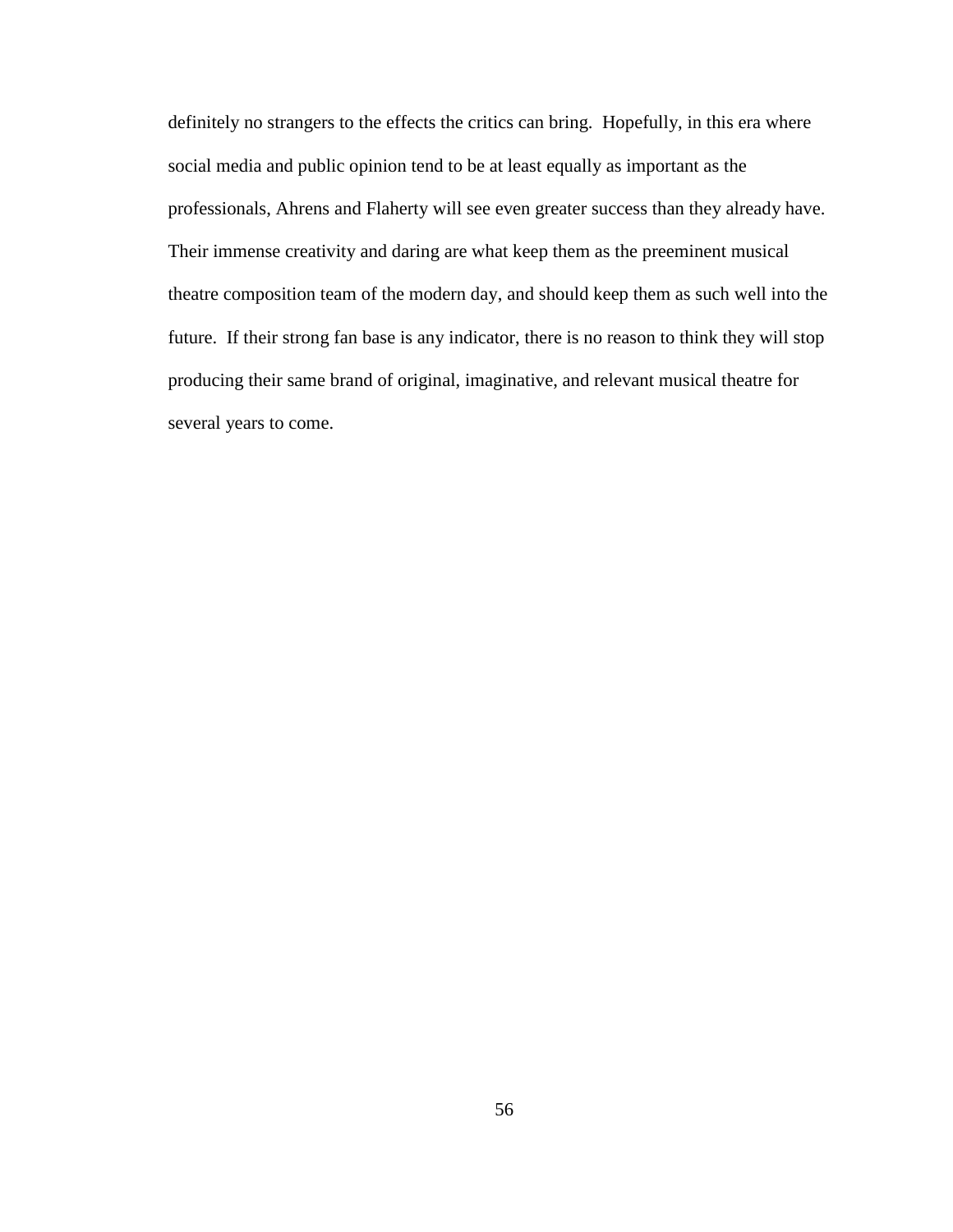### CHAPTER IV: CONCLUSION

Lynn Ahrens and Stephen Flaherty are nothing if not prolific and unique. Their thirty-year collaboration has produced an extensive body of work whose settings are vastly varied. Without a step-by-step and show-by-show detailing of their vast canon, one may not recognize their proclivities and talents as great musical theatre composers, yet they continue to produce some of the most intriguing and potent musical theatre seen on and off-Broadway, and in regional theatre around the country and globally. They have not always been commercially viable, but that is irrelevant to them. Their main focus is the work. It takes an idea that seems totally new for them to get excited about writing it. They are more concerned with the journey and pleasure of writing than the profit a show may earn. Flaherty once quoted Joseph Campbell's mantra "Follow Your Bliss" when it comes to his writing (Ahrens, "Interview"). That may be what has kept them going so strong for so many years. They believe if they are excited about writing a show, somewhere there is also an audience that will be equally excited to see it. Their intelligent writing styles in such varied settings are what keep their fan base loyal, industry professionals and casual viewers alike. Their dedication to their work and to each other has proven them to be one of the most important musical theatre composition teams working in the professional theatre today. Thankfully, with new shows scheduled for production and other ideas presumably in the works, there is every indication that Lynn Ahrens and Stephen Flaherty will be putting out relevant, innovative musicals for a long time to come.

57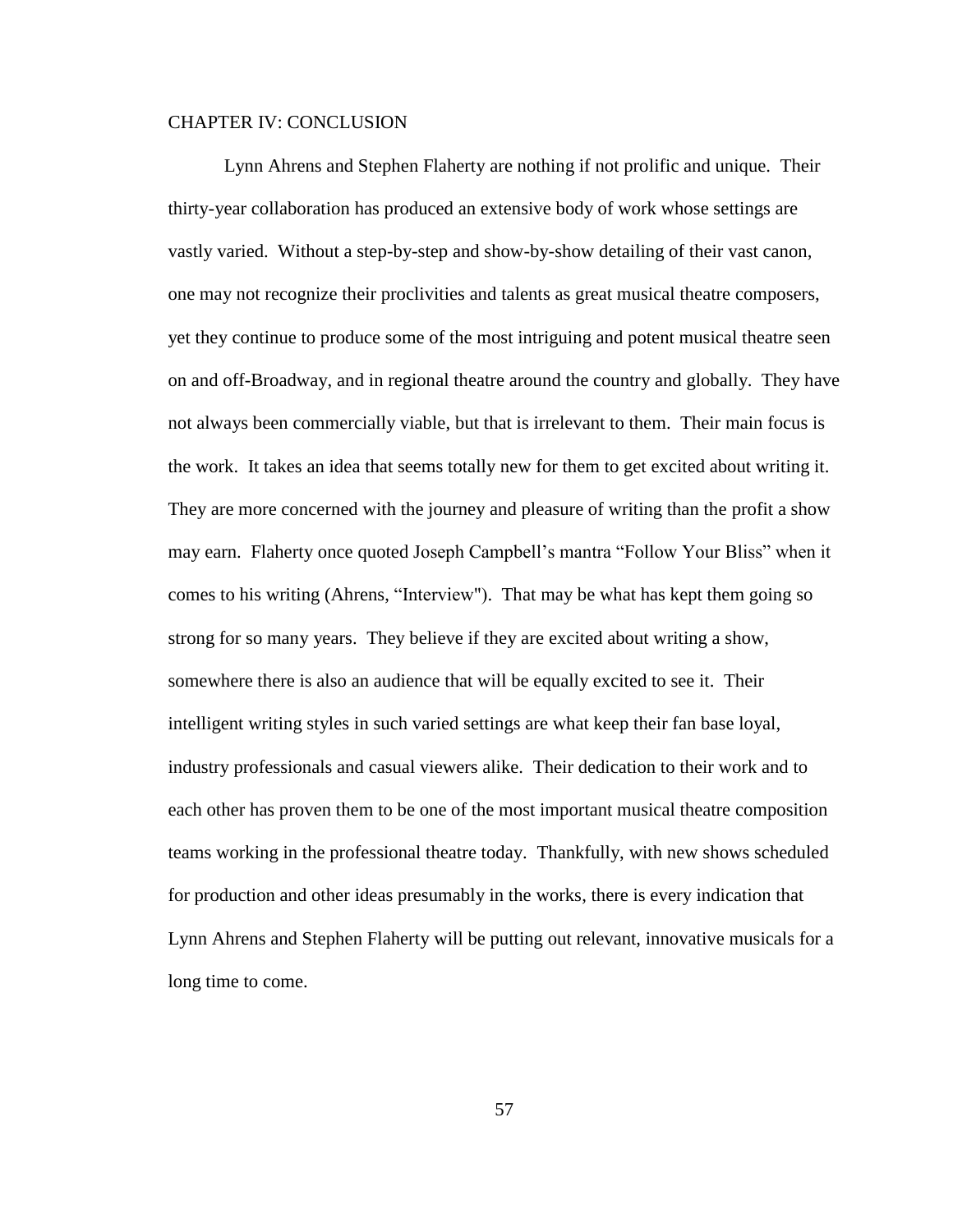## Works Cited

- Ahrens, Lynn, Marty Bell, and Terrence McNally. Booklet. *Ragtime: The Musical - Original Broadway Cast Recording*. RCA Victor, 1998. CD.
- Ahrens, Lynn, and Stephen Flaherty. "Downstage Center." Interview by Howard Sherman and John Von Soosten. Audio blog post. *Americantheatrewing.org*. American Theatre Wing and CUNY Graduate School of Journalism, 25 Mar. 2005. Web. 24 June 2011.
- Ahrens, Lynn, and Stephen Flaherty. "Interview: Ahrens and Flaherty." Interview by Michael Gilboe. Audio blog post. *Broadwaybullet.com*. Broadway Bullet, 18 Oct. 2007. Web. 24 June 2011.
- Ahrens, Lynn, and Stephen Flaherty. *Once On This Island*. New York: Music Theatre International, 1990. Print.
- Ahrens, Lynn, and Stephen Flaherty. *Seussical: The Musical (Tour)*. 2002. Print.
- Ahrens, Lynn, and Stephen Flaherty. "Talkin' Broadway Regional News & Reviews "Interview with Lynn Ahrens and Stephen Flaherty" - 10/12/03." Interview by Suzanne Bixby. *Talkin' Broadway.com*. TalkingBroadway.com, Inc. Web. 22 Mar. 2012.
- Ahrens, Lynn, and Stephen Flaherty. "The Beauty of Words and Music: John Guare Interviews Lynn Ahrens and Stephen Flaherty." Interview by John Guare. *Lincoln Center Theatre Review* Fall 2002. Web. 22 Mar. 2012.
- Ahrens, Lynn, Stephen Flaherty, and Joseph Dougherty. *My Favorite Year*. New York: Music Theatre International, 1992. Print.
- Ahrens, Lynn, Stephen Flaherty, and Terrence McNally. *A Man of No Importance: A New Musical*. New York: Stage and Screen, 2003. Print.
- Ahrens, Lynn, Stephen Flaherty, and Terrence McNally. *Ragtime: The Musical*. New York, 1996. Print.
- Brantley, Ben. "Not Just a Nobody, He's a Wilde Man." *The New York Times* 11 Oct. 2002, Theatre sec. *NYTimes.com*. The New York Times Company. Web. 21 Mar. 2012.
- Brantley, Ben. "`Ragtime' Beckons to Nostalgia of Another Century's Turn." Rev. of *Ragtime: The Musical*. *The New York Times* 19 Jan. 1998. *Facts Become Fantasy: The Making of "Ragtime"* The New York Times Company. Web. 17 Mar. 2012.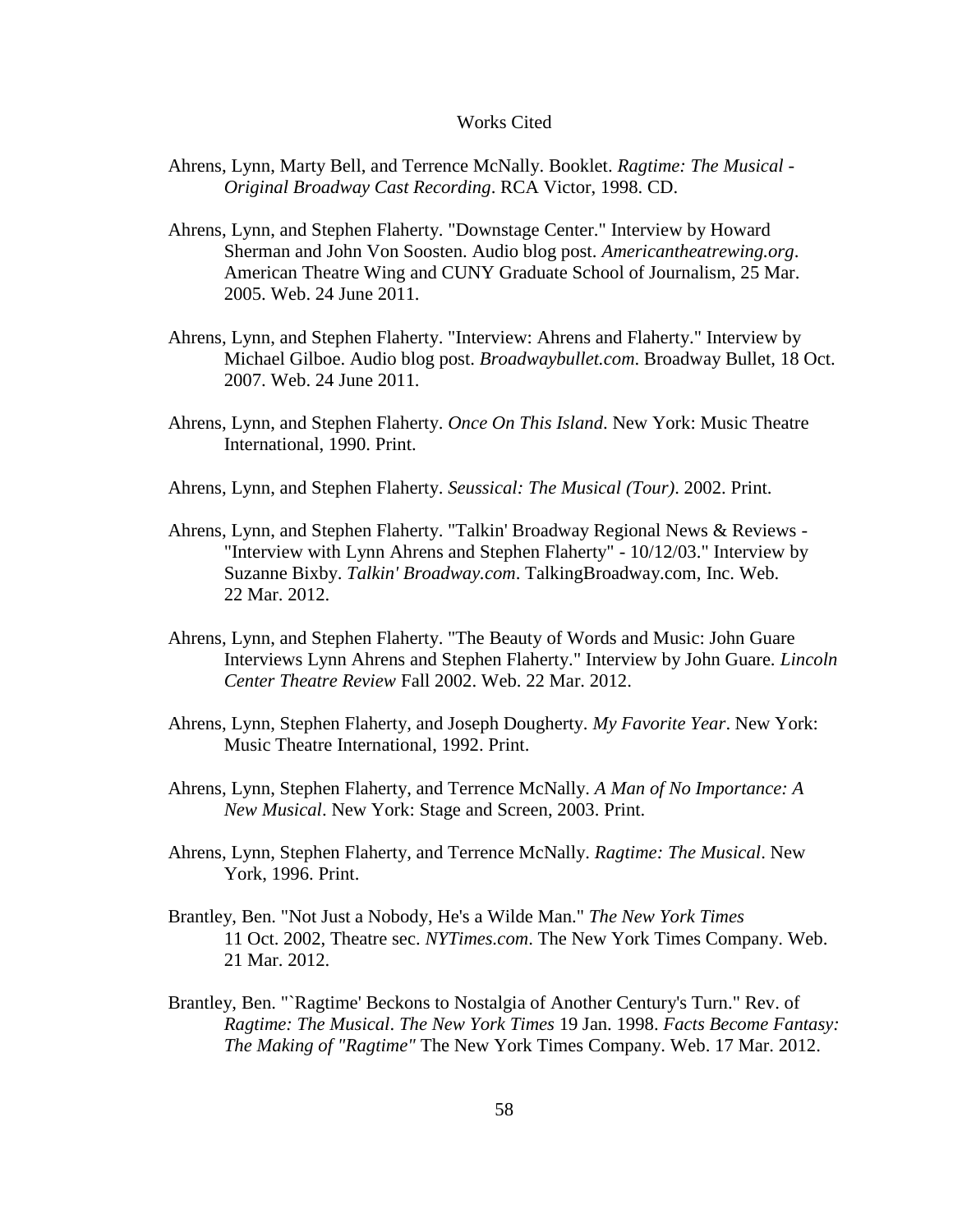- Brantley, Ben. "The Cat! The Whos! The Places They Go!" Rev. of *Seussical: The Musical*. *The New York Times* 1 Dec. 2000, Theatre sec. *NYTimes.com*. The New York Times Company. Web. 21 Mar. 2012.
- Carter, Alice T. "New Musical 'The Glorious Ones' Fulfills Promise of Its Name." Rev. of *The Glorious Ones*. *Pittsburgh Tribune-Review* 28 Apr. 2007, A&E sec. *pittsburghlive.com*. Trib Total Media, Inc. Web. 4 Apr. 2012.
- "Chapter 5: A Place You Couldn't Find On Your Own." *The Alchemy of Theatre - The Divine Science : Essays on Theatre & The Art of Collaboration*. Ed. Robert Viagas. New York: Playbill, 2006. Print.
- "A Chat with Ira Weitzman." *GoToOff-Broadway.com*. The League of Off-Broadway Theatres and Producers, 27 Apr. 2009. Web. 26 Feb. 2012.
- Ebert, Roger. "Anastasia." Rev. of *Anastasia (1997)*. *The Chicago Sun-Times* 21 Nov. 1997. *Rogerebert.com*. Rogerebert.com. Web. 13 Mar. 2012.
- Gans, Andrew. "Susan Stroman Will Direct and Choreograph New Lynn Ahrens-Stephen Flaherty Musical Little Dancer." Playbill.com. Playbill, Inc., 17 Apr. 2013. Web. 15 May 2013.
- Guy, Rosa. *My Love, My Love, Or, The Peasant Girl*. New York: Holt, Rinehart, and Winston, 1985. Print.
- Healey, Patrick. "Gonna Fly Soon: A 'Rocky' Musical Is Moving Ahead." *ArtsBeat*. The New York Times, 1 June 2011. Web. 19 Dec. 2011.
- Hetrick, Adam. "Rocky the Musical Will Play Broadway's Winter Garden Theatre in 2014." Playbill.com. Playbill, Inc., 28 Apr. 2013. Web. 15 May 2013.
- Holden, Stephen. "Anastasia (1997) FILM REVIEW; A Feeling We're Not in Russia Anymore." Rev. of *Anastasia (1997)*. *The New York Times* 14 Nov. 1997, Movies sec. *NYTimes.com*. The New York Times Company. Web. 13 Mar. 2012.
- Isaacson, Robert, and Isabelle Stevenson, prods. "Production: Ragtime." *Working in the Theatre*. Dir. Adam Walker. CUNY-TV. New York, NY, Apr. 1998. *Americantheatrewing.org*. American Theatre Wing, Inc. Web. 24 June 2011.
- Isherwood, Charles. "A Man of No Importance." Rev. of *A Man of No Importance*. *Variety* (2002). *www.variety.com*. Reed Business Information, a Division of Reed Elsevier Inc., 10 Oct. 2002. Web. 22 Mar. 2012.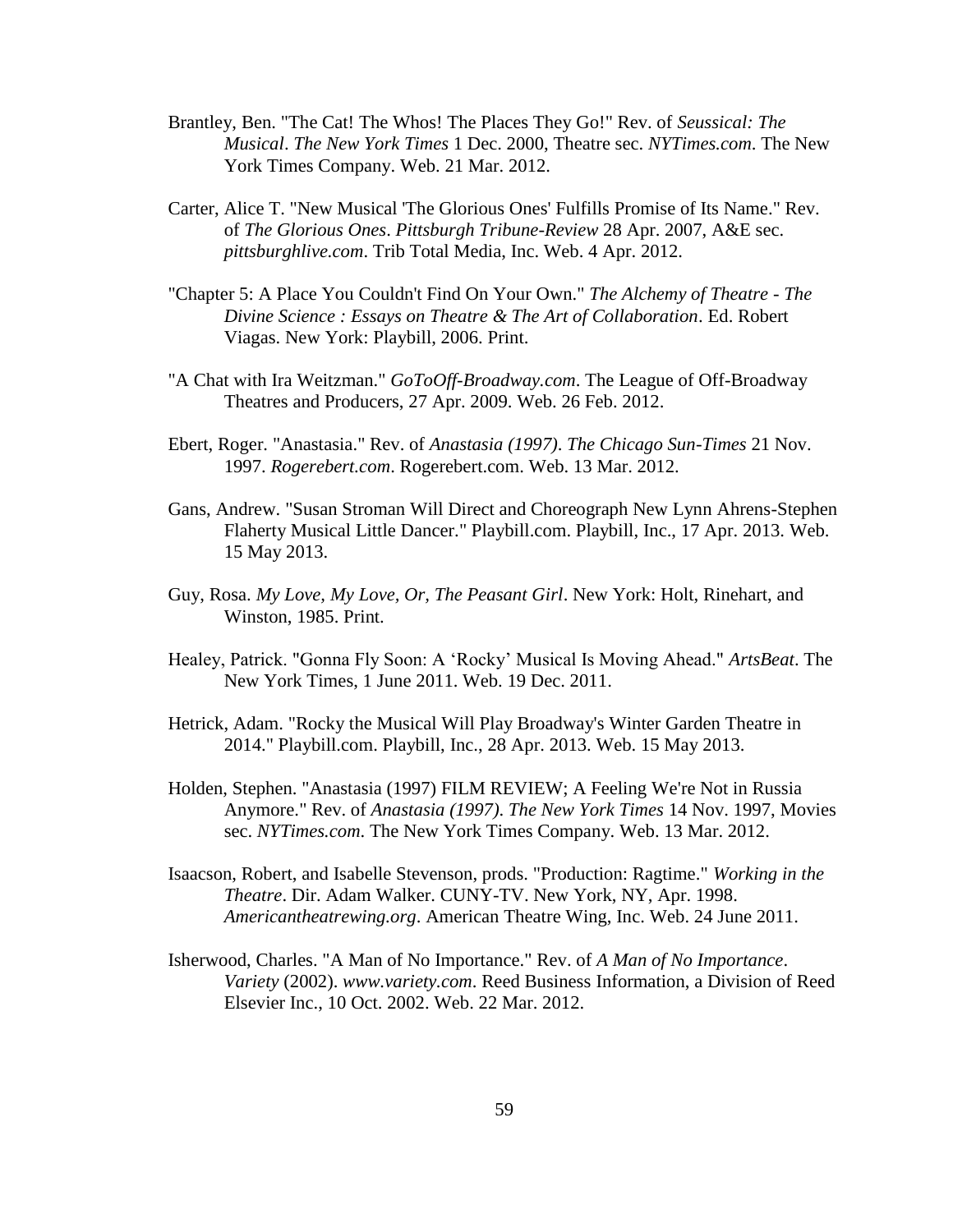- Isherwood, Charles. "Those Smutty, Nutty Kids With Heart, Treading the Boards in Merry Olde Italy." Rev. of *The Glorious Ones*. *The New York Times* 6 Nov. 2007, Theatre sec. *NYTimes.com*. The New York Times Company. Web. 24 Mar. 2012.
- Isherwood, Charles. "Worlds Apart in the Deep South but Forming a Bond." Rev. of *Dessa Rose*. *The New York Times* 22 Mar. 2005, Theatre sec. *NYTimes.com*. The New York Times Company. Web. 24 Mar. 2012.
- Jones, Chris. "The Glorious Ones." Rev. of *The Glorious Ones*. *Variety* 30 Apr. 2007. *variety.com*. Reed Business Information, a Division of Reed Elsevier Inc. Web. 3 Apr. 2012.
- Jones, Kenneth. "Loving Repeating, a Gertrude Stein Chamber Musical by Galati & Flaherty, Premieres - Playbill.com." *Playbill: Broadway, Off-Broadway, London News, Listings and Tickets*. Playbill, Inc., 14 Feb. 2006. Web. 04 Apr. 2012.
- Jones, Kenneth. "Playbill On-line's Brief Encounter with Lynn Ahrens Playbill.com." *Playbill: Broadway, Off-Broadway, London News, Listings and Tickets*. Playbill, Inc., 30 Apr. 2002. Web. 07 Mar. 2012.
- Lipton, Brian Scott. "The Glorious Ones." Rev. of *The Glorious Ones*. *TheatreMania*. TheatreMania.com, Inc., 6 Nov. 2007. Web. 4 Apr. 2012.
- "Lynn Ahrens and Stephen Flaherty." *The Art of the American Musical: Conversations With the Creators*. Ed. Jackson R. Bryer and Richard A. Davison. New Brunwick, NJ: Rutgers UP, 2005. 1-23. Print.
- "Lynn Ahrens." *IBDB: The Official Source for Broadway Information*. The Broadway League. Web. 25 June 2011
- "Lynn Ahrens." *Lortel Archives - The Internet Off-Broadway Database*. Lucille Lortel Foundation. Web. 7 Mar. 2012.
- Pierce, Brooke. "Dessa Rose." Rev. of *Dessa Rose*. 22 Mar. 2005. *TheatreMania*. TheatreMania.com, Inc. Web. 28 Mar. 2012.
- Pogrebin, Robin. "The Places It Didn't Go; How a Small Success Was Puffed Into a Big Flop." *The New York Times* 18 July 2001, Arts sec. *NYTimes.com*. The New York Times Company. Web. 8 Mar. 2012.
- Rawson, Christopher. "Flaherty and Ahrens Present Their Latest Musical Collaboration." *Pittsburgh Post-Gazette* 22 Apr. 2007, A&E/Theatre and Dance sec. *Post-Gazette.com*. PG Publishing Co., Inc. Web. 7 Mar. 2012.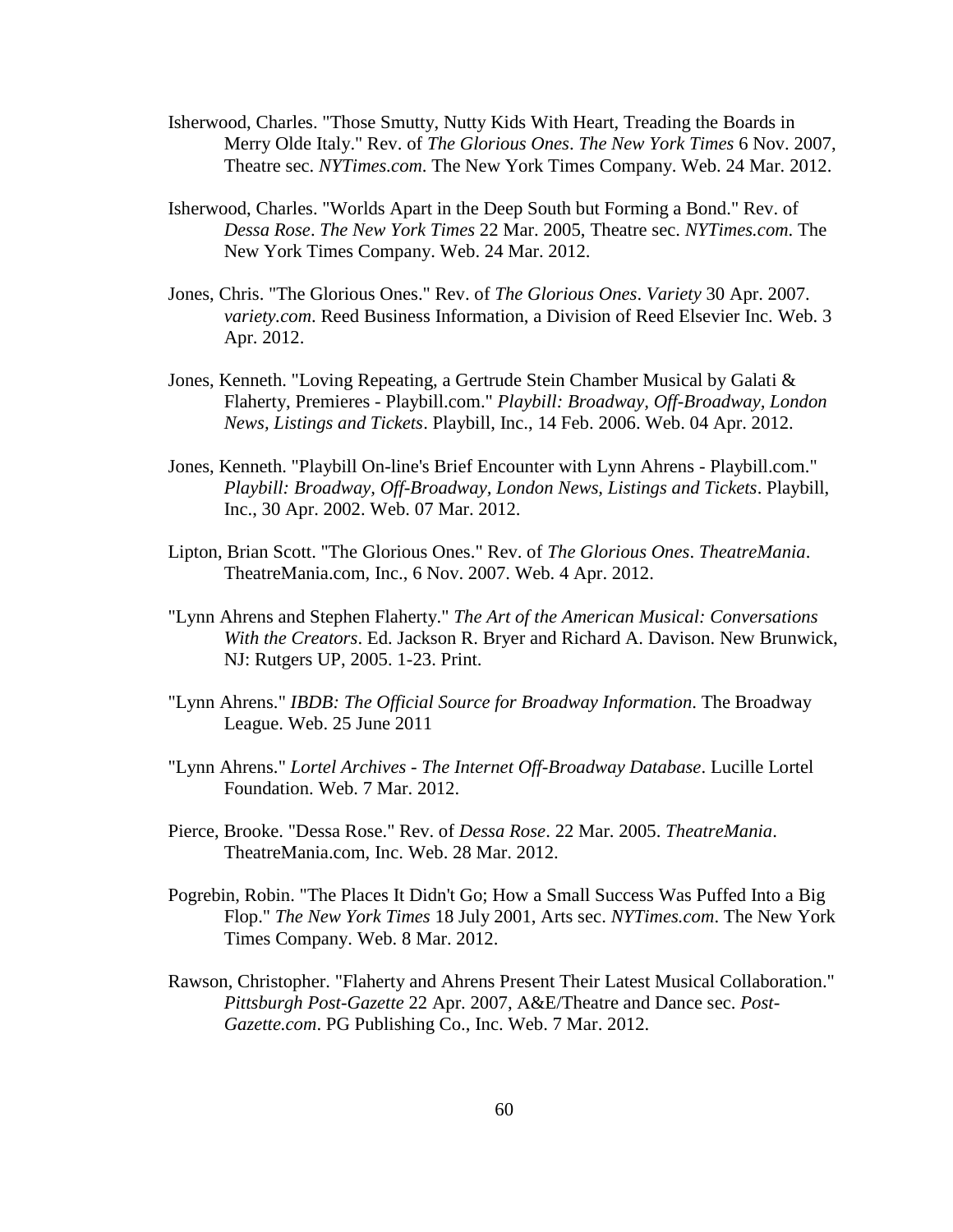- Rich, Frank. "A Rosy View of a Golden Age." Rev. of *My Favorite Year*. *The New York Times* 11 Dec. 1992, Theatre sec. *NYTimes.com*. The New York Times Company. Web. 13 Mar. 2012
- Rich, Frank. "'Lucky Stiff,' a Musical From a Crime Novel." Rev. of *'Lucky Stiff' The New York Times* 27 Apr. 1988. Print.
- Rich, Frank. "'Once on This Island,' Fairy Tale Bringing Caribbean to 42d Street." Rev. of *Once on This Island*. *The New York Times* 7 May 1990, Theatre sec. *NYTimes.com*. The New York Times Company. Web. 10 Mar. 2012.
- Scuiletti, Justin. "One Can Still 'Rock' Out to 'Fireworks,' 35 Years Later." *PBS*. PBS, 04 July 2011. Web. 22 Feb. 2012.
- "Seussical." *On Music Theatre International: Licensing Musical Theater Theatrical Performance Rights and Materials to Schools, Community and Professional Theatres since 1952*. MTI Enterprises, Inc. Web. 21 Mar. 2012.
- Shenton, Mark. "Clarke to Star in U.K. Revival of Ahrens and Flaherty's Once on This Island - Playbill.com." *Playbill*. Playbill, Inc., 12 Jan. 2009. Web. 13 Mar. 2012.
- Singer, Barry. *Ever After: The Last Years of Musical Theater and Beyond*. New York: Applause Theatre & Cinema, 2004. Print.
- "Stephen Flaherty." *IBDB: The Official Source for Broadway Information*. The Broadway League. Web. 25 June 2011.
- "Stephen Flaherty." *Lortel Archives - The Internet Off-Broadway Database*. Lucille Lortel Foundation. Web. 7 Mar. 2012.
- Weitzman, Ira. "The Art of Feeling Thoughts: An Interview with Ira Weitzman." Interview. *Lincoln Center Theatre Review* Spring 2005. Web. 26 Feb. 2012.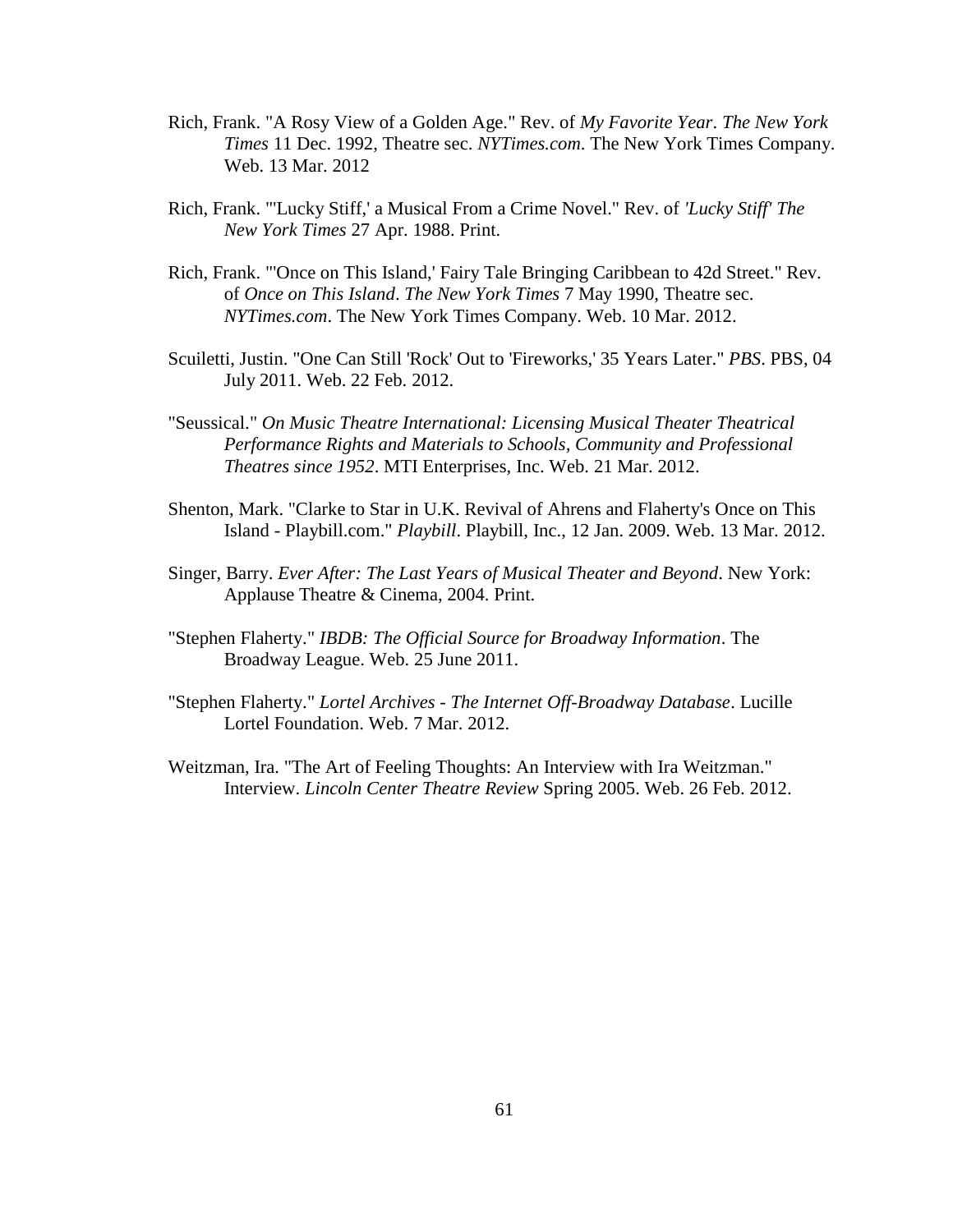#### Bibliography

- *After the Storm*. Dir. Hilla Medalia. By Hilla Medalia. Perf. James Lecesne, Gerry McIntyre. EJH Productions, 2009. *Logotv.com*. Viacom International Inc. Web. 26 June 2011.
- Ahrens, Lynn, Alan Menken, and Mike Ockrent. *A Christmas Carol: A Musical - Original Cast Recording*. Rec. 3-6 Jan. 1995. Columbia, 1995. CD.
- Ahrens, Lynn, and Bill Rosenfield. Booklet. *Once On This Island - Original Cast Recording*. RCA Victor, 1990. CD.
- Ahrens, Lynn, and Ira Weitzman. Booklet. *Dessa Rose: A New Musical - Original Off-Broadway Cast Recording*. JAY Productions Ltd, 2005. CD.
- Ahrens, Lynn, and Ira Weitzman. Booklet. *The Glorious Ones Original Off-Broadway Cast*. JAY Productions Ltd, 2008. CD.
- Ahrens, Lynn, and Stephen Flaherty. Booklet. *Seussical: The Musical - Original Off-Broadway Cast Recording*. JAY Productions Ltd, 2010. CD.
- Ahrens, Lynn, and Stephen Flaherty. Booklet. *Seussical: The Musical*. Decca Broadway, 2001. CD.
- Ahrens, Lynn, and Stephen Flaherty. *Dessa Rose, A New Musical: Original Off-Broadway Cast Recording*. Rec. 2 Mar. 2005. JAY Productions Ltd, 2005. CD.
- Ahrens, Lynn, and Stephen Flaherty. *Lucky Stiff, A Musical Comedy*. Rec. 14-21 Nov. 1993. Varèse Sarabande, 1994. CD.
- Ahrens, Lynn, and Stephen Flaherty. *Once On This Island - Original Cast Recording*. Rec. 11-13 July 1990. RCA Victor, 1990. CD.
- Ahrens, Lynn, and Stephen Flaherty. *Seussical: The Musical - Original Off-Broadway Cast Recording*. Rec. 8 June 2008. JAY Productions Ltd, 2010. CD.
- Ahrens, Lynn, and Stephen Flaherty. *Seussical: The Musical*. Rec. 18 Dec. 2000. Decca Broadway, 2001. CD.
- Ahrens, Lynn, and Stephen Flaherty. *The Glorious Ones Original Off-Broadway Cast*. Rec. 8 Jan. 2008. JAY Productions Ltd, 2008. CD.
- Ahrens, Lynn, and Terrence McNally. Booklet. *A Man of No Importance - Original Cast Recording*. JAY Productions Ltd, 2003. CD.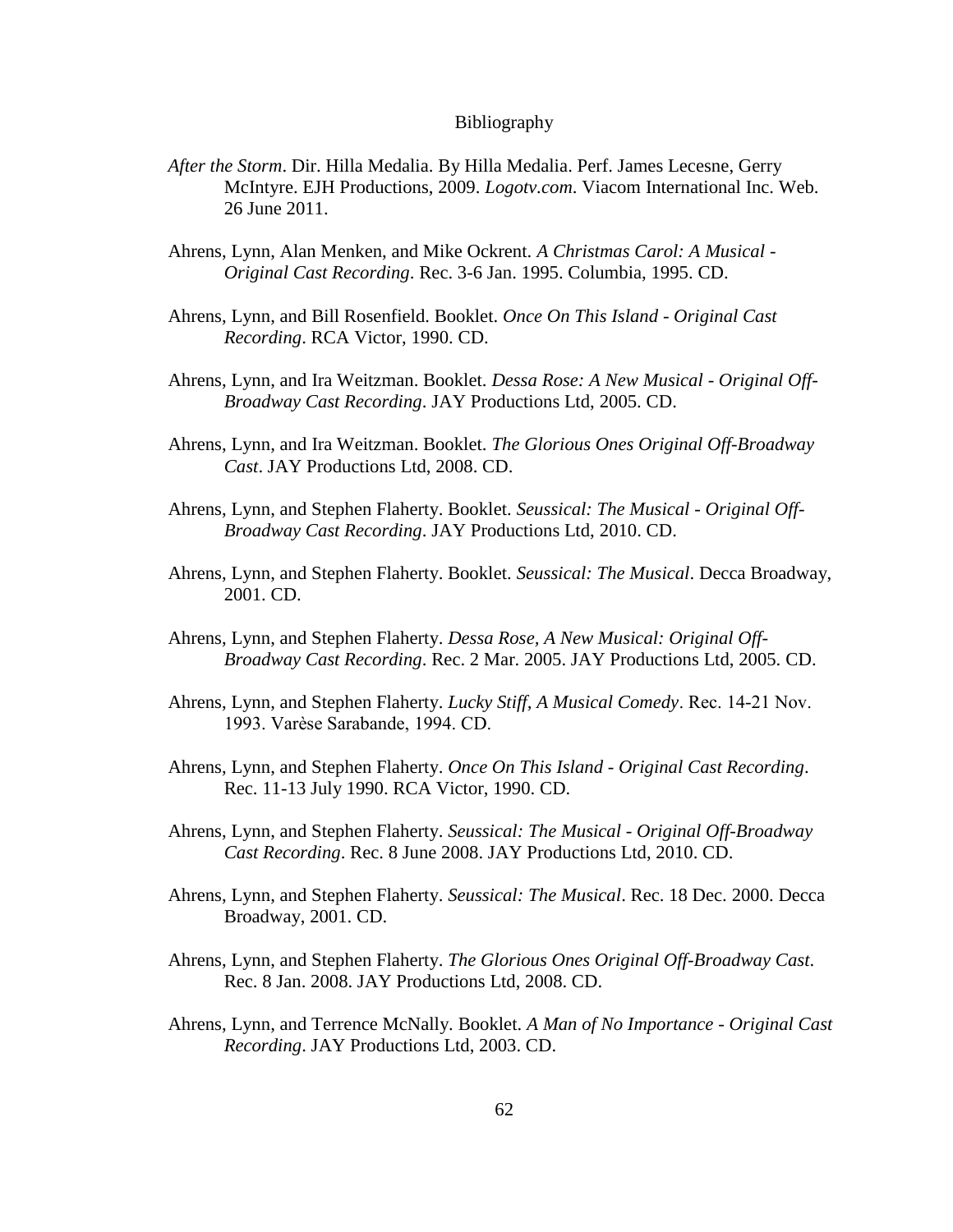- Ahrens, Lynn, Stephen Flaherty, and Joseph Dougherty. *My Favorite Year: A New Musical*. Rec. 28 Dec. 1992. RCA Victor, 1993. CD.
- Ahrens, Lynn, Stephen Flaherty, and Terrence McNally. *A Man of No Importance - Original Cast Recording*. Rec. 16 Dec. 2002. JAY Productions Ltd, 2003. CD.
- Ahrens, Lynn, Stephen Flaherty, and Terrence McNally. *Ragtime: The Musical - Original Broadway Cast Recording*. Rec. Jan.-Feb. 1998. RCA Victor, 1998. CD.
- Blaney, Retta. "Examining Slavery in Song: 'Dessa Rose' Depicts an Unlikely Friendship in the Antebellum South." *CBS Interactive*. CBS Interactive Business Network, 15 Apr. 2005. Web. 24 Mar. 2012.
- "Composers and Lyricists." *Working in the Theatre*. New York, NY, Dec. 2007. *Americantheatrewing.org*. American Theatre Wing. Web. 24 June 2011.
- Doctorow, E. L. *Ragtime*. New York: Random House, 1975. Print.
- Flaherty, Stephen, Gertrude Stein, and Frank Galati. *Loving Repeating Original Cast Recording*. JAY Productions Ltd, 2007. CD.
- Freeland, David. "Ahrens and Flaherty." *Baker's Biographical Dictionary of Popular Musicians since 1990*. New York: Schirmer Reference, 2004. *Encyclopedia.com*. Web. 23 June 2011.
- Gioia, Michael. "THE SCREENING ROOM: Highlights from Rocky Musical Industry Readings Featuring Andy Karl." *Playbill: Broadway, Off-Broadway, London News, Listings and Tickets*. Playbill, Inc., 29 Nov. 2011. Web. 07 Apr. 2012.
- Hetrick, Adam. "EXCLUSIVE: Lynn Ahrens and Stephen Flaherty Team with Susan Stroman for New Dance Musical." *Playbill: Broadway, Off-Broadway, London News, Listings and Tickets*. Playbill, Inc., 25 Feb. 2011. Web. 07 Apr. 2012.
- Jones, Kenneth. "Flaherty & Galati's Gertrude Stein Musical, *Loving Repeating*, Premieres Feb. 14 - Playbill.com." *Playbill: Broadway, Off-Broadway, London News, Listings and Tickets*. Playbill, Inc., 27 Jan. 2006. Web. 04 Apr. 2012.
- Jones, Kenneth. "Marc Kudisch, Erin Davie Will Be Among The Glorious Ones at Lincoln Center." *Playbill: Broadway, Off-Broadway, London News, Listings and Tickets*. Playbill, Inc., 18 Apr. 2007. Web. 03 Apr. 2012.
- Jones, Kenneth. "Oh, the Places You'll Go! Boston Tryout of Seussical Starts Aug. 27 Playbill.com." *Playbill*. Playbill, Inc., 27 Aug. 2000. Web. 20 Mar. 2012.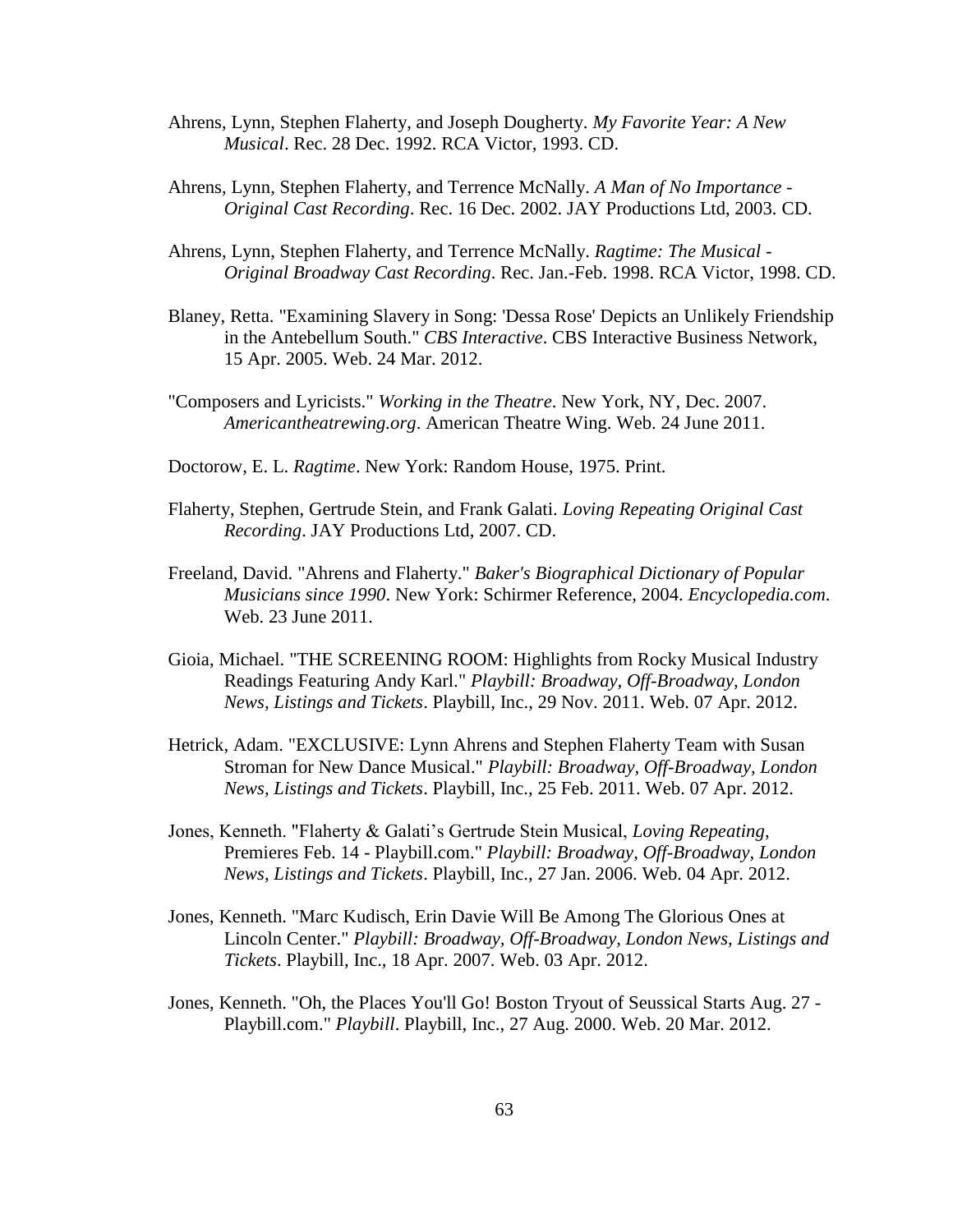- Jones, Kenneth. "Rocky Musical Will Get World Premiere in Fall 2012; Steven Hoggett, Kelly Devine, Alex Timbers in the Ring." *Playbill: Broadway, Off-Broadway, London News, Listings and Tickets*. Playbill, Inc., 20 Nov. 2011. Web. 19 Dec. 2011.
- Kuchwara, Michael. "Haven for Playwrights Produces Musicals." *Lawrence Journal-World* 2 Sept. 1990, Arts sec.: 4D. *Google News Archive Search*. Web. 26 Feb. 2012.
- "Lynn Ahrens & Stephen Flaherty." *Facebook*. Ed. Ronni Krasnow. Facebook, 11 Jan. 2013. Web. 17 Jan. 2013.
- "Lynn Ahrens." *The Internet Movie Database*. IMDb.com, Inc. Web. 26 June 2011.
- Murray, Matthew. "Dessa Rose." Rev. of *Dessa Rose*. *Talkin' Broadway*. Www.TalkingBroadway.com, Inc. Web. 22 Mar. 2012.
- Murray, Matthew. "The Glorious Ones." Rev. of *The Glorious Ones*. *Talkin' Broadway*. www.TalkingBroadway.com, Inc., 5 Nov. 2007. Web. 3 Apr. 2012.
- *Peter Filichia "on Lynn Ahrens and Stephen Flaherty"* Perf. Peter Filichia. *The Official Masterworks Broadway Site*. Masterworks Broadway, 2011. Web. 22 June 2011.
- Prose, Francine. *The Glorious Ones.* New York: Atheneum, 1974. Print.
- Rosen, Eric. Booklet. *Loving Repeating - Original Cast Recording*. JAY Productions Ltd, 2007. CD.
- Seuss, Dr. *The Cat In The Hat.* New York: Random House, 1957. Print.
- Seuss, Dr. *Horton Hears a Who!* New York: Random House, 1954. Print.
- Seuss, Dr. *Six by Seuss: A Treasury of Dr. Seuss Classics.* New York: Random House, 1991. Print.
- *Stephen Flaherty and Lynn Ahrens "Biography"* Dir. Andy Propst. Perf. Lynn Ahrens and Stephen Flaherty. *Legends of Broadway, The Official Masterworks Broadway Site*. Sony Music Entertainment, Nov. 2011. Web. 19 Dec. 2011.

"Stephen Flaherty." *The Internet Movie Database*. IMDb.com, Inc. Web. 26 June 2011.

- Weitzman, Ira. Booklet. *Lucky Stiff, A Musical Comedy*. Varèse Sarabande, 1994. CD.
- Weitzman, Ira. Booklet. *My Favorite Year: A New Musical*. RCA Victor, 1993. CD.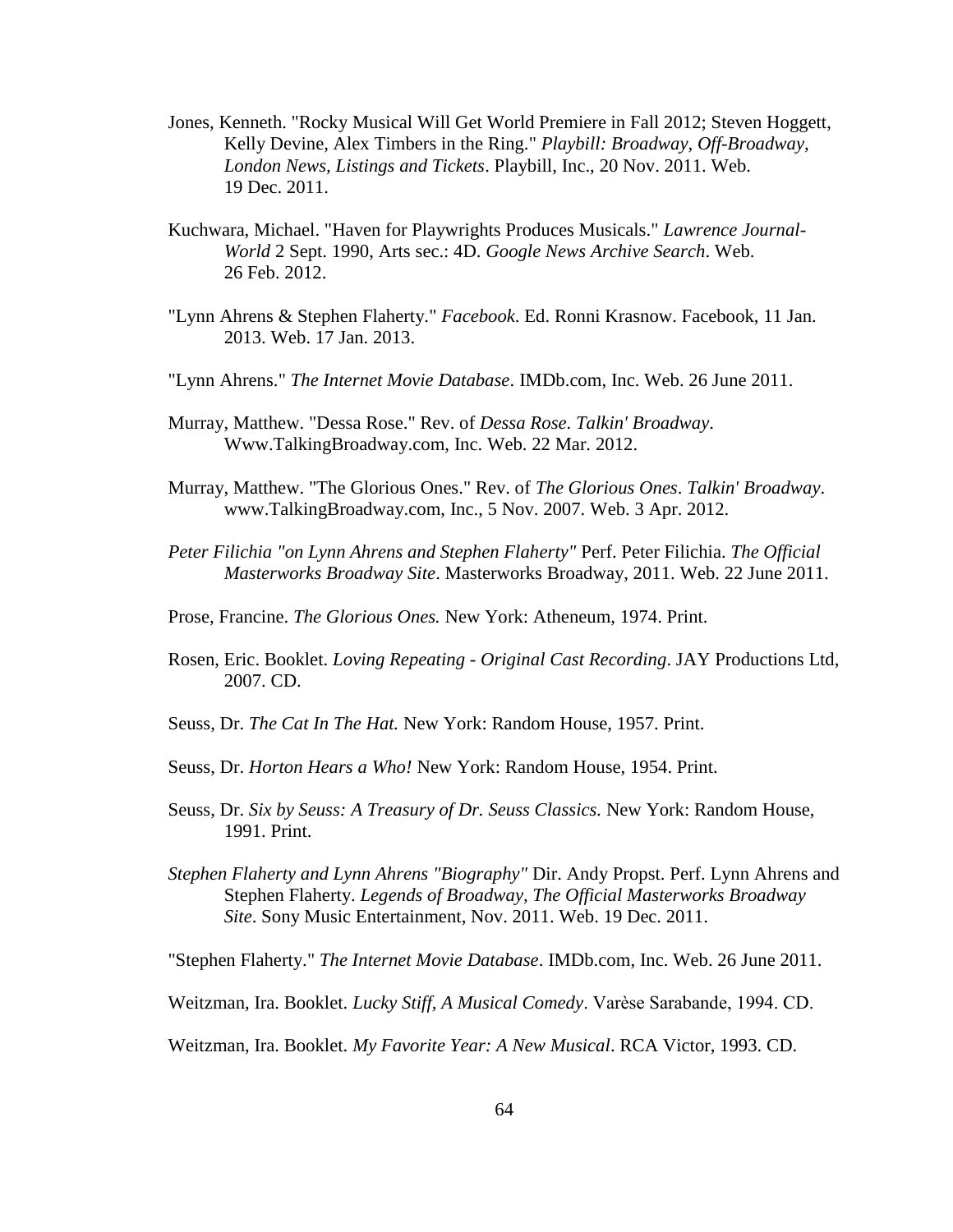*Welcome To Ahrens & Flaherty - The Official Website*. Web. 22 June 2011.

Williams, Sherley Anne. *Dessa Rose*. New York: W. Morrow, 1986. Print.